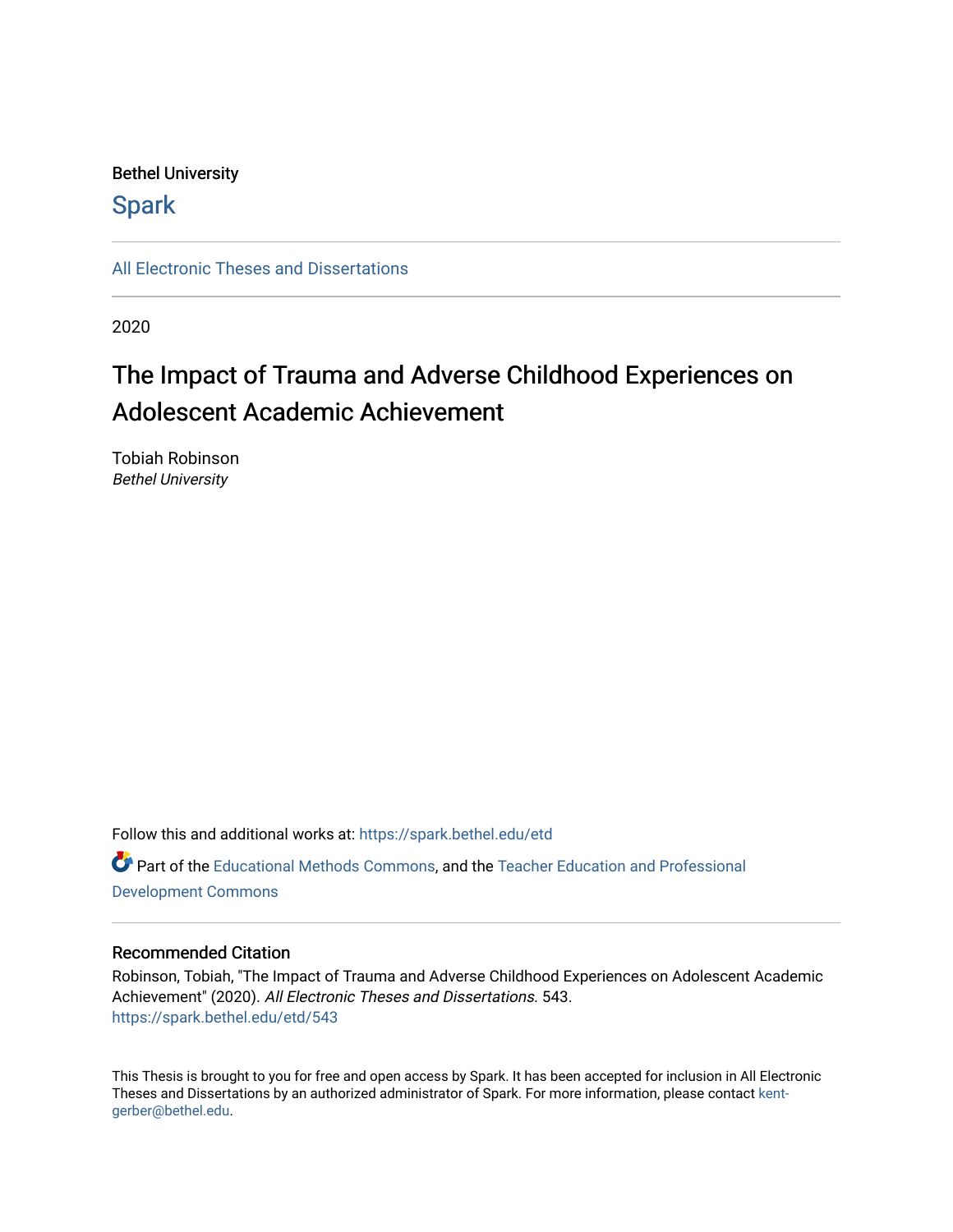# THE IMPACT OF TRAUMA AND ADVERSE CHILDHOOD EXPERIENCES ON ADOLESCENT ACADEMIC ACHIEVEMENT

# A MASTER'S THESIS PROJECT SUBMITTED TO THE FACULTY OF BETHEL UNIVERSITY

BY

# TOBIAH J. ROBINSON

# IN PARTIAL FULFILLMENT OF THE REQUIREMENTS

# FOR THE DEGREE OF

# MASTER OF ARTS

SEPTEMBER 2020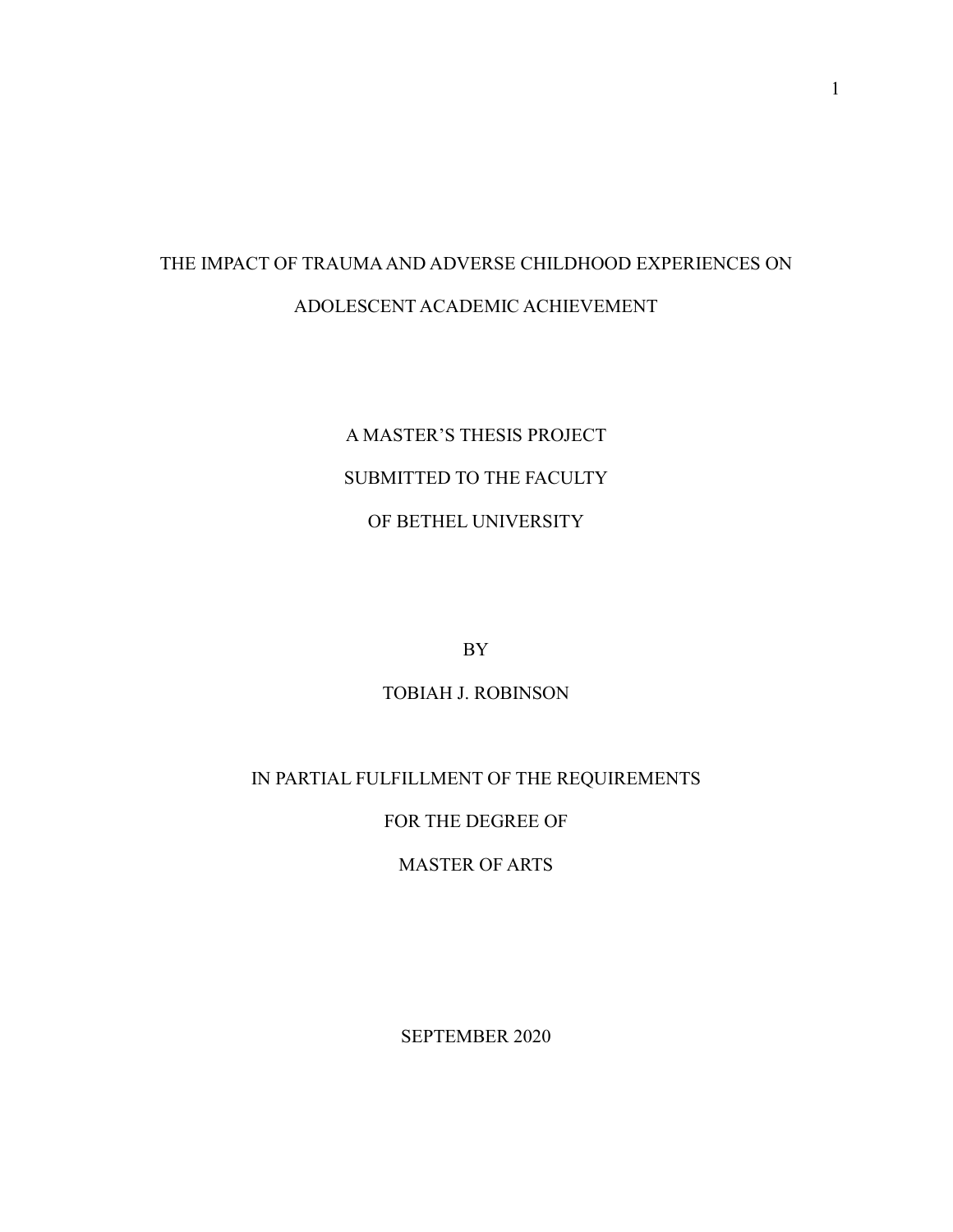Signature Page

# BETHEL UNIVERSITY

# <span id="page-2-0"></span>THE IMPACT OF TRAUMA AND ADVERSE CHILDHOOD EXPERIENCES ON ADOLESCENT ACADEMIC ACHIEVEMENT

Tobiah J. Robinson

September 2020

APPROVED

Advisor: Molly J. Wickam, MBA, Ph. D.

Program Director: Molly J. Wickam, MBA, Ph. D.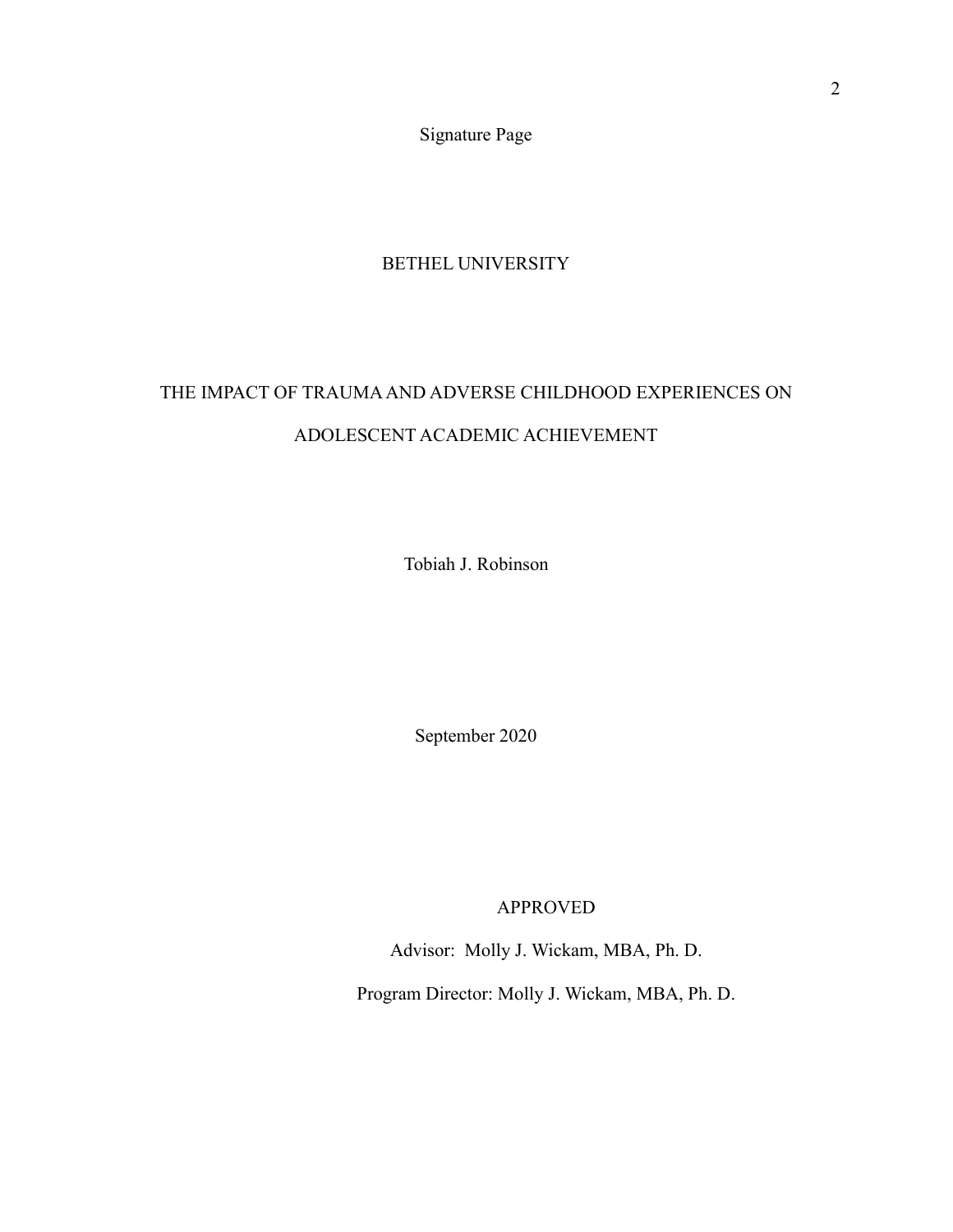# **Acknowledgments**

<span id="page-3-0"></span>For my grandmother. Being a teacher herself, she taught me to see the value in every person, and perhaps as equally as important, she taught me to see the value in myself.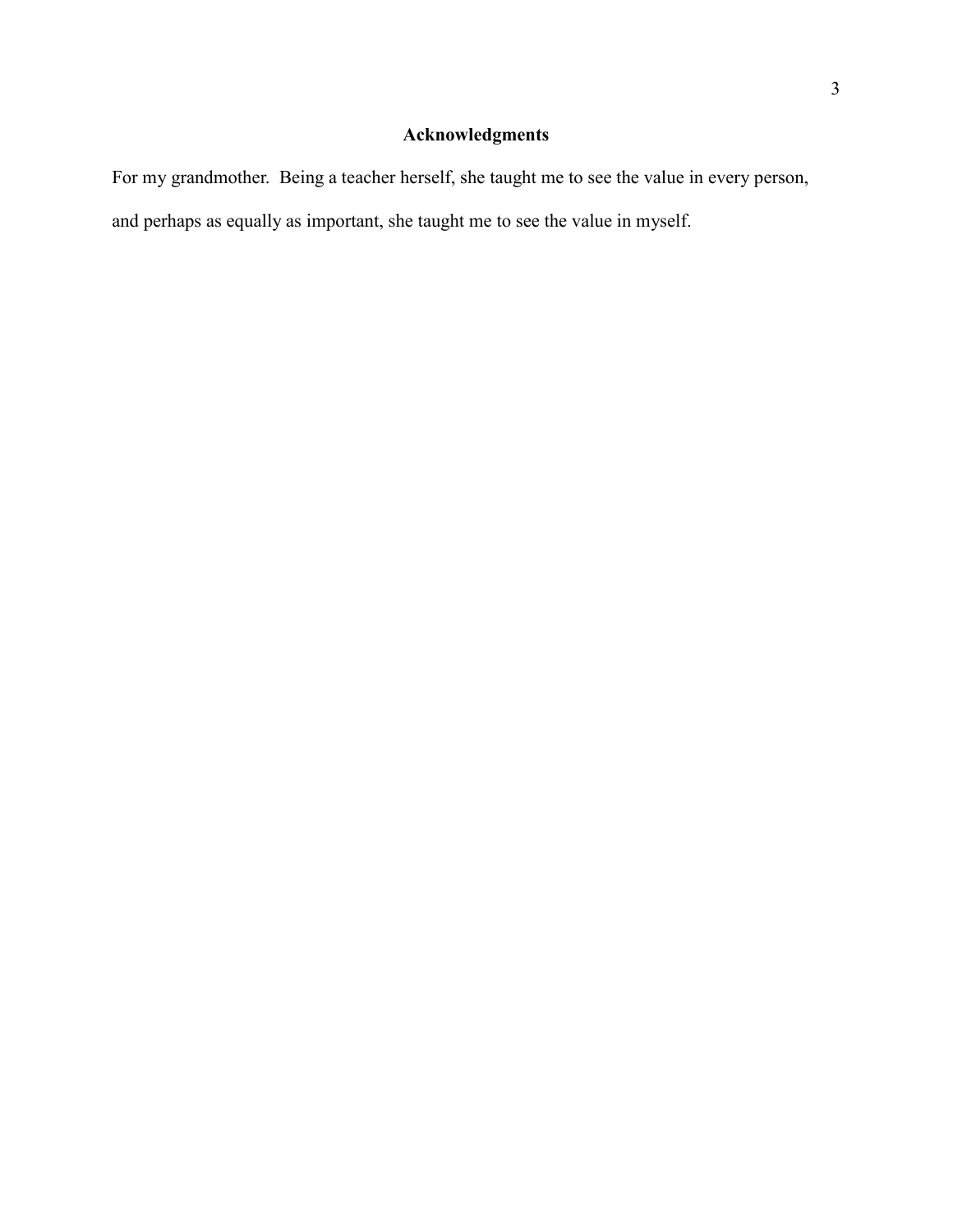#### **Abstract**

This literature review examines the background of Adverse Childhood Experiences (ACEs), and the impact trauma has on adolescents' ability to learn. Brain development, brain function, and ACEs' impact on adolescent brains are also addressed in this review. Past research has shown that ACEs and the effect of trauma on adults are long-lasting, but more research has been conducted to understand the considerable impact trauma has on children and adolescents. Nationally, the NSCH study indicated that 45 percent of children from birth through age 17 have an ACE score of at least one as reported by a parent or guardian. The effects of trauma have been shown to contribute to significant cognitive deficiencies in adolescents and behavioral adaptations in students. Strategies and supports are considered and explained to help schools and teachers address the needs of learners who have experienced trauma.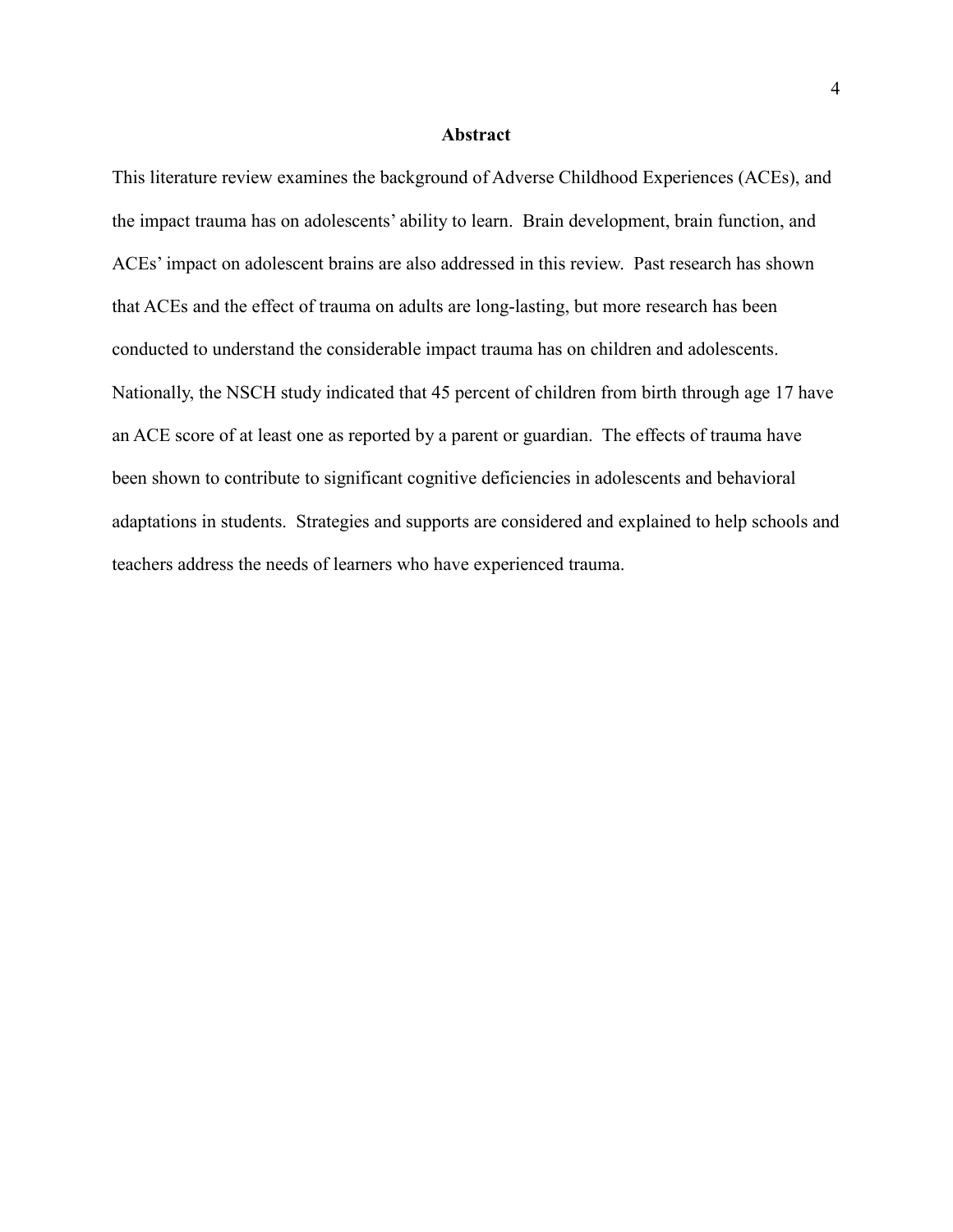# **Table of Contents**

| Signature Page                                  | $\overline{2}$ |
|-------------------------------------------------|----------------|
| Acknowledgements                                | 3              |
| Abstract                                        | $\overline{4}$ |
| List of Tables                                  | 6              |
| <b>CHAPTER I: INTRODUCTION</b>                  | $\overline{7}$ |
| Trauma and the ACEs Study                       | 8              |
| Purpose of the Research and Guiding Questions   | 122            |
| Definition of Terms                             | 122            |
| Chapter I Summary                               | 13             |
| <b>CHAPTER II: LITERATURE REVIEW</b>            | 144            |
| The Adolescent Brain                            | 155            |
| Prevalence of ACEs and Trauma in Adolescents    | 19             |
| Relationship Between ACEs and Brain Development | 244            |
| <b>Outside Influences</b>                       | 29             |
| <b>Trauma Invested Practices</b>                | 37             |
| CHAPTER III: DISCUSSION AND CONCLUSION          | 423            |
| Professional Application                        | 455            |
| Limitations of the Research                     | 48             |
| Implications for Future Research                | 49             |
| Conclusion                                      | 500            |
| References                                      | 52             |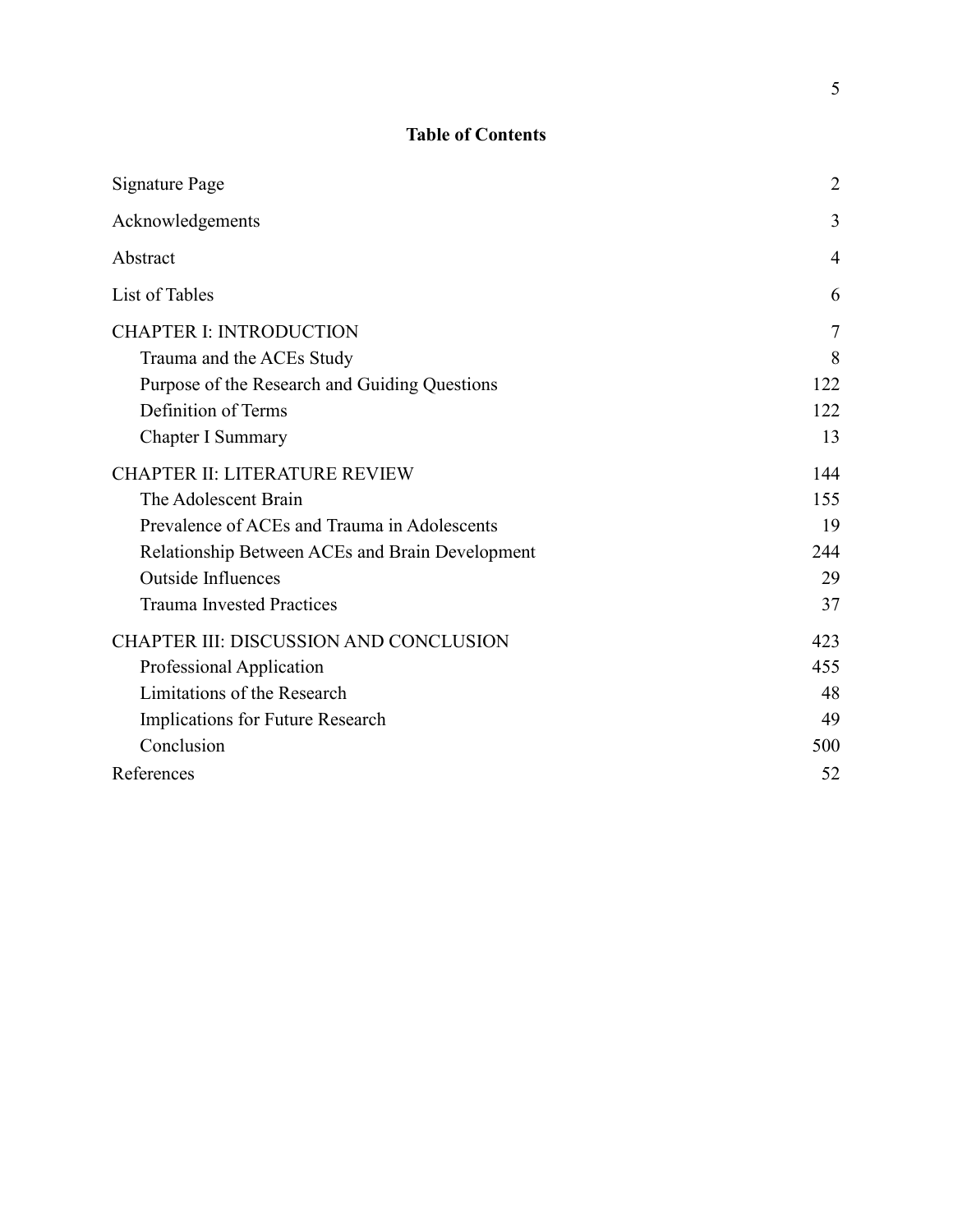# **LIST OF TABLES**

| Table |                                          | Page |
|-------|------------------------------------------|------|
|       | 1 Activities of the Resilience Framework | 60   |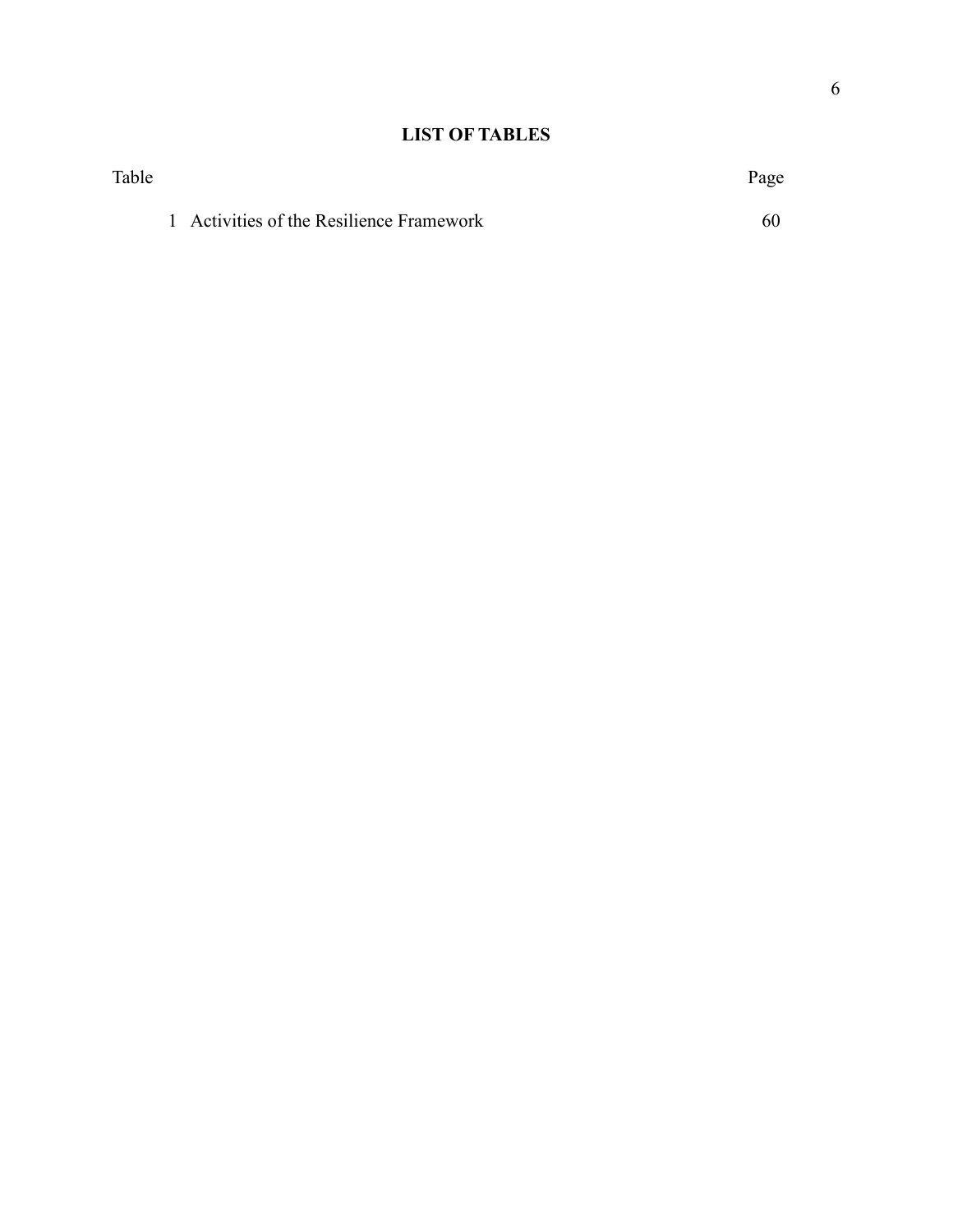#### **CHAPTER I: INTRODUCTION**

"Her dad died when she was younger, and her mom is an alcoholic, so I take care of her." "I didn't know that," I responded. The comment shared by a guardian at a parent-teacher conference was done so with such ease, it almost seemed like it was a regular part of conversation. This was their reality, and they had come to accept it. I watched as the student's eyes moved from mine to the floor. Clearly, this was not her fault, but it was harming her ability to learn, feel safe in school, complete assignments, and be a normal high school student. The comment was not normal to me, and as the student and her guardian left my classroom, I was determined to develop a better understanding of how adolescent students are impacted by traumatic experiences, mainly how these experiences impact their ability to learn in my classroom.

Before the parent-teacher conference, I had limited knowledge of how detrimental trauma and Adverse Childhood Experiences were for students. After that day, I instantly had a desire to understand more. I wanted to understand what I could do as a teacher to positively impact the lives of students with ACEs. What saddens me and motivates me to learn more is that the student mentioned is just one of the hundreds of students I see daily. I now want to know how many of my students have ACEs and how I might be able to help.

I wanted to be a teacher to have a positive impact on students. Not all teachers had a positive impact on me, and I am determined in my career to do everything I can to be influential in the lives of those I teach. In order to do so, it is essential to understand my students and in more substantial ways than I have before. What stories do I not know about them that create their personality? What have they witnessed and experienced that influence each of them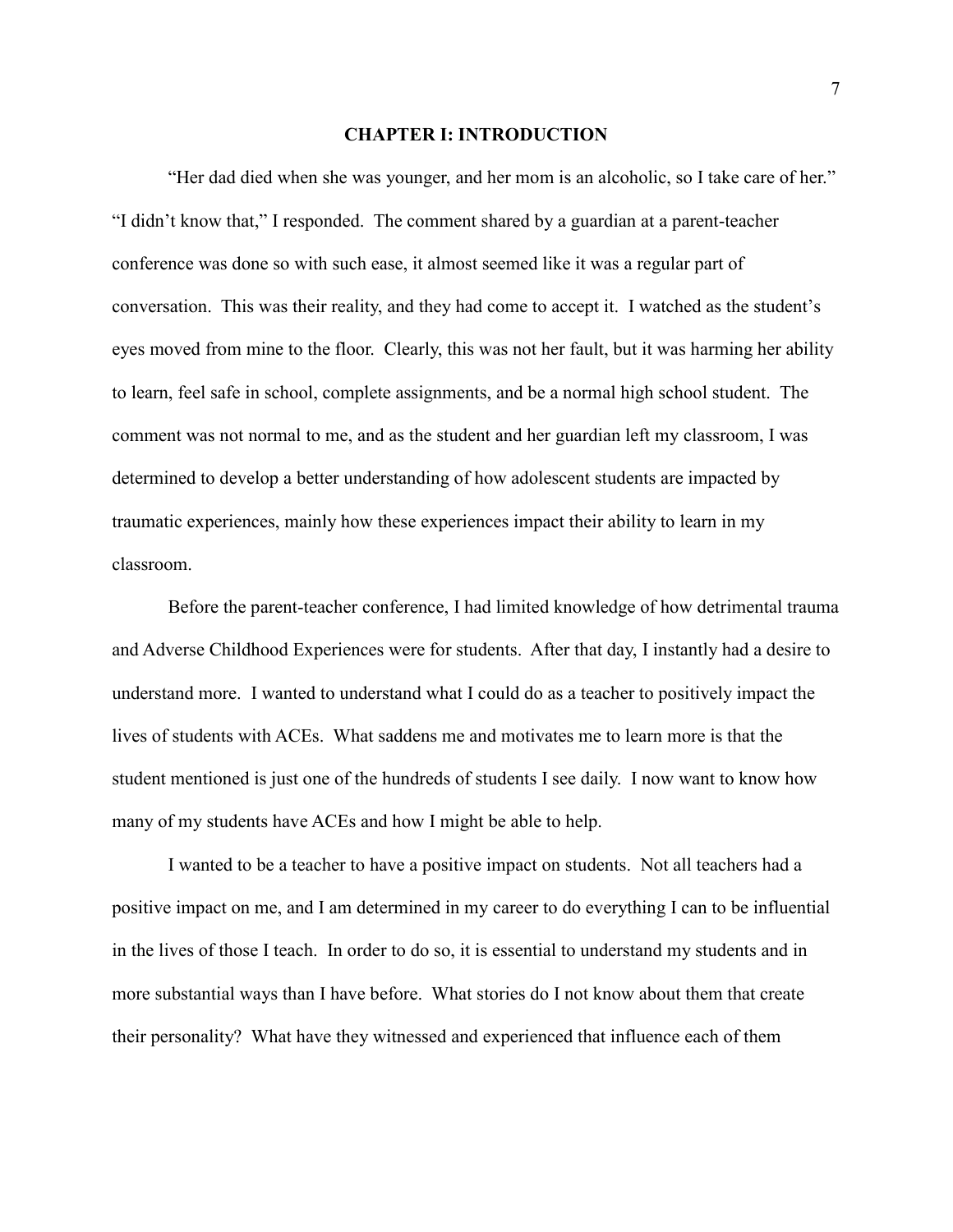differently as they walk the high school halls? These questions and experiences like those I have shared have created the foundation for my work.

#### **Trauma and the ACEs Study**

<span id="page-8-0"></span>Understanding trauma and the ACEs study is paramount to creating a connection between these experiences and their impact on adolescents and one's ability to learn.

## **Trauma**

Much of the knowledge related to trauma is centered around the understanding and study of Posttraumatic Stress Disorder (PTSD) seen in adults. With the rise in PTSD occurring in soldiers returning from war, much of what was studied in previous decades is related to adult trauma and unrelated to adolescents and children. However, one thing is sure, according to the Presidential Task Force on Posttraumatic Stress Disorder and Trauma in Children (2008), a large number of American children experience or are exposed to traumatic life events.

As defined, trauma is an exceptional experience in which powerful and dangerous events overwhelm a person's capacity to cope (Rice & Groves, 2005). Although the term can be defined in many different ways, traumatic events include physical and sexual abuse, domestic violence, community and school violence, medical trauma, motor vehicle accidents, acts of terrorism, war experiences, natural and human-made disasters, suicides, and other traumatic losses. In community samples, more than two-thirds of children report experiencing a traumatic event by age 16 (Presidential Task Force on Posttraumatic Stress Disorder and Trauma in Children, 2008).

Most recently, children and trauma have been at the forefront of research conducted by therapists, educators, and other professionals. The research suggests that recovery after trauma depends on the professionals who understand children and are skilled in helping them make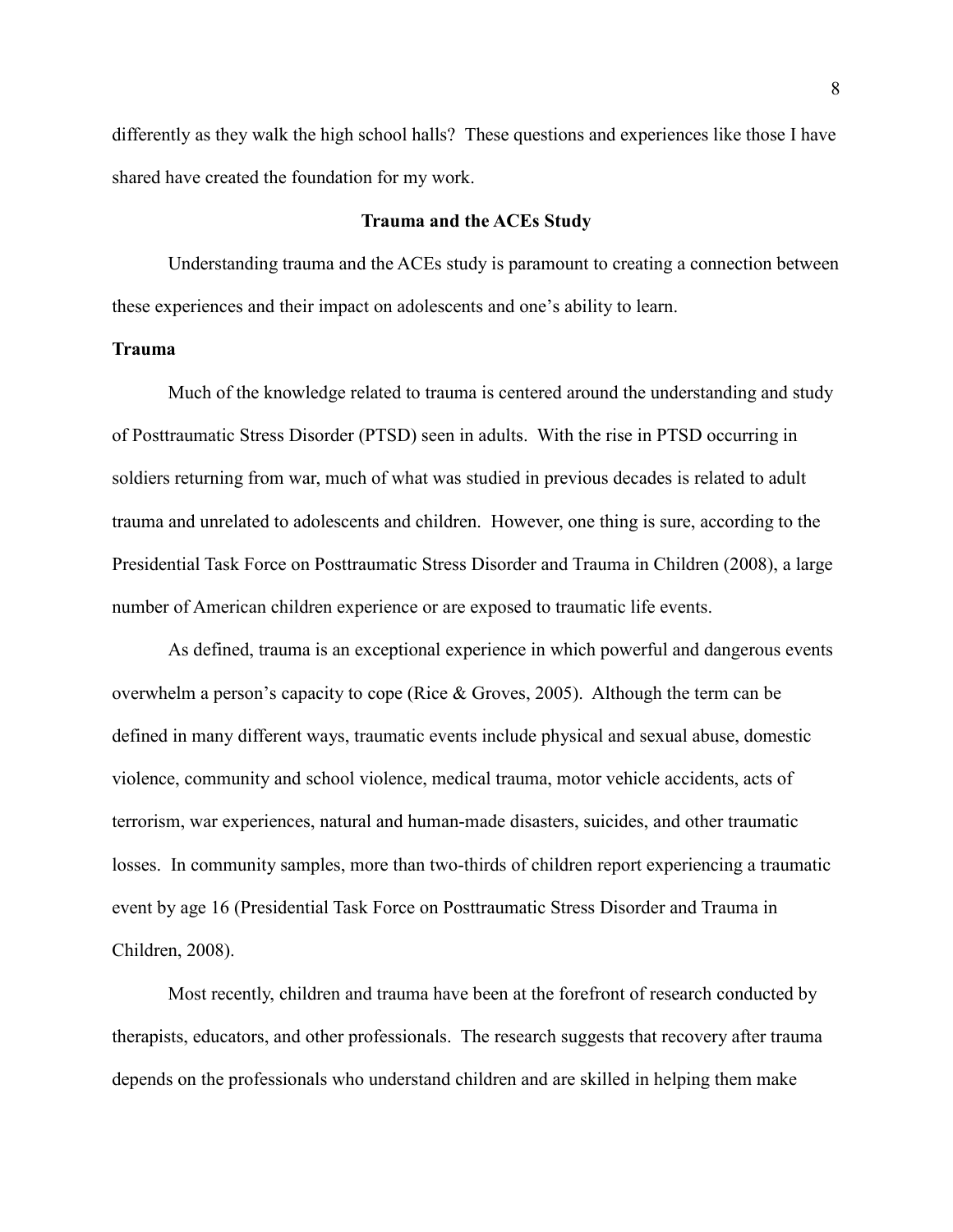sense of trauma and helping their families (Rice & Groves, 2005). Children and adolescents who have been exposed to traumatic events display behaviors and reactions that are similar or identical to behaviors that mental health professionals see daily, including; sadness, loss of interest in everyday activities, reduced concentration, a decline in schoolwork, separation anxiety (particularly in young children), sleep disturbance, nightmares, and anger. The impact of trauma also directly connects to the adolescent's ability to function in peer groups, family life, and in school (Presidential Task Force on Posttraumatic Stress Disorder and Trauma in Children, 2008). The majority of individuals impacted by trauma can manifest resiliency and return to normal development and function, but many adolescents exposed to multiple traumas are more likely to show signs of PTSD.

Some children do not return to normal functioning and have the potential to develop PTSD symptoms and psychological symptoms, which can range in severity. These symptoms can often need clinical attention as they impact their daily functioning. However, most children and adolescents do not receive the help they need to manage and heal from traumatic situations (Presidential Task Force on Posttraumatic Stress Disorder and Trauma in Children, 2008)

The impacts of trauma do not stop with those directly impacted, but spill over as secondary trauma as realized and experienced by caregivers, educators, and mental health specialists. Professionals need to put importance on self-care. Self-care can include being observant of signs of burnout and also communicating with peers to alleviate stress (Presidential Task Force on Posttraumatic Stress Disorder and Trauma in Children, 2008).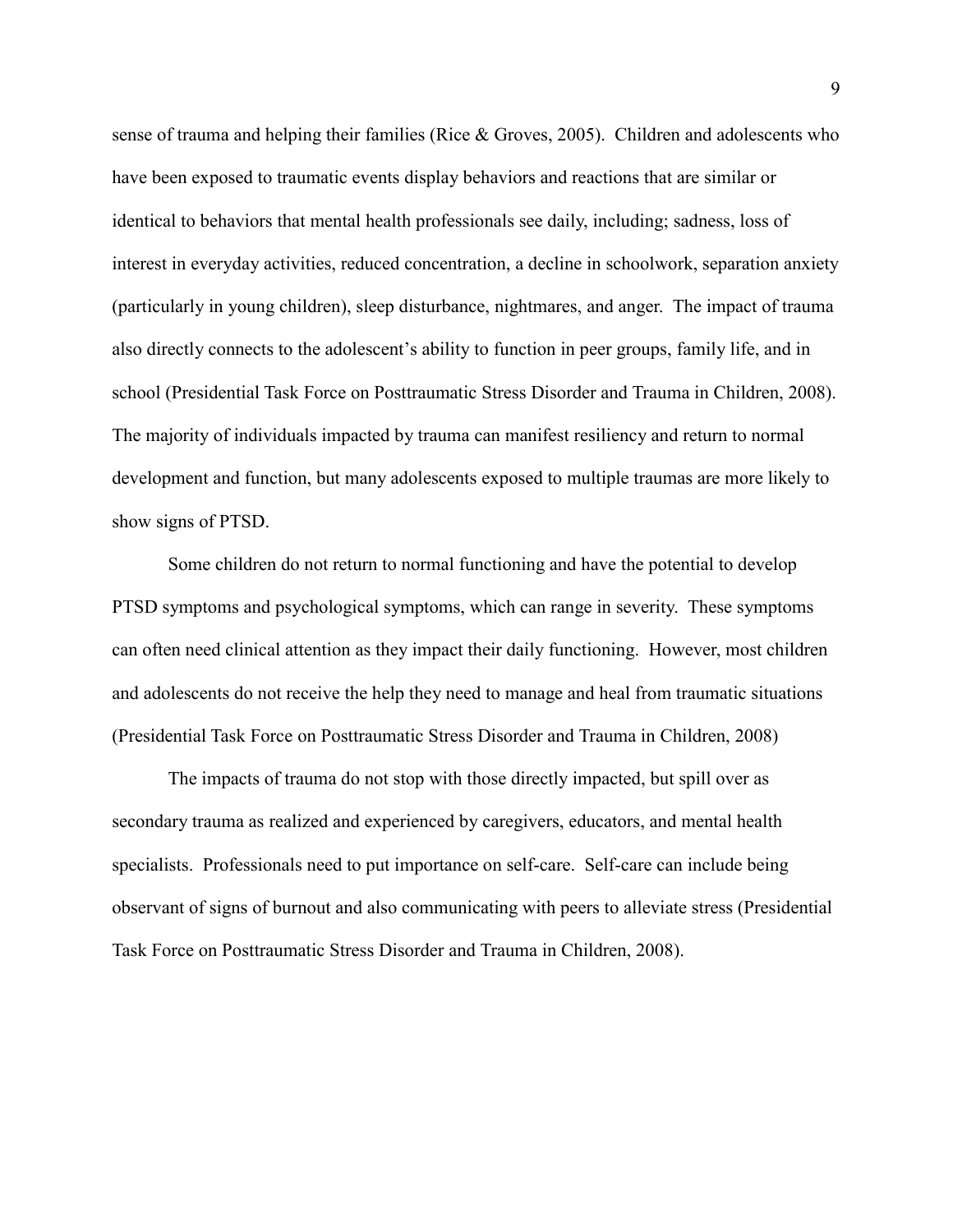#### **The ACEs Study**

In the late 1990s, a study was conducted in San Diego, California, by the Centers for Disease Control to learn and explore adults' mental and physical health as related to their childhood emotional experiences. The study provided significant research on the correlations between adverse childhood experiences (ACE) and adult health (Felitti et al., 1998). An ACE describes a traumatic experience in a person's life occurring before the age of 18 that the person recalls as an adult (Minnesota Department of Health, 2013).

The initial study questioned respondents on eight ACEs, including exposure to parental separation or divorce, witnessing domestic violence, substance abuse in the home, death of a parent or another loved one, parental incarceration, mental illness in the home, the experience of physical abuse, sexual abuse, and psychological abuse or neglect- both emotional and physical, and suicidal household member. The researchers collected some 17,000 responses from adult patients insured by Kaiser Permanente, a prominent insurance agency in Southern California at the time. Each ACE was given a value of one. If a respondent had exposure to any of the ACEs listed above, their score would increase based on the number of ACEs they had experienced. Researchers found over half of the respondents experienced at least one ACE, and twenty-five percent had experienced multiple ACEs during their youth. Furthermore, 1 in 16 had an ACE score of four or above (Felitti et al., 1998).

The original study explored the relationship between an individual's ACE score and the likelihood of significant health concerns in the future. The findings indicated a direct correlation between ACE scores and mental health and physical health later in life (Felitti et al., 1998). However, the original study did not explore the connection between ACEs and their immediate effect on children and adolescents. More recent research similar to the ACEs study indicates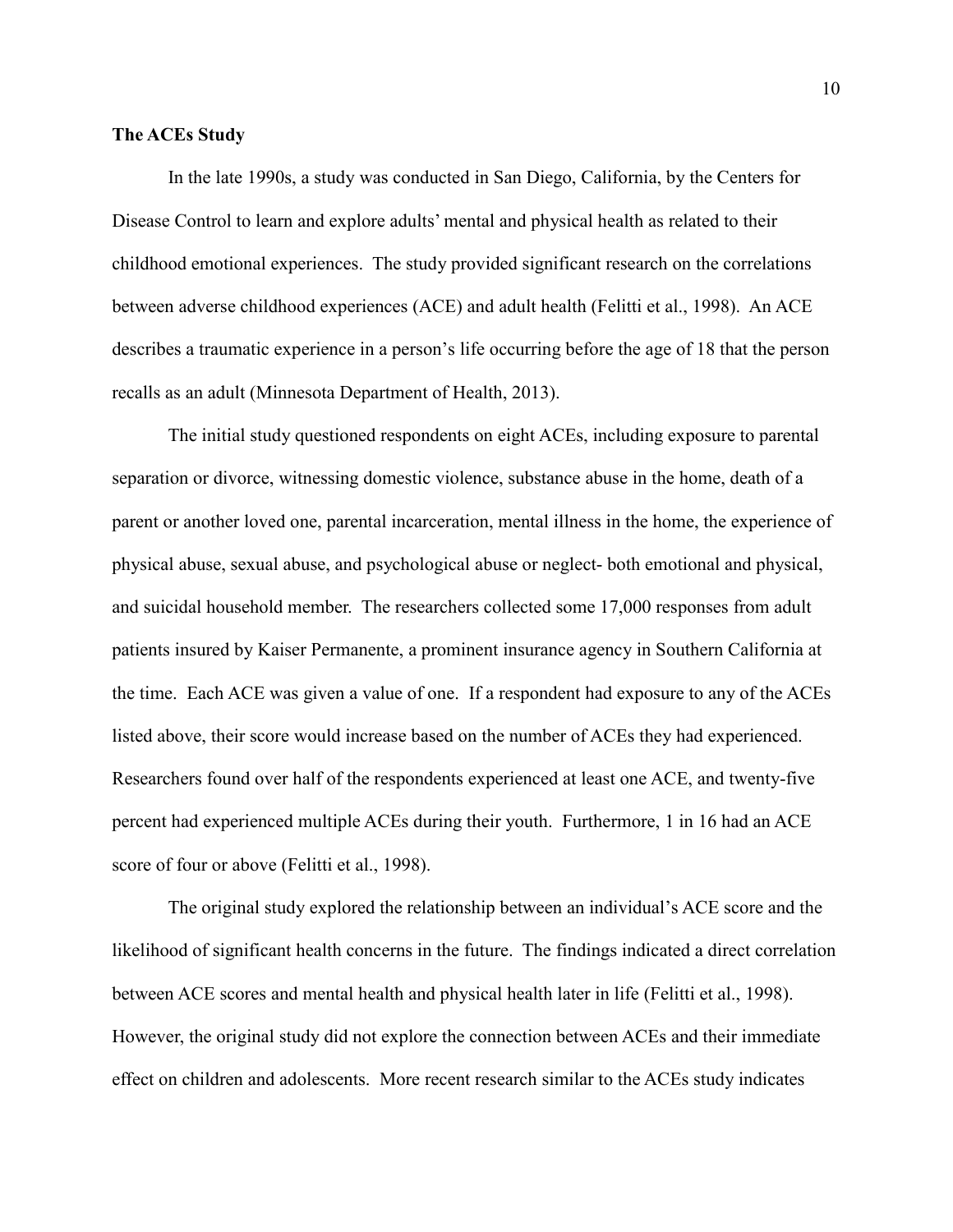many children do suffer from traumatic experiences. Nearly 35 million U.S. children have experienced one type of childhood trauma, and in a study conducted by the Centers for Disease Control (CDC), it was found that suicide was the second leading cause of death among adolescents ages 15-19 (Center for Disease Control, 2018).

## **ACEs in Minnesota**

In Minnesota, research on ACEs was conducted in 2011 using the Minnesota Behavioral Risk Factor Surveillance System. This research indicated that a majority of Minnesotans follow trends found in the original study and have at least an ACE score of one. ACEs are more common among Minnesotans who were unemployed, did not graduate from high school, were worried about buying nutritious food, rented rather than owned their own home, were unmarried, and worried about paying their mortgage or rent. Second, ACEs frequently occur together. In Minnesota, over half of Minnesotans experiencing ACEs had more than two ACEs (Minnesota Department of Health, 2013). The survey also found that the five most common ACEs reported by Minnesotans were physical abuse (16 percent), mental illness in the household (17 percent), separation or divorce of a parent (21 percent), living with a problem drinker (24 percent), emotional abuse (28 percent) (Minnesota Department of Health, 2013).

Suggestions for programs and possible initiatives have been made based on the ACEs data gathered in 2011. The Minnesota Department of Health suggested a continuation of ACEs education and explicitly focusing on increasing awareness of ACEs and their impact on society. Furthermore, the department also suggested an enhancement in communities capacity to prevent and respond to ACEs. Finally, Minnesota is committed to further collecting ACEs data and developing an inventory of agencies making an effort to reduce ACEs and support resilience.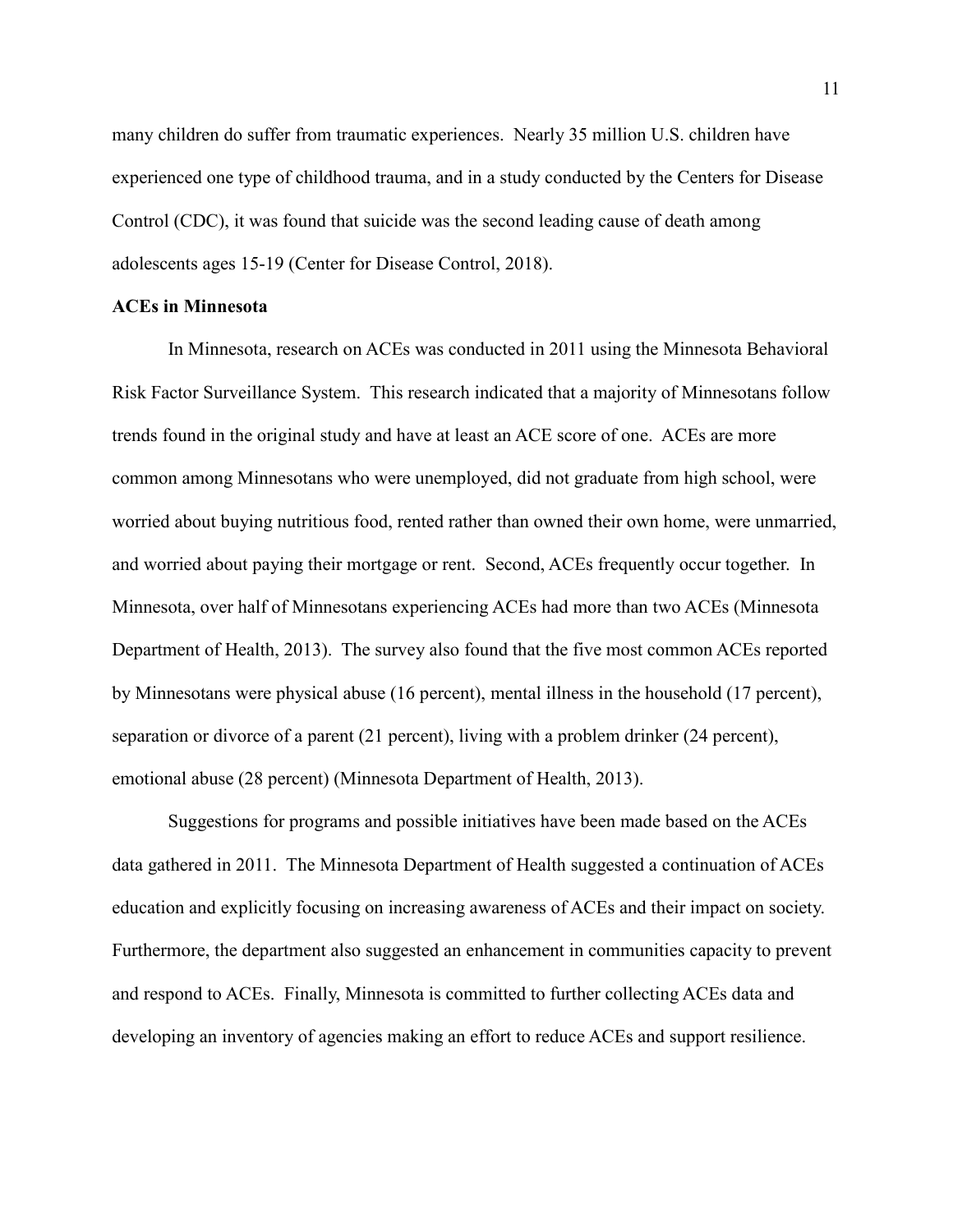#### **Purpose of the Research and Guiding Questions**

<span id="page-12-0"></span>This literature review aims to understand trauma and Adverse Childhood Experiences (ACEs) and the effect they have on adolescent students' ability to learn. Furthermore, this literature review is being conducted to determine how caregivers such as teachers and parents can aid in students' abilities to manage emotions and develop resiliency as they process through and cope with traumatic situations and ACEs.

The guiding questions of the research are:

- 1) What is the impact of trauma associated with adverse childhood experiences on the academic achievement of adolescents?
- 2) How do teachers and parents mitigate the impact of trauma associated with adverse childhood experiences?

It is hopeful that the results of this literature review can help understand how trauma affects adolescent learning in the high school classroom and provide information on how parents, teachers, and schools can effectively support students impacted by trauma.

## **Definition of Terms**

<span id="page-12-1"></span>This is a list of the most common terms that will be used throughout this thesis.

Adolescence: the period following the onset of puberty during which a young person develops from a child into an adult (The Oxford Dictionary, 1992).

Resilience: our capacity to acknowledge and attend to personal difficulties while still working toward expectations (Souers & Hall, 2016).

Secondary Traumatic Stress: the emotional duress that results when an individual hears about the firsthand trauma experiences of another (Walker, 2019).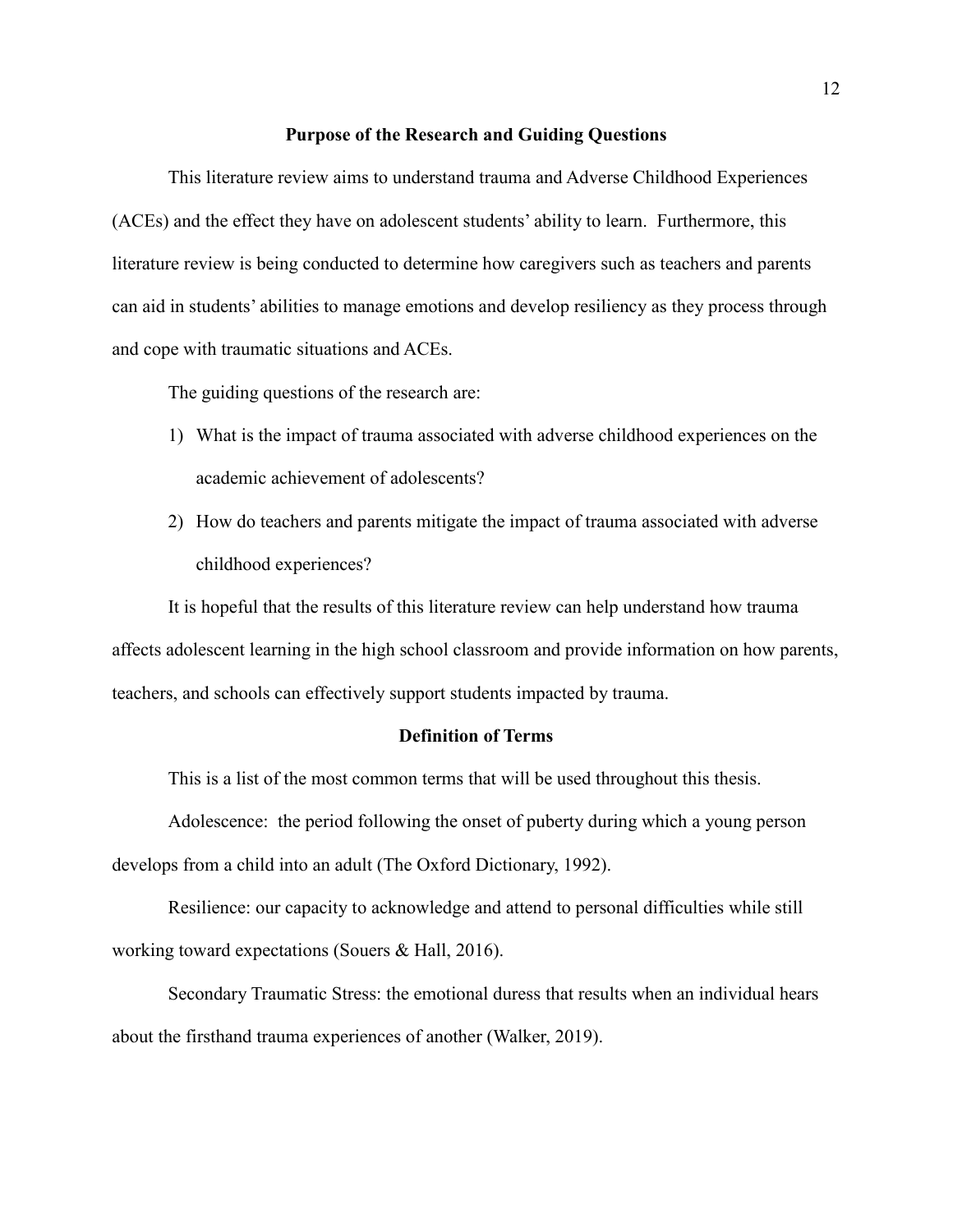Social Competence: enquiring effective social skills to manage social relationships (Shujja, Malik, & Khan, 2015).

Trauma: an exceptional experience in which powerful and dangerous events overwhelm a person's capacity to cope (Rice & Groves, 2005).

Trauma-Informed Teaching: Teachers responding to the needs of students suffering from traumatic stress and making small changes in the classroom that foster a feeling of safety (Kataoka, Langley, Wong, Baweja, & Stein, 2012).

## **Chapter I Summary**

 Trauma and understanding its impact on adolescents are essential to educators, parents, and even young people themselves. Through the original ACEs study, one can see the impact these traumatic experiences have on an individual. Chapter II will examine research to understand the effects ACEs have on the adolescent brain, learning, and what must be done in the future to lessen the impact of ACEs and trauma. Also, the impact ACEs have and will continue to have on society will be considered.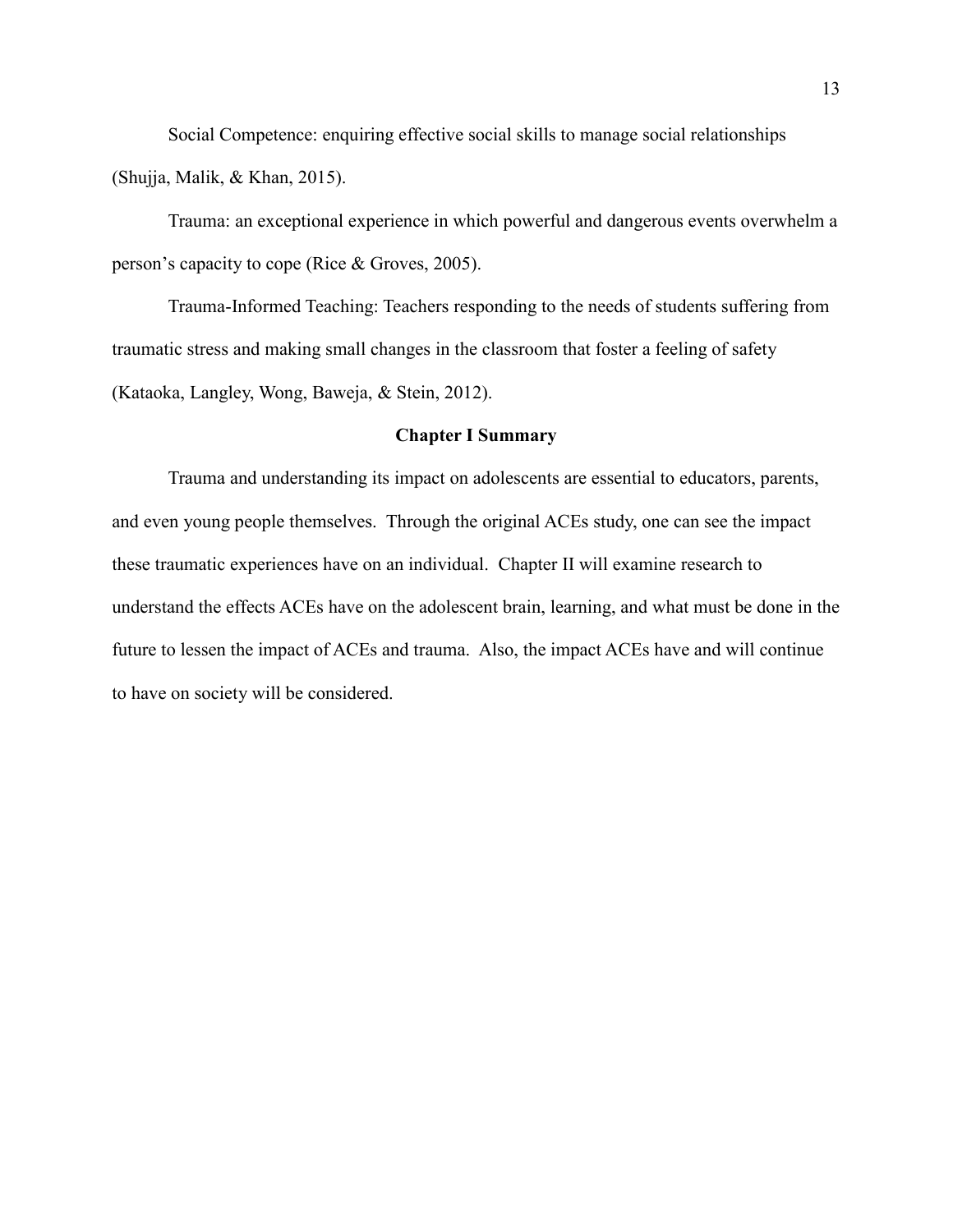#### **CHAPTER II: LITERATURE REVIEW**

<span id="page-14-0"></span>This literature review aims to understand trauma and Adverse Childhood Experiences (ACEs) and the effect they have on adolescent students' abilities to learn. Furthermore, this literature review is being conducted to determine how caregivers such as teachers and parents can aide in students' abilities to manage emotions and develop resiliency as they process through and cope with traumatic situations and ACEs.

The guiding questions of the research are:

- 1) What is the impact of trauma associated with adverse childhood experiences on the academic achievement of adolescents?
- 2) How do teachers and parents mitigate the impact of trauma associated with adverse childhood experiences?

In order to research specific journals and articles related to this topic and question, search parameters were developed, including keywords like trauma, Adverse Childhood Experiences, adolescent learning, brain development, adolescent resiliency, trauma-informed teaching, and secondary trauma. The literature review is structured to understand the adolescent brain, the impact of ACEs and trauma on the adolescent brain, and provide an awareness of how ACEs are noticed in adolescent behavior in classrooms. The literature review concludes with researchbased strategies schools, teachers, and parents can use to support and develop resiliency in students who have experienced ACEs and trauma.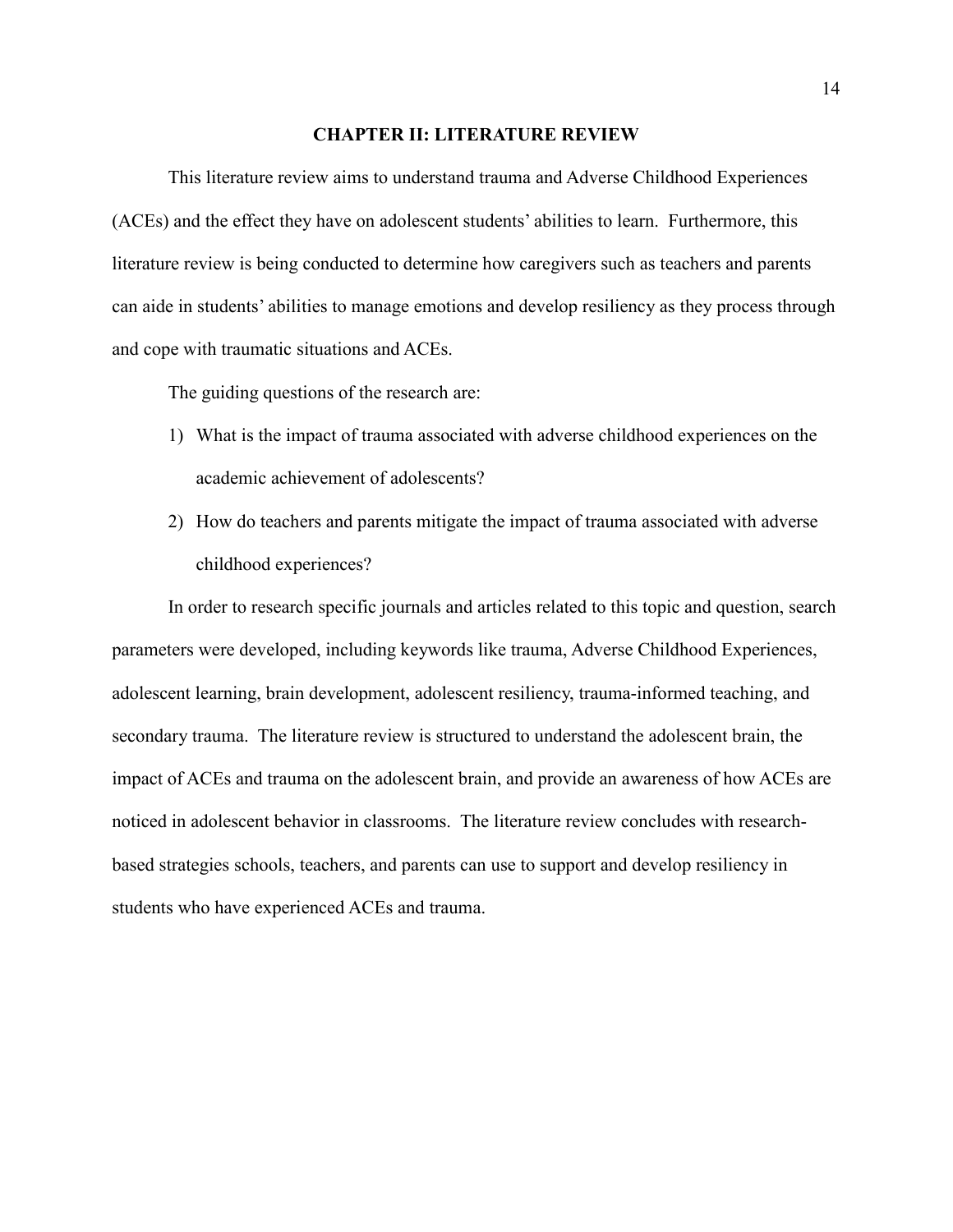#### **The Adolescent Brain**

#### <span id="page-15-0"></span>**Brain Development in Adolescents**

Adolescence relates to the cognitive and behavioral changes that shape a child into an adult and describes a period during which significant changes take place. Functional and structural changes occur considerably in the teenage brain. These changes are associated with cognitive and social development (Koenis, 2017). Healthy brain development and discovering the extent to which environmental factors influence healthy brain development must be considered to further understand the adolescent brain affected by ACEs.

There is an explanation for how adolescents differ from adults. These differences show up in the way they behave, make decisions, and solve problems. Studies explain this difference by showing that the brain develops throughout childhood and matures into adolescence and early adulthood (Casey, Jones, & Hare, 2008). Several factors can explain the changes in the brain. These include nutrition, sleep, environment, heredity, and even childhood surgical needs. Furthermore, the adolescent brains maturation can be influenced by other factors, including physical, mental, economic, and psychological stress, and drug abuse (Arain et al., 2013).

Research shows that the brain of an adolescent is continuously changing. Specifically, the most significant change occurs in the brain through the processes of synaptic pruning and myelination. Synaptic pruning is how the brain makes itself more efficient (Kooreman, 2017). During this process, connections occur between brain cells that are strengthened regularly while those infrequently used disappear. Synaptic pruning is all occurring alongside the myelination process. Myelination occurs in the brain when finger-like projections that grow off neurons and allow for intercellular communication are coated in a fatty substance, or myelin. Myelin increases the speed of electrical impulses and acts as an insulator from neuron to neuron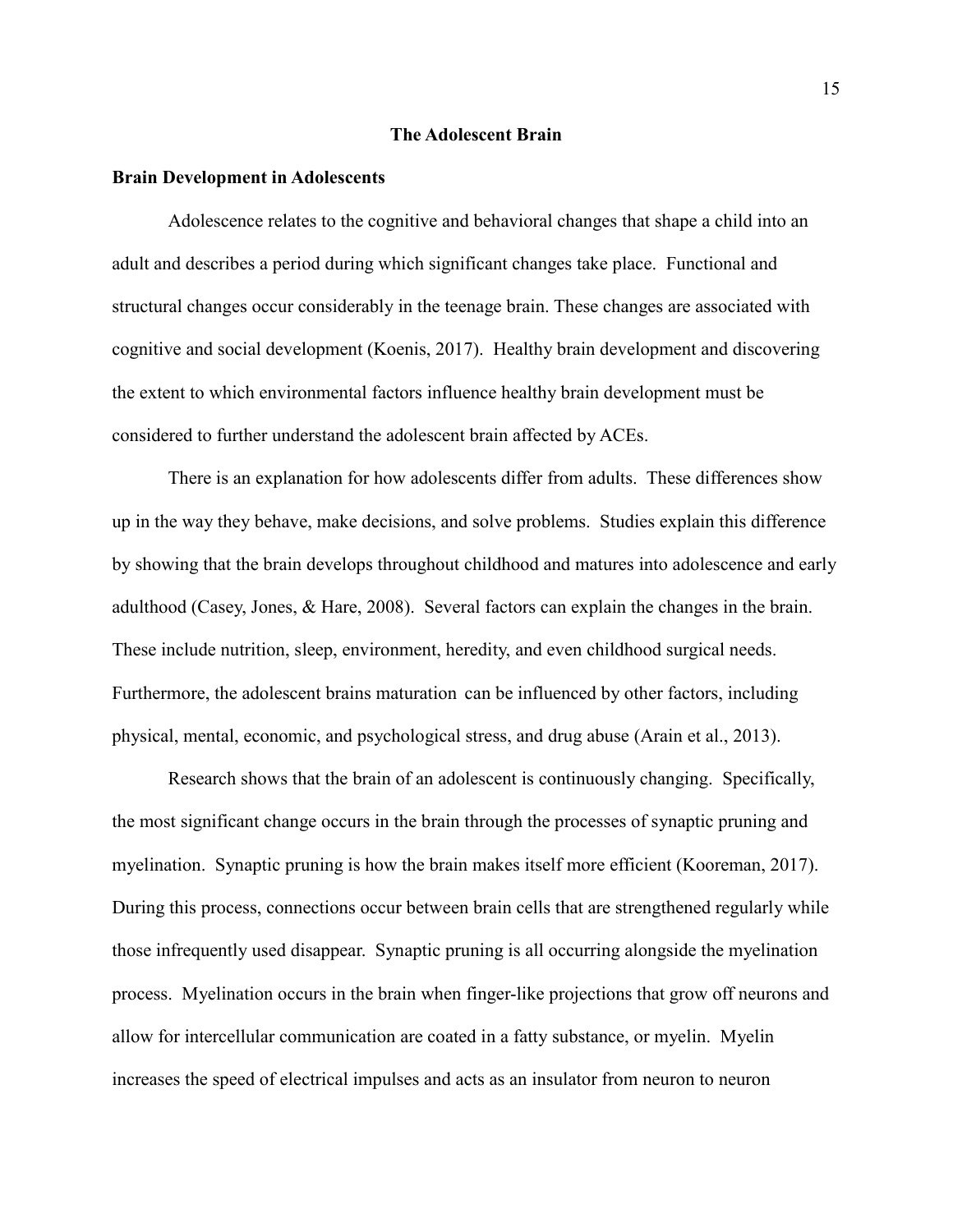(Blakemore & Choudhury, 2006). Myelination allows neurons to communicate at dramatically increased speeds (Arain et al., 2013). These concurrent changes allow for the brain of an adolescent to adapt to changes in surroundings and process information more quickly.

Just as crucial as synaptic pruning and myelination are the structural changes occurring in the brains prefrontal cortex and li mbic system as it develops in adolescents. Magnetic resonance imaging (MRI) scans have allowed researchers the ability to view developmental changes that occur in the adolescent brain. Included in the limbic system is the emotional center of the brain, also known as the amygdala. The amygdala is responsible for responding appropriately to different emotions and situations (Choudhury, Blakemore, & Charman, 2006). It also connects our emotions to our memories and determines how those memories are stored. It must be understood that the amygdala is hypersensitive in girls during puberty and in boys during adolescence (Widjojo, 2018).

Furthermore, MRI scans show the development and increase in function of the prefrontal cortex. The prefrontal cortex includes being able to appropriately interact in social settings and cognitive behaviors such as executive functioning behavior (Casey, Jones, & Hare, 2008). Synaptic pruning and myelination processes occur first in the limbic system and then move to the prefrontal cortex. The prefrontal cortex continues to develop even into adulthood (Casey, Jones, & Hare, 2008). Because of this slower development in the prefrontal cortex, the maturation process is reflected in the greater likelihood of adolescents taking part in risky activities, including using substances, engaging in sexual activity, and reckless driving (Kooreman, 2017). As the prefrontal cortex matures, judgments are made more quickly, allowing teenagers to reason better and control impulses. Both the prefrontal cortex and limbic system are major brain components that drastically change during the adolescent years.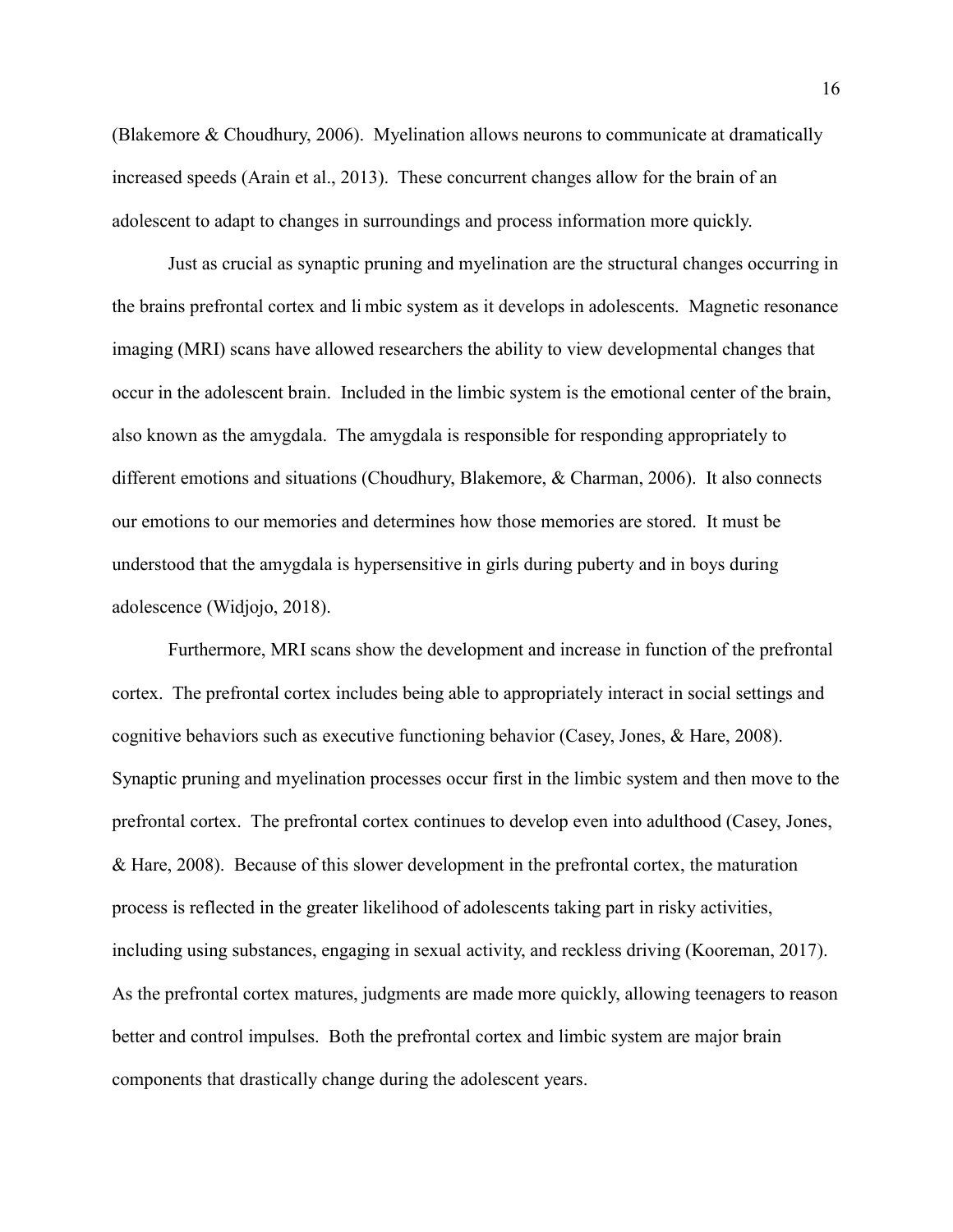The prefrontal cortex is also responsible for the brains executive functioning, or the ability to control and coordinate thoughts and behaviors. MRI studies have shown improvement in executive functioning abilities due to changes in the prefrontal cortex. Adolescents may see improvement in response skills, doing more than one task, decision making, and selective attention (Blakemore & Choudhury, 2006).

The brain's executive functions also give evidence that the prefrontal cortex is involved in several other high-level cognitive capacities, including self-awareness (Ochsner, 2004). In addition to neural development, there are significant changes in hormones during adolescence. Blakemore's (2006) study found the following:

While it is difficult to understand all of the important influences on the social and emotional behavior of adolescents, significant neural development, and hormonal changes are likely to influence social cognition. Social cognition, then, may also be expected to change during this time period. In addition, the interaction may be two-way. During this time, what is perceived as important in the social world around us also changes and leaves its imprint on the pruning process. Accumulating new social experiences, for example, when entering a new school, may influence the development of social cognitive processes (p. 301).

During adolescence, the dopamine system also sees increases in activity. Dopamine is a chemical messenger that regulates feelings of pleasure and aids the brain in creating associations between behaviors that lead to positive outcomes and the environments in which these behaviors occurred (Kooreman, 2017). Adolescents are more sensitive to rewards and pleasure or positive activities due to heightened dopamine levels.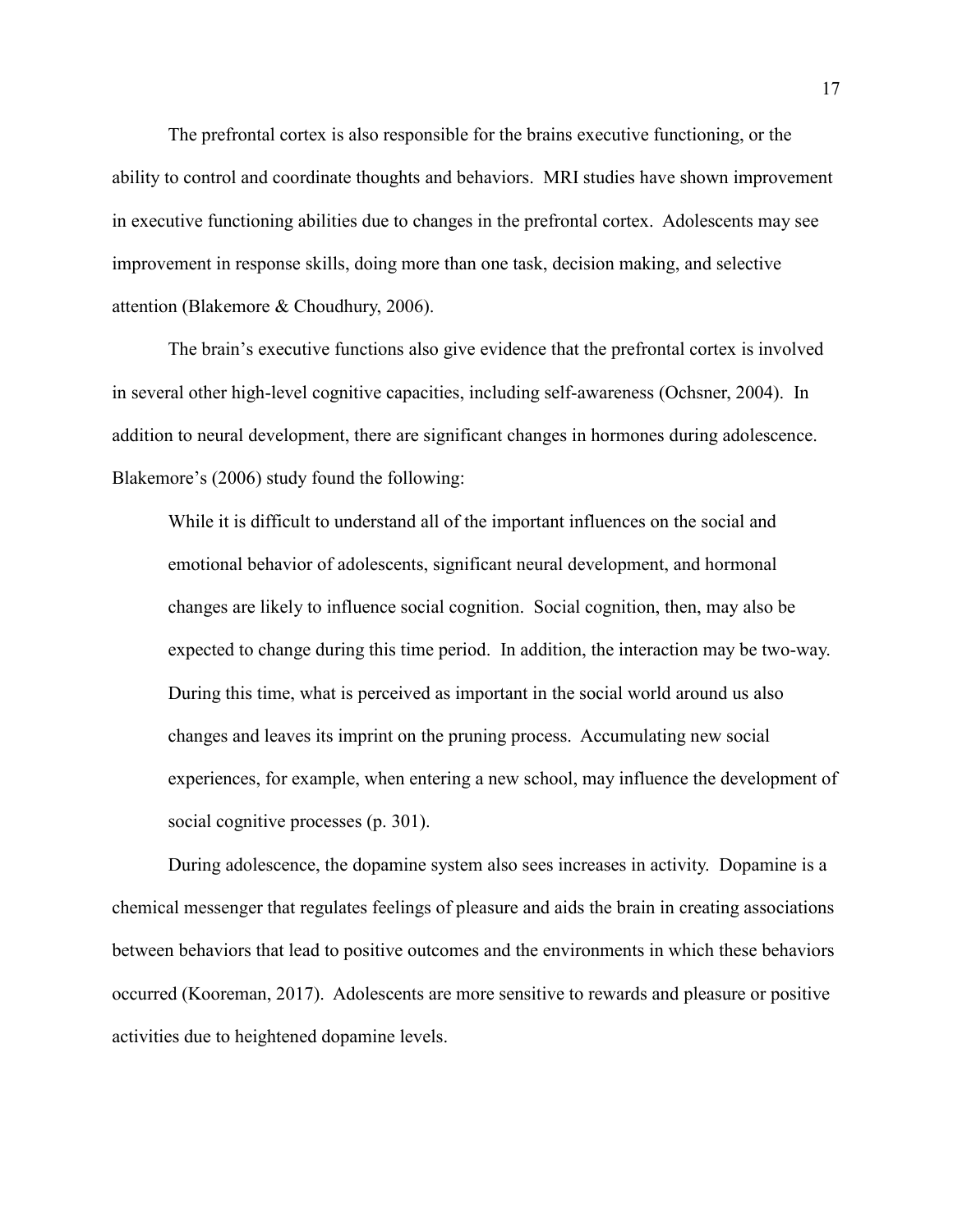#### **Gender Differences in Brain Development**

Differences between the male and female adolescent brains are first noticed structurally with MRI scans indicating different sizes of different parts of the brain. For example, in females, the brains memory center, or hippocampus, is larger than males during adolescence. The connections that females have with the brains memory center are also hig her in number, thus indicating why females can sense more of what is going on around them in different situations (Jantz, 2014). Conversely, males tend to have a larger amygdala, or the brains emotional center (Lenroot & Giedd, 2009). During adolescence, the brain of both males and females grows but differ based on gender. Studies show that male brains are nine to 12 percent greater in size than females, and male and female brains reach their total size at age 11 in females and age 14 in males (Lenroot & Giedd, 2009).

The processing abilities of the adolescent brain are also noticed as a difference between males and females. Male brains utilize nearly seven times more gray matter for activity while female brains utilize nearly ten times more white matter. Gray matter areas of the brain are information and processing centers in specific areas of the brain (Choudhury, Blakemore, & Charman, 2006). This difference for males can mean focusing on one task at a time, like being deeply invested in a task or game while being unaware of their surroundings or other people's feelings and emotions (Lenroot & Giedd, 2009). White matter is the networking grid that connects the brain's gray matter and other processing centers with one another. The increase in white matter means that girls transition from one thing to another more quickly. The gray-white matter difference may explain why, in adulthood, females are great multi-taskers, while men excel in highly task-focused projects (Jantz, 2014).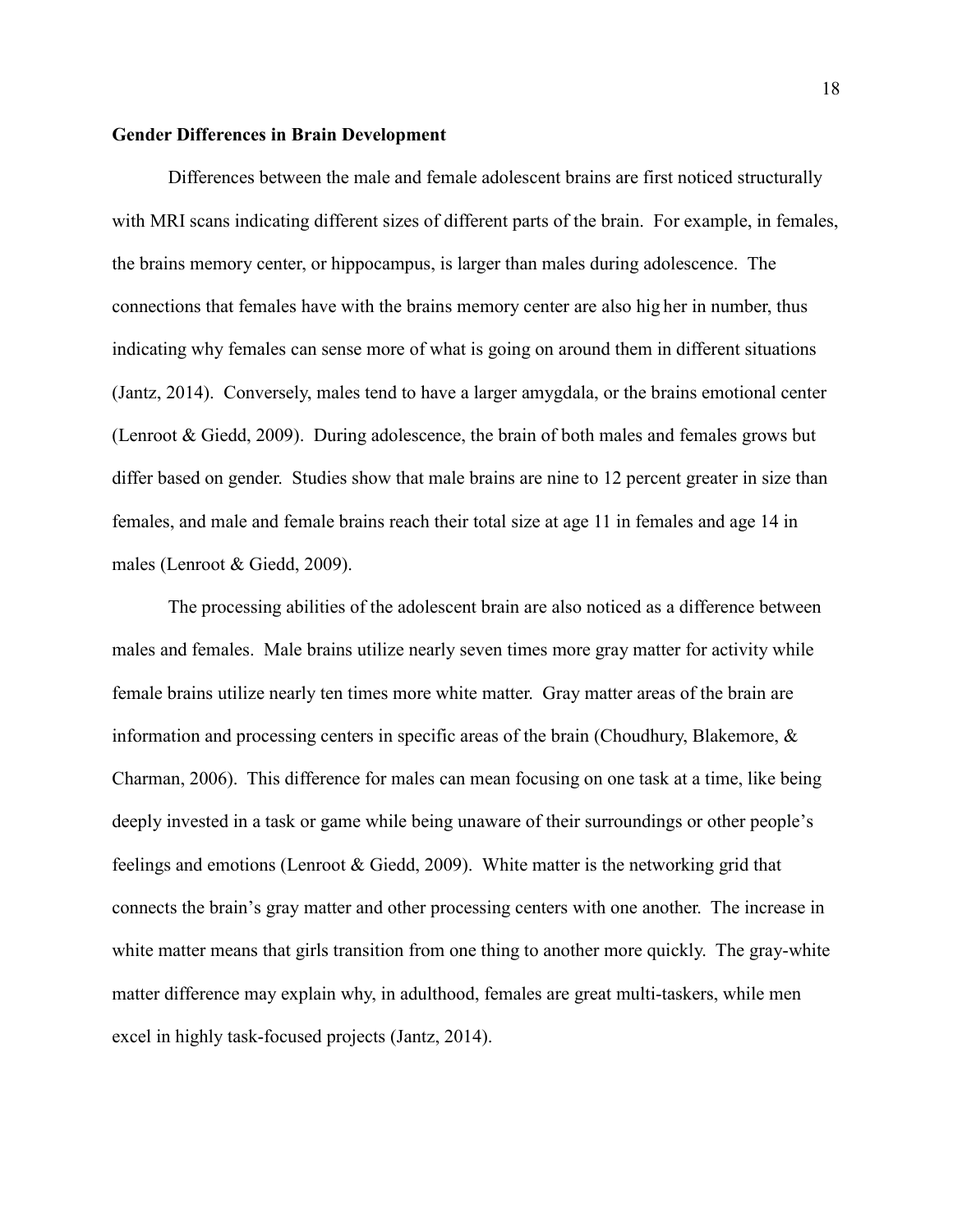There is much research that still needs to be done to understand the changes of development that occur in the adolescent brain; however, brain research, along with MRI scanning, has shown that neuroplasticity, or the brain's ability to adapt and change over time, is part of the adolescent remolding process that happens during these most formative years of a person's life.

### **Prevalence of ACEs and Trauma in Adolescents**

As previously noted, the initial ACEs study conducted in 1998 presents links between ACEs and health issues noticed later in life. However, the original ACEs research did not include the immediate effects of traumatic situations for children (Souers & Hall, 2016). The initial study only determined the health impacts of ACEs on adult patients after hospital visits and did not include the impact ACEs could have on adolescents, specifically the impact on an adolescent's ability to learn. Since 1998 and the initial study, researchers have continued to try to develop an understanding of the negative effects of trauma on children and adolescents. Multiple studies have been conducted, including studies by the National Survey of Children's Health (NSCH) conducted in 2003, 2007, 2011, and 2016. As studies have evolved, the list of ACEs used has been expanded to include physical and emotional neglect, parental separation and divorce, exposure to violence outside of the home, living in unsafe neighborhoods, homelessness, bullying, discrimination based on race or ethnicity, and experience of income insecurity (Bethell, 2017). These continuing studies have given greater clarity to the volume of adverse childhood experiences noticeable in the United States. ACEs are still a common trend in the United States, even after resources and attention have been devoted to preventing them. In most states, half of all children have experienced at least one ACE (Sacks & Murphey, 2018).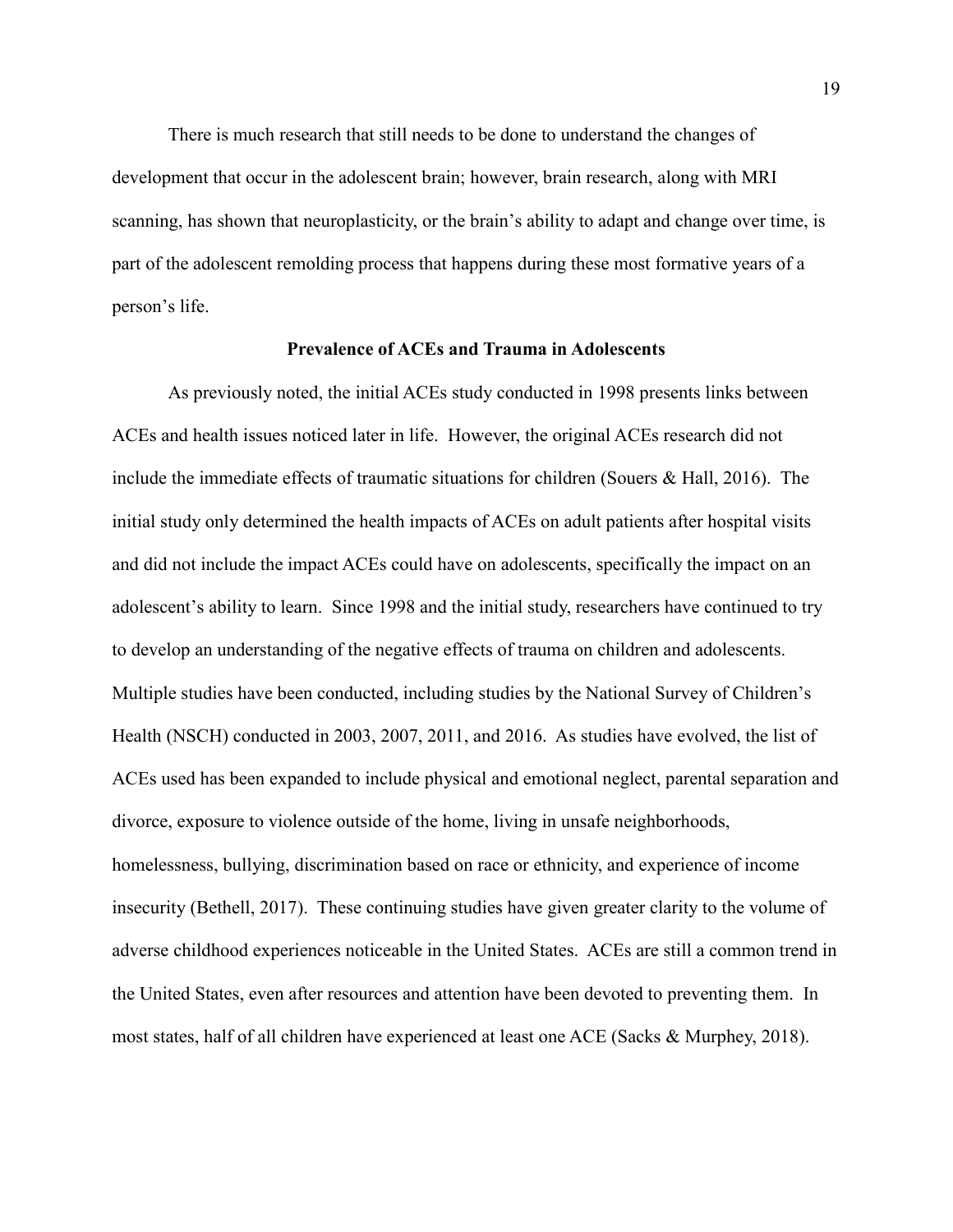A 2016 study conducted by the NSCH used an address-based sample retrieved by the U.S. Census Bureau. One child in each household was randomly selected to be the focus of the study. A parent or guardian knowledgeable about the child answered questions about the child and themselves. The survey was representative of children under 18 years of age, both nationwide and within each state. A total of 50,212 surveys were completed. The research team estimated the national prevalence of specific ACEs and compared these ACEs prevalence across states (Sacks & Murphey, 2018). The NSCH study followed this trend and included questions related to ACEs different from those of the initial study. The original seven ACEs were changed slightly, and in this study, the NSCH includes eight ACEs derived from the following yes or no questions asked of parents:

- 1. "Parent or guardian divorced or separated
- 2. Parent or guardian died
- 3. Parent or guardian served time in jail
- 4. Saw or heard parents or adults slap, hit, kick, punch one another in the home
- 5. Was a victim of violence or witnessed violence in his or her neighborhood
- 6. Lived with anyone who was mentally ill, suicidal, or severely depressed
- 7. Lived with anyone who had a problem with alcohol or drugs
- 8. Since this child was born, how often has it been very hard to get by on your family's income—hard to cover the basics like food or housing?" (p.16).

Nationally, the NSCH study indicated that 45 percent of children from birth through age

17 have an ACE score of at least one as reported by a parent or guardian. This percentage is similar to the rate of exposure found in the 2011 study conducted by the NSCH. In that study, the most common ACEs reported nationally were economic hardship and divorce or separation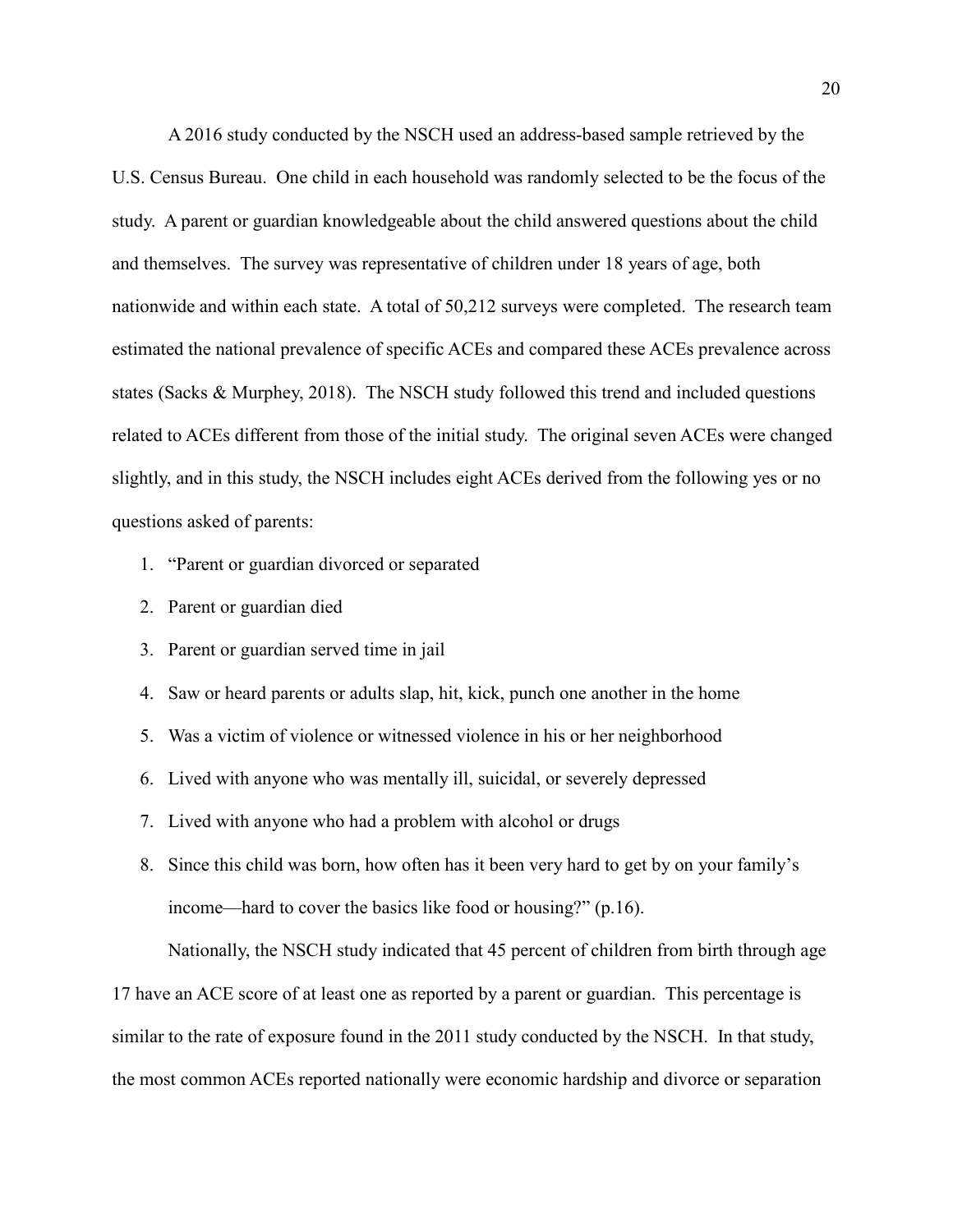of a parent or guardian (Sacks & Murphey, 2018). When dealing with increasing ACE scores nationally, one in ten children has experienced three or more ACEs, which places them into a category of exceptionally high risk. Furthermore, specific states, including Arizona, Arkansas, Montana, New Mexico, and Ohio, as many as one in seven children have experienced three or more ACEs (Sacks, Murphey, & Moore, 2014).

When examining ACE scores by specific age groups, it is noticed that ACE scores will increase with age because the longer a child is alive, the greater the likelihood they will experience an ACE. In children ages 12 to 17, adolescents have the highest percentages in every individual ACE category. The most noticeable and highest percentage follows the national trend of a child having lived with a parent or guardian who is separated or divorced. For the adolescent age range of 12 to 17, the percentage of children in the United States who have experienced this ACE is 28 percent (Sacks, Murphey, & Moore, 2014). In addition to living with a divorced or separated parent, 26 percent of adolescents experience economic hardship or find it challenging to get by on an income. Other noticeably high percentages for this age group include 12 percent of adolescents having lived with a mentally ill person and 14 percent being victims of or witnessing violence in a neighborhood. When compared to other age groups; zero to five years old and six to eleven years old, adolescents are only equal to the other groups in one ACE category; economic hardship or finding it difficult to get by on an income, where 26 percent of children ages six to eleven and adolescents ages 12 to 17 have experienced this ACE (Sacks, Murphey, & Moore, 2014).

From the 2016 NSCH study, it is also evident on a national scale that all races are not impacted by ACEs equally. White and Asian children are less likely to experience ACEs than their black and Hispanic peers. The studys findings revealed 61 percent of black non -Hispanic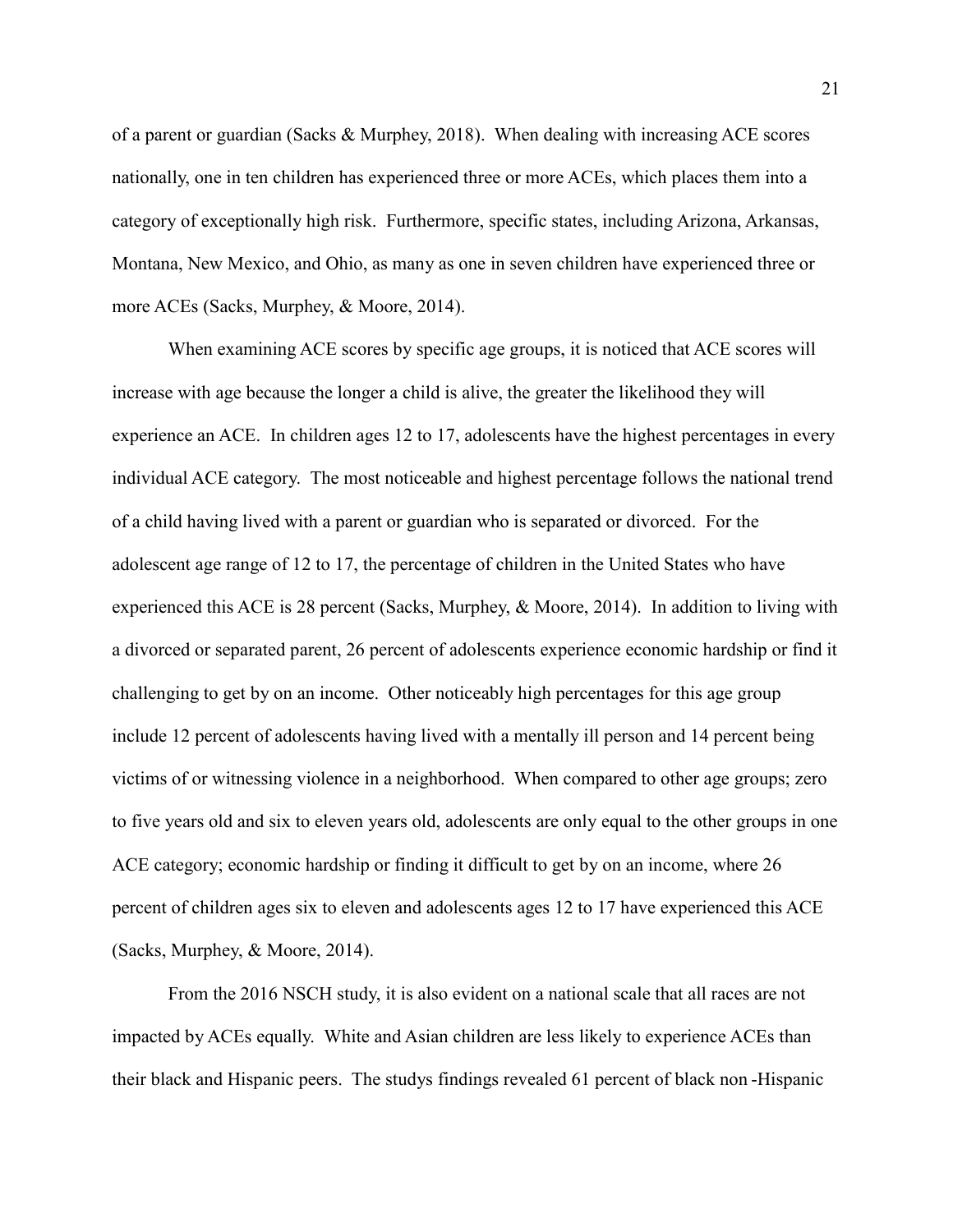children and 51 percent of Hispanic children had experienced at least one ACE, compared with 40 percent of white non-Hispanic children and only 23 percent of Asian non-Hispanic children. In every category, the occurrence of ACEs is lowest among Asian non-Hispanic children and, in most categories, is highest among black non-Hispanic children (Sacks & Murphey, 2018).

For all races, divorce and economic hardship were still seen as the highest percentages, but an interesting finding from the data was the nine percent of white non-Hispanic children who lived with anyone who was mentally ill, suicidal, or severely depressed compared to just six percent for both black non-Hispanic children and Hispanic children. For white children, this is the most common experience behind divorce and economic hardship, whereas parental incarceration is the next-most common ACE for black non-Hispanic children, and living with an adult with a substance use problem is the next-most common for Hispanic children (Sacks & Murphey, 2018)

## **ACEs in Minnesota**

When examining ACEs in Minnesota, the Department of Health has spent a considerable amount of time and money on research to determine the impact these experiences have on Minnesota citizens. In 2011, Minnesota became the 18th state to add ACE questions as determined by the Center for Disease Control to the Behavioral Risk Factor Surveillance System (BRFSS), a survey used by individual states to determine the status of their residents' health based on behavioral risk factors. From this, the Minnesota Department of Health has been better able to understand ACEs and their prevalence in Minnesota. Using the BRFSS, more than half of adult respondents in Minnesota indicated having an ACE score of at least one (Minnesota Department of Health, 2019).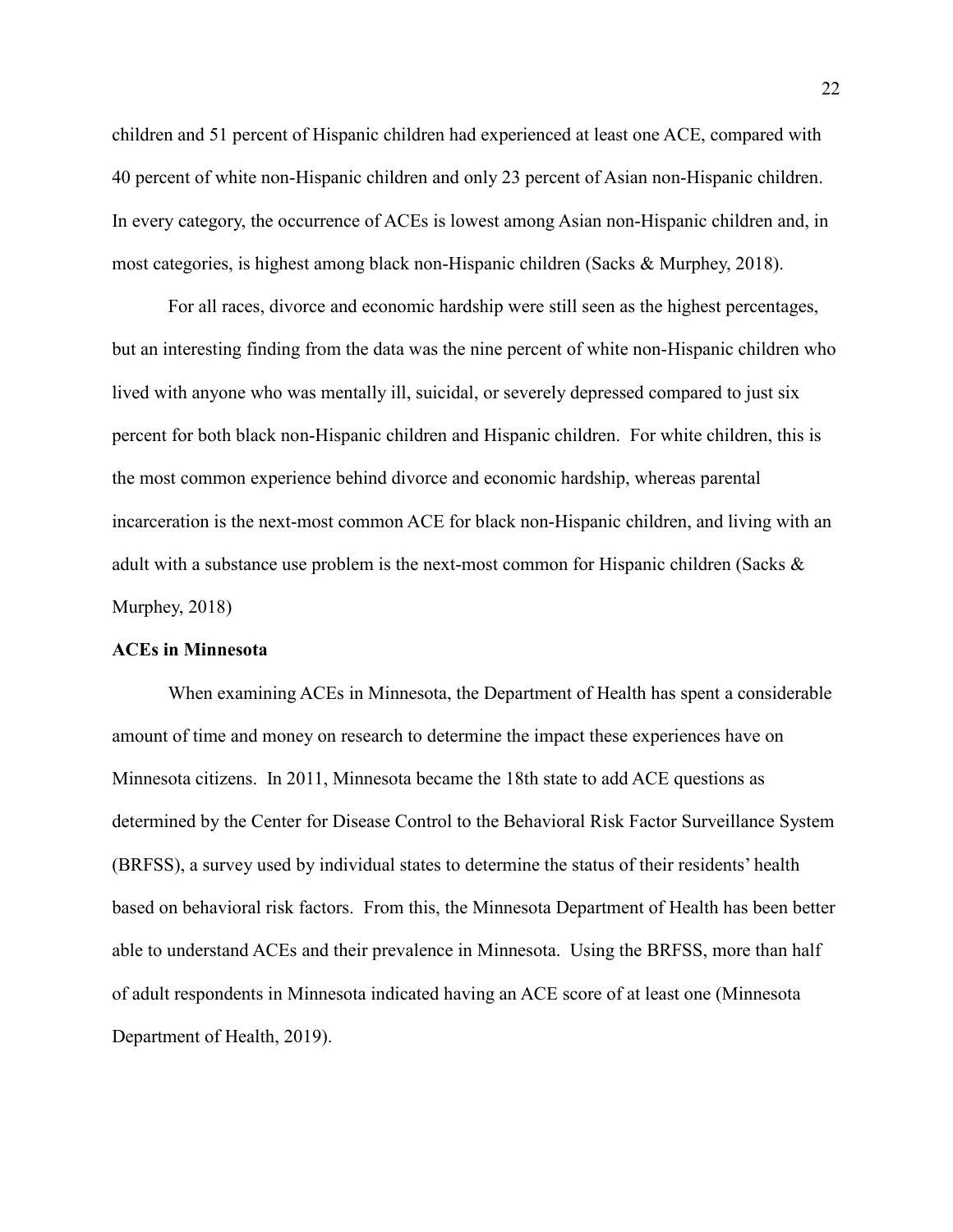When using the 2016 NSCH study and the Minnesota Student Survey (MSS), a census survey of sixth, ninth, and twelfth-grade students, the prevalence of ACEs in Minnesota children and adolescents is more easily understood. The NSCH study indicated Minnesota had the highest percentage of children from birth through age 17 with ACE scores of zero. Only 37 percent of Minnesota parents or guardians indicated their child had an ACE score of one or more. This number is currently similar to only two other states; Maryland and Maine, each with 38 and 39 percent indicating ACE scores of one or more (Sacks & Murphey, 2018). Specifically, Minnesota is well below the national average in two ACE categories. Only 21 percent of respondents indicated economic hardship, and 20 percent indicated having a divorced or separated parent, compared to the national average of 25 percent for both categories. Minnesota children are equal to the national average of nine percent in only one ACE category, having lived with anyone who has a problem with alcohol or drugs (Sacks & Murphey, 2018).

Since the 1990s, the Minnesota Student Survey has asked Minnesota youth about ACEs using questions covering five categories. These categories include physical abuse, sexual abuse, witnessing household violence, alcohol use by a family member that has repeatedly caused problems, and drug use by a family member that has repeatedly caused problems. The answers provided allow the MSS to give an ACE-like score to each student on a scale of one to five (Minnesota Department of Health, 2013).

 The 2013 survey data indicated that almost 65 percent of Minnesota students had an ACE score of zero (Minnesota Department of Health, 2013). This percentage is comparable to the data found by the NSCH study in 2016. However, even with ACE scores that are consistently lower than the national average among students, Minnesota adolescents are still impacted by the harmful effects of ACEs. The MSS also asked students about individual alcohol use in the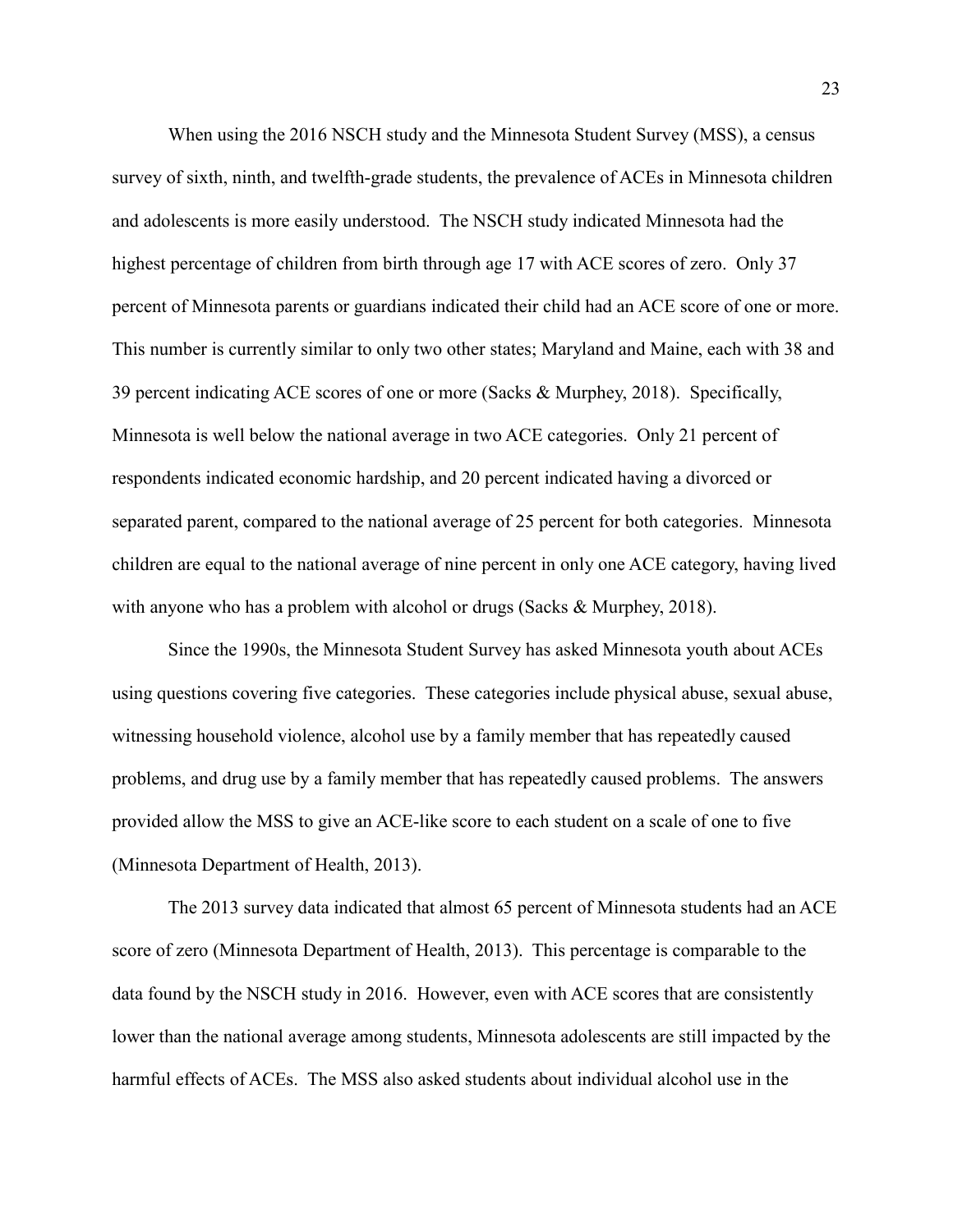previous 30 days before taking the survey. As noticed in the initial study, ACEs impact the health and well-being of those affected, and the same is true for high school students. The percentage of students indicating alcohol use in the previous 30 days before the survey was taken doubled to 20 percent of students with an ACE score increase of one, and more than doubled again to 47 percent when ACE scores were four or higher (Minnesota Department of Health, 2013). The trend of increased ACE scores impacting students is noticed with similar percentage increases for categories including binge drinking, cigarette smoking, attempted suicide, and overall mental health. As ACE scores increase, the likelihood of students being involved in or dealing with one or many of these issues also increases.

The MSS results show that the differences in ACE scores among racial groups have been consistent over the last 15 years. In each year the survey has been administered since 1995, Black, American Indian, and Hispanic ninth-graders have been at least twice as likely as white students to report three or more kinds of adverse experiences. Furthermore, each year Asian students have been slightly more likely than white students to report three or more adverse experiences (Minnesota Department of Health, 2013).

### <span id="page-24-0"></span>**Relationship Between ACEs and Brain Development**

### **Impact of ACEs on Adolescents' Learning**

As ACEs continue to be researched and understood, it is clear there is an impact on one's ability to continue normal brain function after being affected by a traumatic situation. Many studies have been conducted to further understand how experiences shape the developing brain and associated cognitive functions. Cognitive development was once thought to be primarily the product of genetics and heredity, but it is now clear that social context and experience play a significant role in shaping cognitive outcomes (Nisbett, Aronson, Blair, et al., 2012).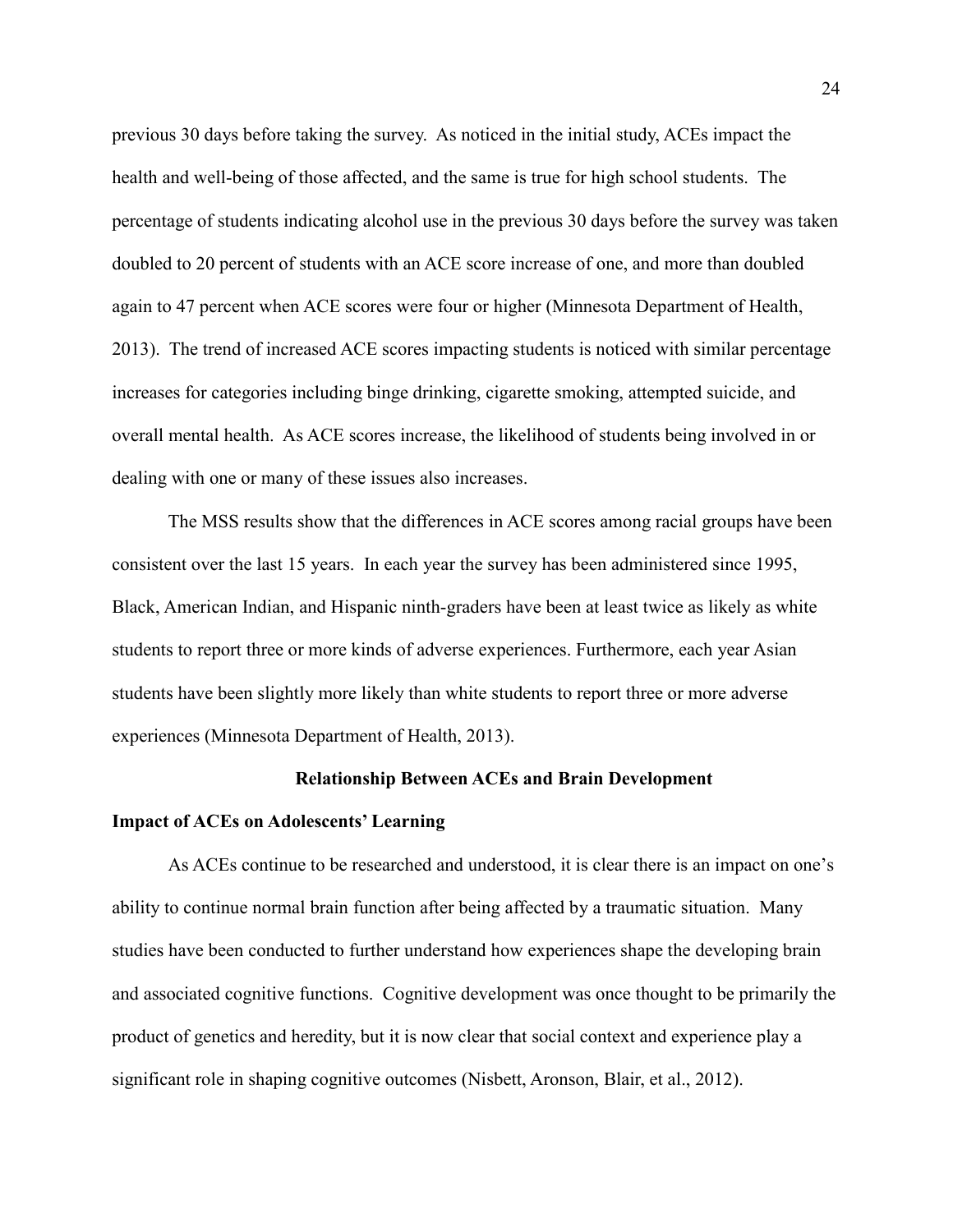## **Cognitive Functioning**

 General cognitive ability (often referred to as intellectual capacity or IQ) refers to general reasoning and thinking ability and is associated with one's ability to plan and solve problems (Nisbett, Aronson, Blair, et al., 2012). Cognitive ability and functioning dramatically decrease in students who have experienced trauma and are even more noticed in students who have experienced repeated trauma and multiple ACEs. Trauma experiences such as neglect result in lower academic achievement, lower IQ, and the potential for a greater number of PTSD symptoms (De Bellis, Hooper, Spratt, & Woolley, 2009). Furthermore, children who have experienced childhood trauma have shown a greater need for interventions academically due to performance and intellectual ability (Pechtel & Pizzagalli, 2010).

Stress responses from ACEs also impact the affected person's brain and the ability to remember and process as quickly as those not impacted by ACEs. Trauma not only changes the makeup of a child's brain during development, but it also changes the physiology of the developing child. These changes negatively impact the thinking, memory, and organization of a child (Wilson, Hansen, & Li, 2011). Overall, stress reactions due to ACEs impact the executive functioning abilities of those affected. Executive functioning allows students to perform better academically, enhance social interactions, and typical daily activities. Because of a child's response to toxic stress, lower academic achievement is noticed as well as decreased IQ and ability to maintain attention (Wilson, Hansen, & Li, 2011).

## **Academic Achievement**

A correlation should be drawn between those affected by ACEs' cognitive and executive functioning abilities and academic achievement. Because of students' inability to process memory, deal with stress, and understand learning processes, those impacted by ACEs also see a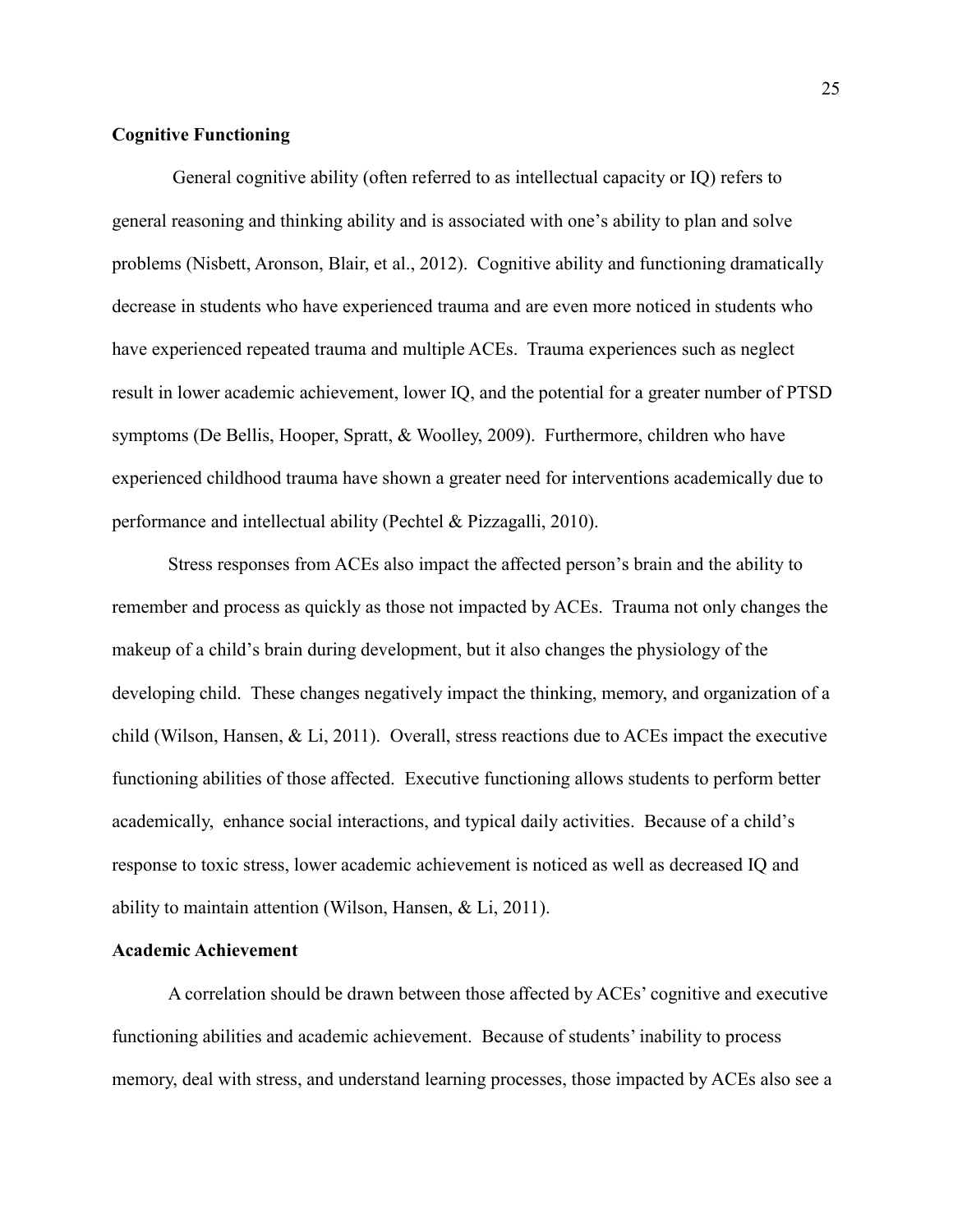decrease in academic achievement. In a study conducted by the Center for Disease Control (CDC), it was found that students with ACE scores of three or more are two and a half times more likely to fail a grade (Anda, 2019). Moreover, students impacted by ACEs are unlikely to perform at grade level and more likely to be expelled, suspended, or labeled as special education (Balfanz, Byrnes, & Fox, 2014). Further research was completed in 2014 in a review of ACEs and their impact on educational outcomes. The researchers' review indicated that children with ACE scores were shown to have poor academic performance compared to students with no ACE scores. Indicators like lower grades, higher school absences, and a higher need for special education interventions were also found in the research as correlations between ACE scores and academic achievement (Romano et al., 2015).

 Specifically, in Minnesota schools, a decrease in academic achievement is also noticeable in students with ACEs. Using the Minnesota Student Survey (MSS), students listed the grades they earned during the previous school year. The Department of Education connected student responses to the ACE score that each student was given based on their responses to the ACE statements on the MSS. The survey found that students with an ACE score of at least three had the lowest number of A grades and the highest number of D and F grades for the school year (Minnesota Department of Health, 2013). Moreover, the survey revealed that as ACE scores increased from zero to four or more, the percentage of students with grades of C or worst also increased. Finally, the survey indicated that students with higher ACE scores (four or more) had the highest percentage of incomplete grades in the corresponding school year (Minnesota Department of Health, 2013).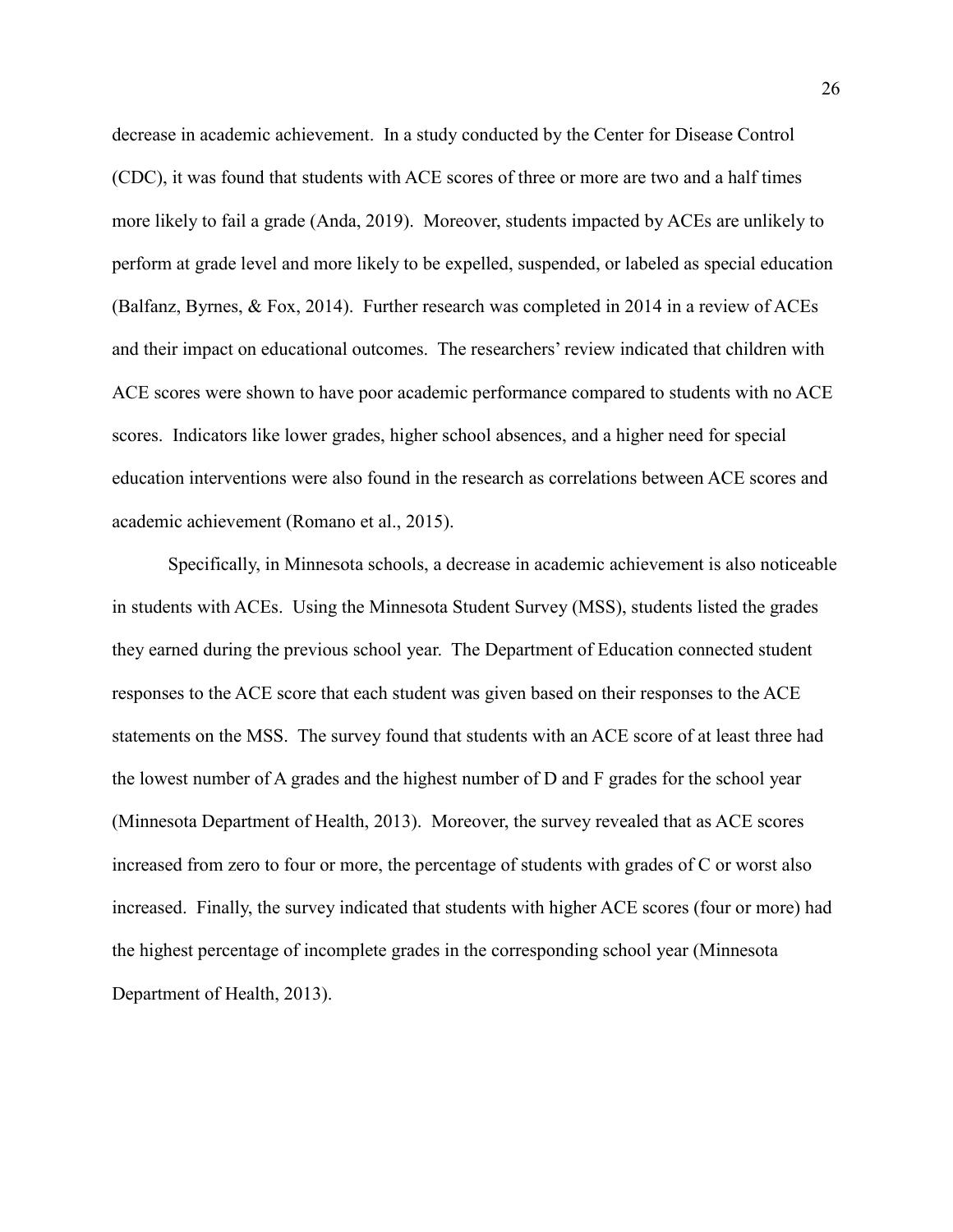#### **Classroom Behavior**

Adolescent students with ACEs typically develop more behavioral and emotional challenges than those of their peers. These challenges are generally seen in an inability to selfregulate and pay attention (Bethell, 2017). Furthermore, neurobiology changes have been known to cause students difficulty in regulating emotions. This difficulty impairs their ability to work with others, follow directions, and pay attention (National Scientific Council on the Developing Child, 2011).

The changes in the brain and the chemical responses caused by ACEs and childhood and adolescent trauma can have particular effects on children's behavior and social functioning in a classroom environment. Chronic stress, stress resulting from ACEs and trauma, can cause a persistent fear response where the child feels he or she is in danger even when in a safe environment (National Scientific Council on the Developing Child, 2010). One example may be when a child associates fear with a specific dangerous place or harmful person with other places or people that pose no threat. This fear could cause possible issues in the classroom or with students who may interact with those impacted by chronic stress. Another response noticed in classroom behavior because of ACEs is hyperarousal. Hyperarousal occurs when students are highly aware of nonverbal cues, like eye contact or the touch of another person, and cannot interpret them appropriately. When a student tries to understand nonverbal cues, they are less likely to respond verbally even in a non-threatening environment, for example, a classroom (Child Welfare Information Gateway, 2015). The third impact of chronic stress is the inability of students to respond appropriately to different social interactions. Children or adolescents suffering from stress caused by ACEs or other traumatic situations struggle to adapt to changing social interactions and context (Hanson et al., 2010). Although students may be in a safe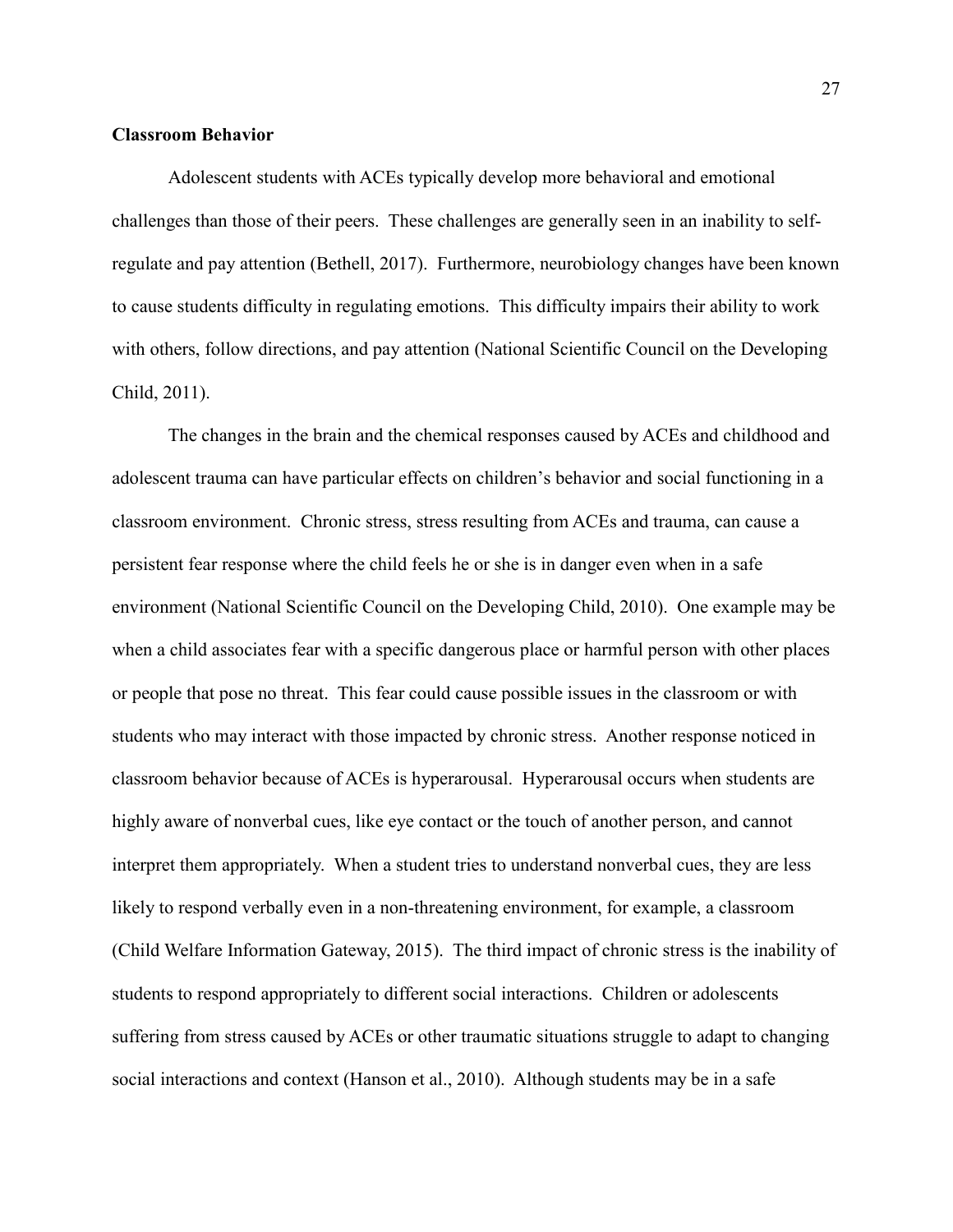environment, they may automatically perceive threats more frequently and react accordingly. This behavior may make it more difficult for these children to interact with others (National Scientific Council on the Developing Child, 2010). For example, students with a higher ACE score may become overly aggressive because of the inability to interpret peers' facial expressions.

Student engagement was also included in the State of Minnesota's study of ACEs (Minnesota Department of Health, 2016) and their impact on students. Although not directly related to classroom behavior, as discussed above, student engagement can impact students' behavior in the classroom and school environment. The MSS asked students to respond to three specific statements in the survey:

- 1. "If something interests me I try to learn more about it.
- 2. I think things I learn in school are useful.
- 3. Being a student is one of the most important parts of who I am" (p.4).

Researchers took the responses of students who indicated they strongly agreed or agreed with these statements and correlated them to the ACE scores of those same students. Students with an ACE score of zero or one had the highest percentages of agreeing or strongly agreeing with all three statements. When students responded to the statement of what they learn in school being useful to them, almost 85 percent of students with an ACE score of zero indicated they strongly agreed or agreed. Conversely, this number dropped to only 64 percent of students with an ACE score of four or more. Finally, when responding to the statement regarding being a student being one of the most important parts of who they are, 74 percent of students with an ACE score of zero indicated they agreed or strongly agreed. This number continued to decrease with each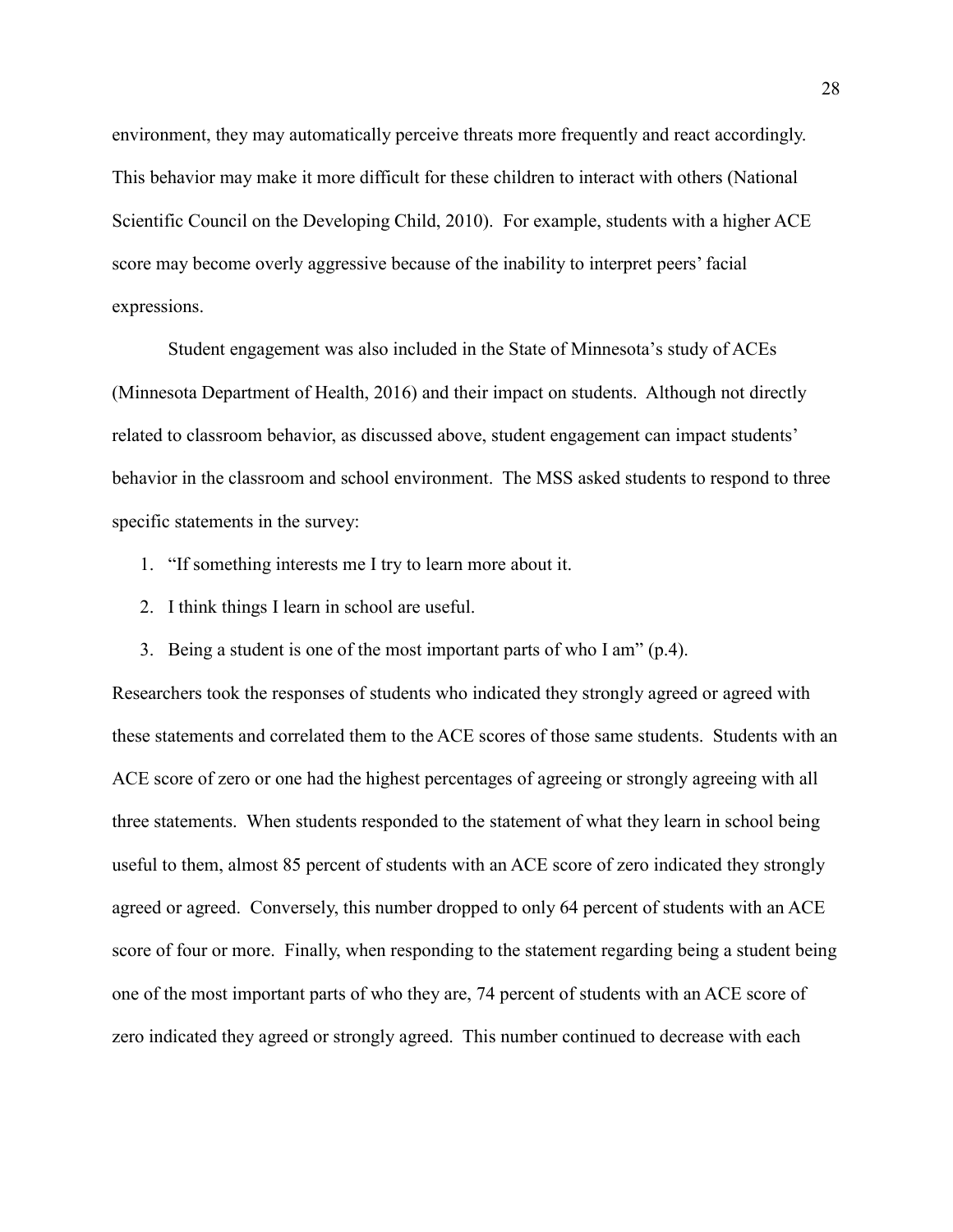increase in the ACE scores of the students surveyed to where only 47 percent of students with an ACE score of four or more agreed with the statement (Minnesota Department of Health, 2013).

#### **Outside Influences**

Many different people are essential to the academic success of adolescents. Those people, specific teaching supports, and alternative teaching strategies aid in the achievement of adolescents impacted by ACEs and trauma.

## **Teachers**

Teachers, school administrators, parents, and other caregivers are aware of the need to create healthy learning environments for students impacted by trauma and ACEs. A solid foundation, as well as regulating emotions and appropriate attachments to adults allow children to adapt well to school (Cicchetti, 1989). Teachers spend significant amounts of time cultivating and growing relationships with students daily and must be informed and knowledgeable about what practices and teaching strategies are best for them. Furthermore, teachers must understand that working with students with traumatic backgrounds can impact their own emotional and physical well-being due to the effects of secondary trauma, or the emotional impact providing care to victims of trauma has on the caregiver.

#### **Trauma Informed Teaching**

Many schools across the country have started to tactically approach student trauma and ACEs by creating trauma-informed schools to develop environments that help students and adults effectively handle the stress that comes from these situations. Trauma-informed schools are schools that not only recognize students impacted by trauma but also support students and staff through social-emotional learning and a holistic health approach. Trauma-informed schools provide a caring culture, staff development, and support for students suffering from trauma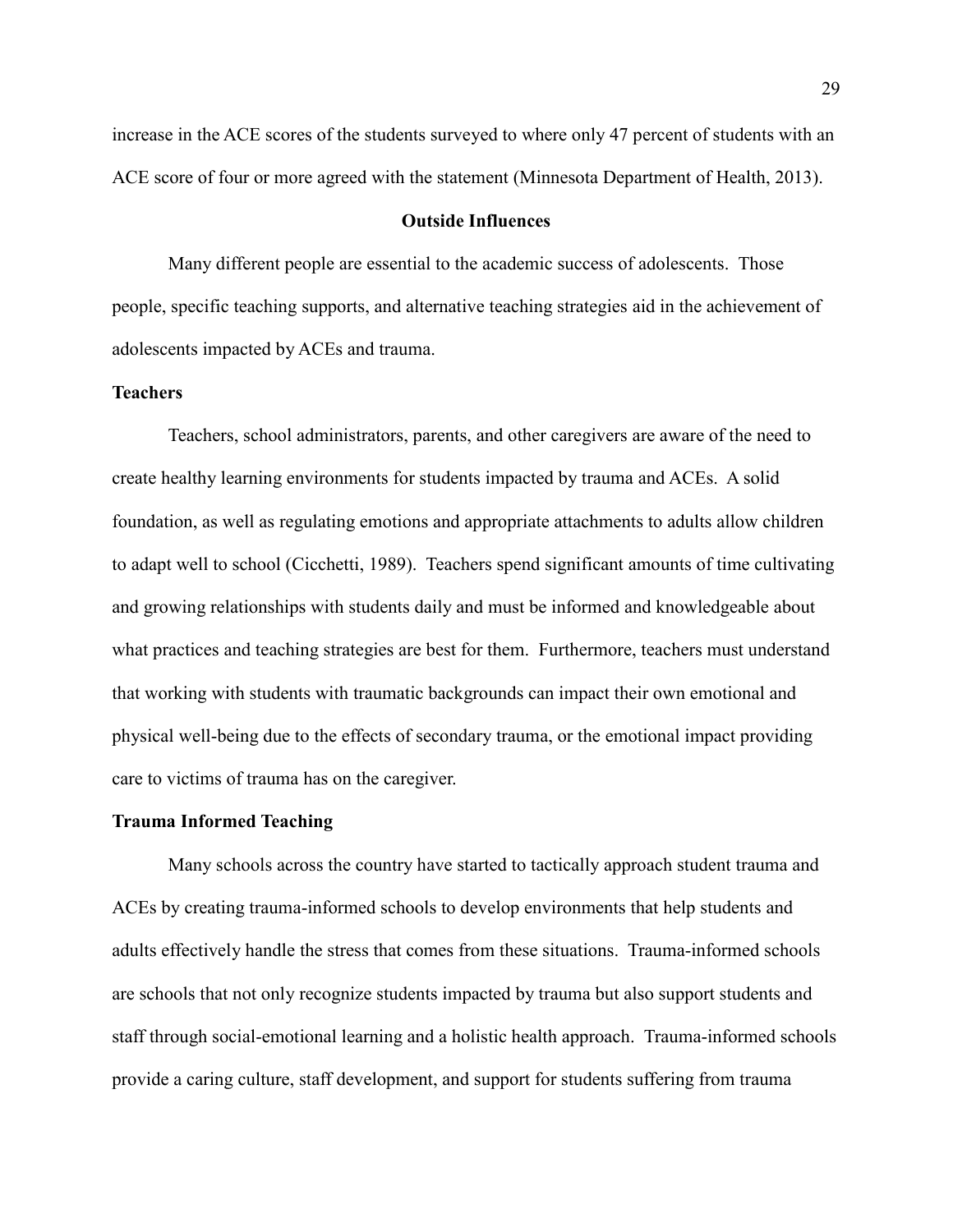(Lander, 2018). School communities that incorporate trauma-informed approaches are critical to effectively meet students who face increased adversity throughout their childhood and adolescence (Copeland, Keeler, Angold, & Costello, 2007).

The National Child Traumatic Stress Network (NCTSN) (2017) has developed a framework that identifies and describes the essential elements of a trauma-informed school. The framework lists ten core elements necessary for schools to implement a trauma-informed environment successfully. The core elements are:

- "Identification and Assessment of Traumatic Stress
- Prevention and Intervention Related to Traumatic Stress
- Trauma Education and Awareness
- Partnerships with Students and Families
- Creation of a Trauma-Informed Learning Environment
- Cultural Responsiveness
- Emergency Management/Crisis Response
- Staff Self-Care and Secondary Traumatic Stress
- School Discipline Policies and Practices
- Cross-System Collaboration and Community Partnerships" (p. 2).

These elements are essential to support the overall culture, practice, and structures for a traumainformed school (National Child Traumatic Stress Network, 2017).

Although trauma-informed teaching practices and schools are in their infancy, schoolbased programs and approaches are commonly addressing trauma-rooted behavioral problems and emotional problems by fostering resilience (National Association of School Psychologists, 2016). Trauma-sensitive schools have the potential to increase positive outcomes among all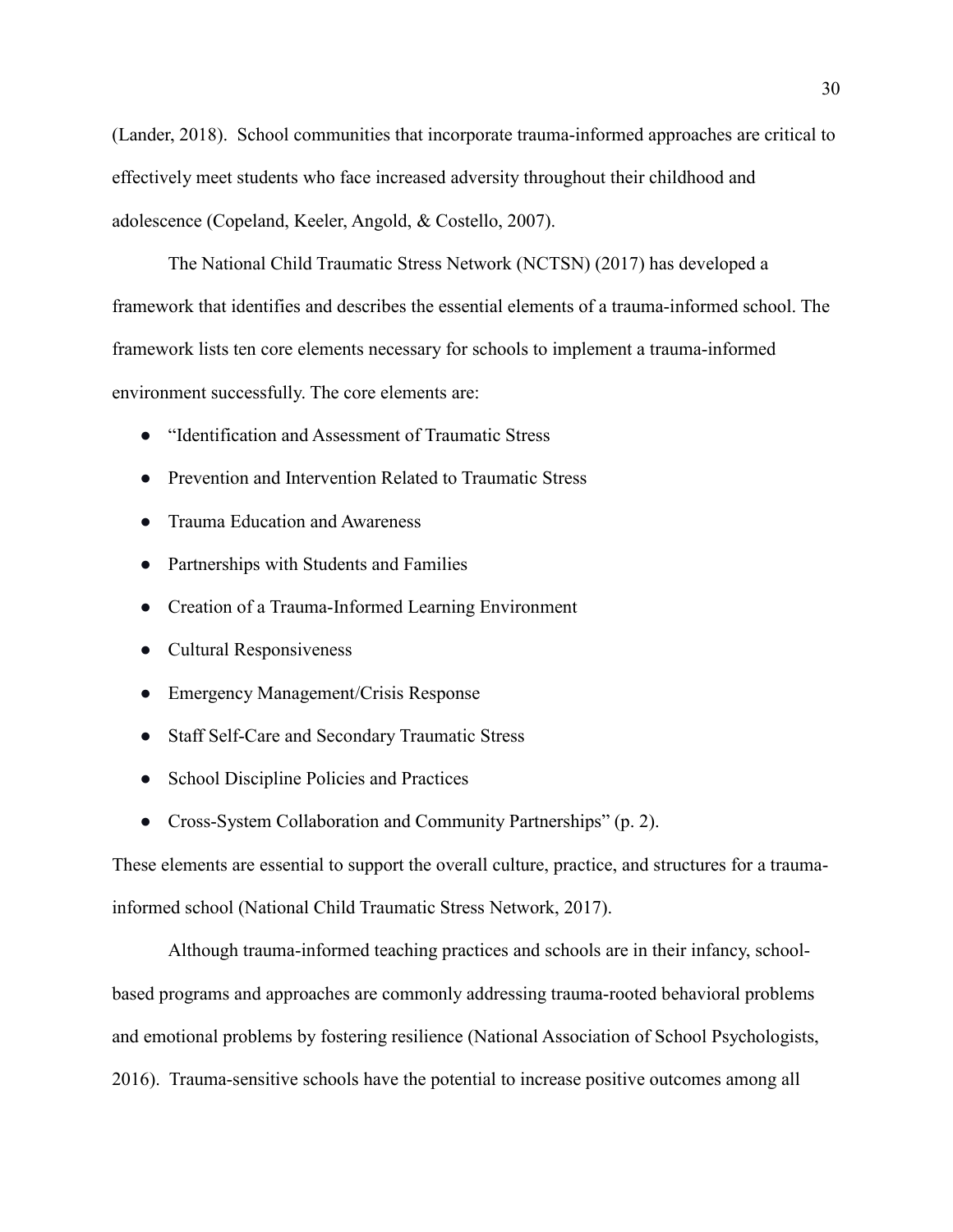students as they support students academic competence, provide tools to support students and staff in managing emotional and behavioral challenges, and support teachers and other staff in negotiating difficult situations. This support is vital, given that not all students who experience adverse childhood experiences will go on to suffer symptoms of trauma (Blaustein & Kinniburgh, 2010).

#### **Flexible Framework**

The Massachusetts Advocates for Children created another approach to teaching students impacted by trauma. In 2005, as part of the state's Trauma and Learning Policy Initiative, Harvard Law School and The Massachusetts Advocates for Children developed what is known as the Flexible Framework. The Flexible Framework focuses on a school's needs as a whole and works to create trauma-sensitive learning environments (Massachusetts Advocates for Children & Harvard Law School, 2005).

In the report written in 2005, the Massachusetts Advocates state the framework has six critical elements, each of which is to be evaluated from a trauma-sensitive perspective:

- "Schoolwide Infrastructure and Culture
- Staff Training
- Linking with Mental Health Professionals
- Academic Instruction for Traumatized Children
- Nonacademic Strategies
- School Policies, Procedures, and Protocols" (p.18).

The report states explicitly that staff training is an essential part of developing and incorporating the Flexible Framework into a school environment. Each teacher and support staff have differing levels of expertise when engaging with students impacted by trauma, and because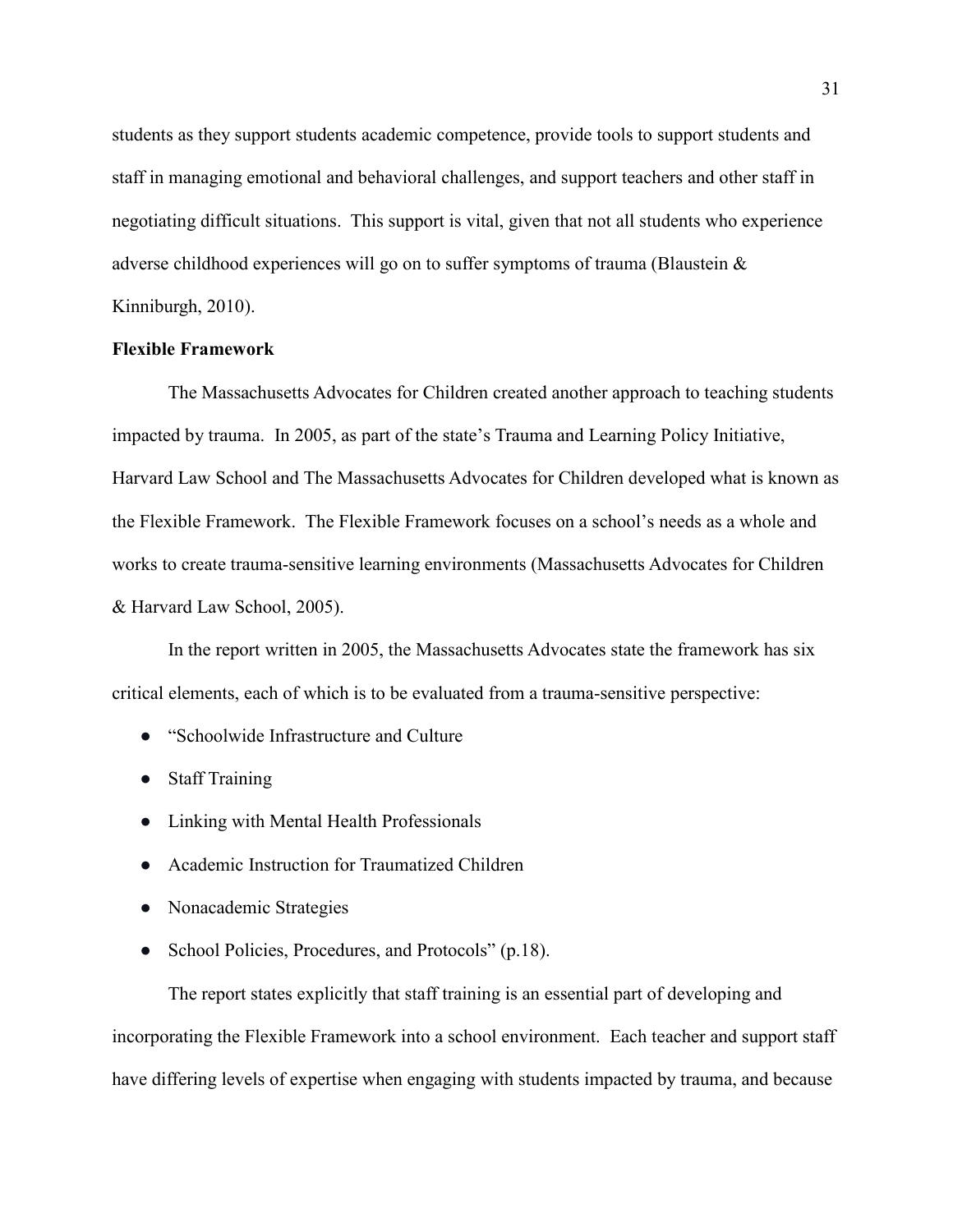of this, each school needs targeted training based on the existing school culture and structure (Massachusetts Advocates for Children & Harvard Law School, 2005).

#### **Teacher Supports**

Along with necessary training and education regarding the impact of trauma on the students with which they interact, teachers also need to be supported with the necessary tools and professional learning to manage the secondary trauma they may incur. Educators may develop symptoms of trauma even if they have not been impacted by trauma personally. These symptoms are similar to those of their students and could include anxiety, depression, fatigue, and withdrawal (Walker, 2019). Secondary traumatic stress (STS) is defined by the National Child Trauma Stress Network (NCTSN) as "the emotional duress that results when an individual hears about the firsthand trauma experiences of another" (Walker, 2019). What was once thought of as teachers having a "bad day" now has different names like STS, vicarious trauma, or compassion fatigue. In an article written for the Harvard Graduate School of education, author Jessica Lander explains that STS symptoms are similar to PTSD. Educators are no longer just responsible for students' academic growth, but also take on the role of an emotional supporter like counselors. This work has led to educators experiencing unhealthy symptoms of STS like the inability to sleep, poor eating habits, isolation, and consistent worry about students (Lander, 2018).

In a 2012 study conducted by the University of Montana, researchers were aware that no studies had examined STSs effect on public school workers. Thus, researchers conducted a study on six schools and included 229 school staff members in determining the impact of STS. The research methodology included the Public School Demographics Workplace Questionnaire, Professional Quality of Life Survey, and a Peer Support Questionnaire, and data was collected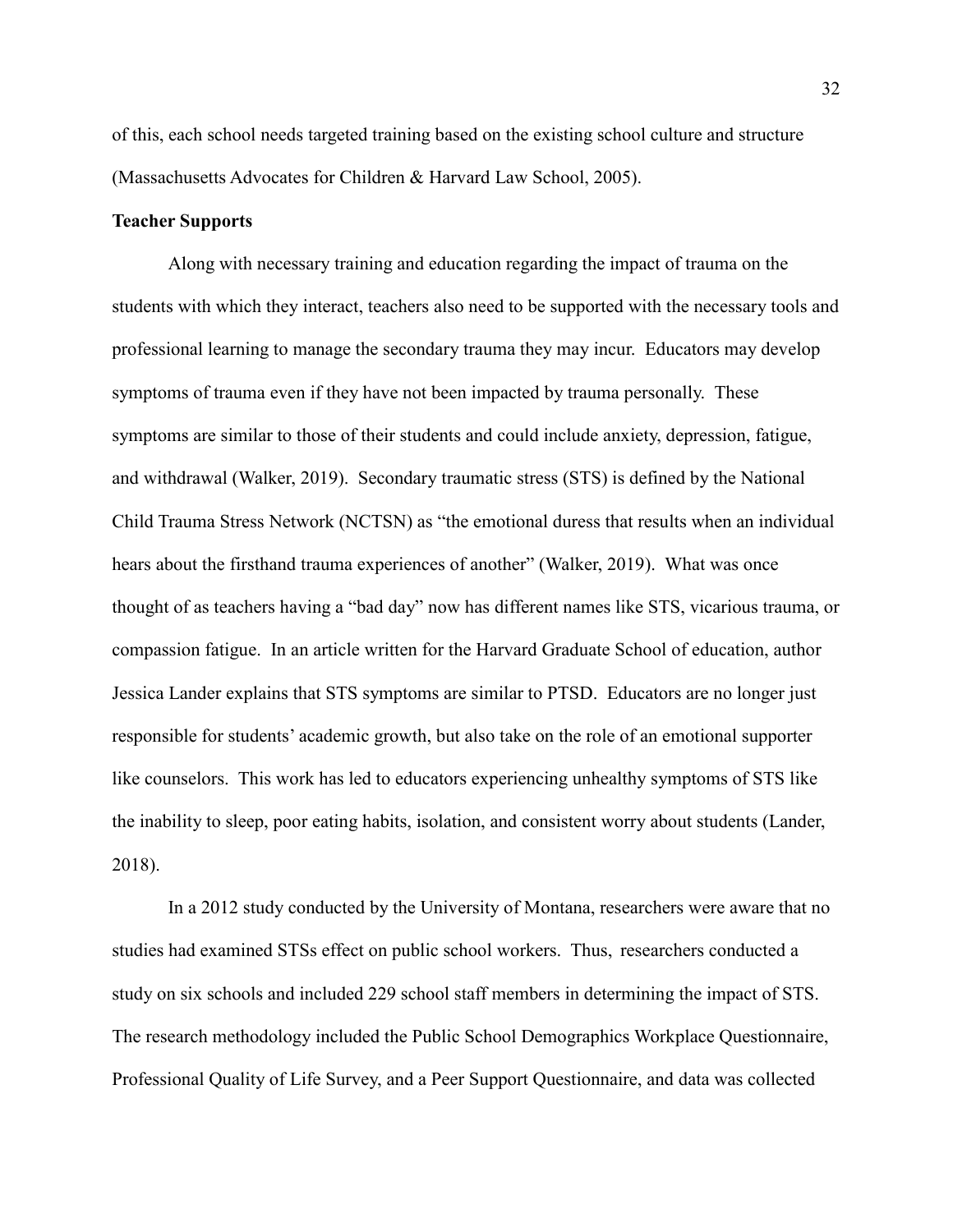using an empirical study, interviews, qualitative, and quantitative studies. The results indicated that school personnel experienced high levels of STS. Educators still indicated high levels of job satisfaction similar to that of national averages. However, even with high levels of STS and teacher burnout, no treatment opportunities for traumatic stress have been provided for educators and other school personnel (Borntrager et al., 2012).

Specific supports for educators experiencing STS have been slowly developing as awareness of the ever-growing issue increases. In early 2019, The National Education Association (NEA) partnered with the National Council of State Education Associations (NCSEA) to understand missing supports for educators. The National Education Association affiliates met with 39 separate affiliates to discuss trauma-informed schools. A subsequent report was published in July of 2019, where the NCSEA outlined steps schools can take ensuring trauma-impacted students are successful and supported. Furthermore, teachers were also provided with steps and recommendations to support these students. The supports for teachers addressed in the report included: educator professional learning, safe working and learning environments, educator self-care, educator safety, optimal class size, and post-trauma supports for students and educators (National Council of State Education Associations, 2019).

Furthermore, the study found an essential support for teachers would be to include training on trauma in teacher preparation programs. Respondents indicated this could decrease the high burnout rate of new educators who are likely to teach at schools with the highest needs. Participants also indicated a need for the school administration to be aware of trauma and commit to addressing behavior, trauma, and STS (National Council of State Education Associations, 2019). For teachers to be the best they can be for their students, these supports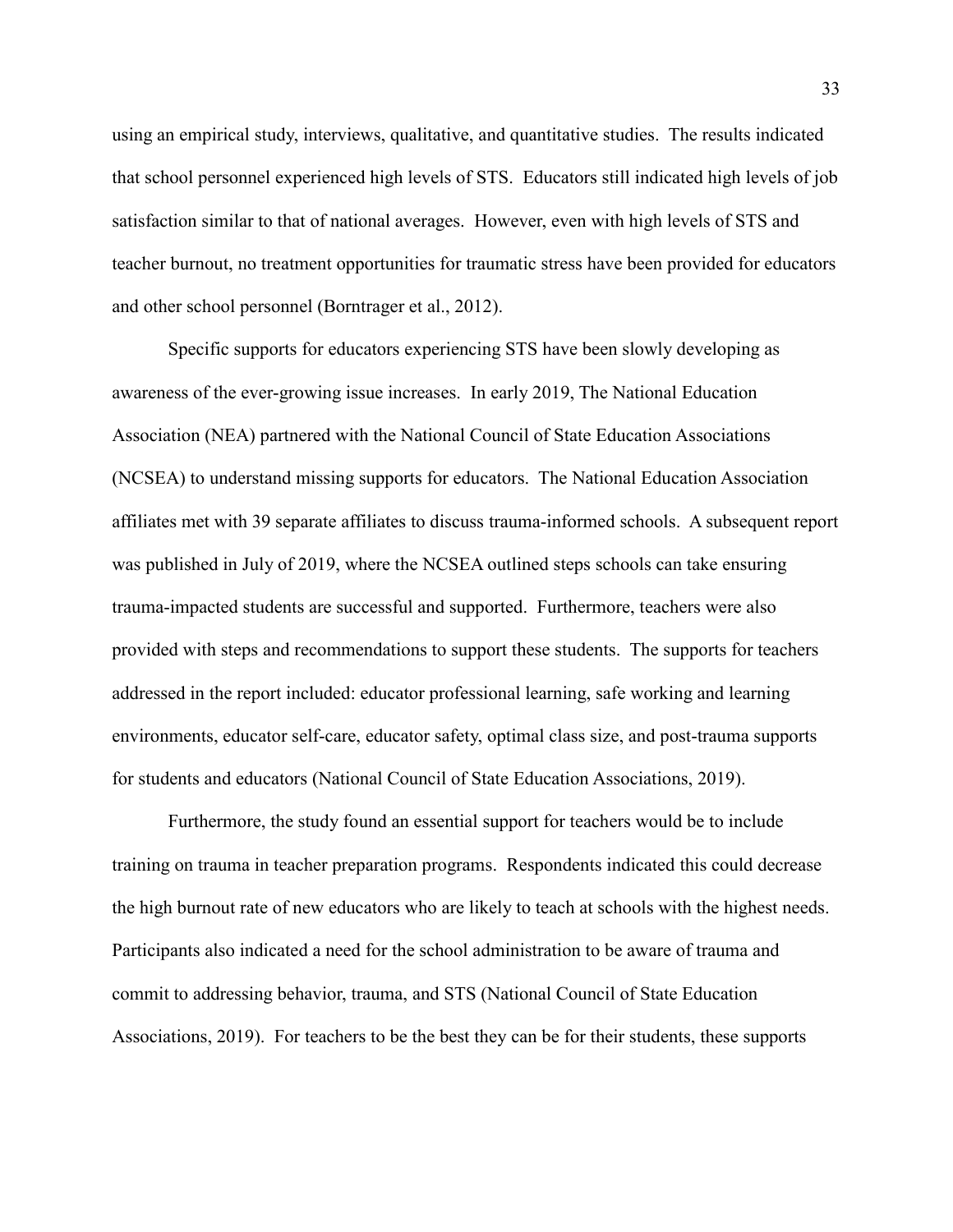need to be addressed by school districts and administration. If not addressed or taken seriously, teacher burnout and high turnover are likely.

#### **Behavioral Interventions**

As the awareness of childhood trauma and its effect on adolescents changes in the minds and practices of those involved in education, so must the policies and structures set up to treat behaviors exhibited by those who have experienced or been exposed to traumatic situations. Traditional discipline policies are still found in many schools and use consequences to address behavior issues. These policies can increase the behavior issues of those students impacted by trauma (National Council of State Education Associations, 2019). This one-size-fits-all model of discipline in schools does not coordinate well with the changes in students who have experienced trauma-related situations. Traditional disciplinary measures do not consider those involved in a situation and thus do not limit the behavior from happening again in the future (NEA Policy Statements, 2018). Schools must instead teach students about the importance of managing behaviors and modifying reactions to negative situations when possible. As previously stated, traumatized children have difficulty processing information due to high levels of fear and arousal. Triggers occur when a child is reminded of trauma and can lead to inappropriate classroom behavior. Teachers and staff can assist in these situations as training allows staff to recognize children experiencing these different emotions. As school staff become more aware through training, they can help students by discussing appropriate responses and supporting the student effectively (Massachusetts Advocates for Children & Harvard Law School, 2005). Furthermore, having classroom accommodations like safe corners or "peaceful places", making students aware of potential loud noises, and providing students with tasks and allowing movement can help students regulate emotions appropriately (Cermak & Larkin, 2002).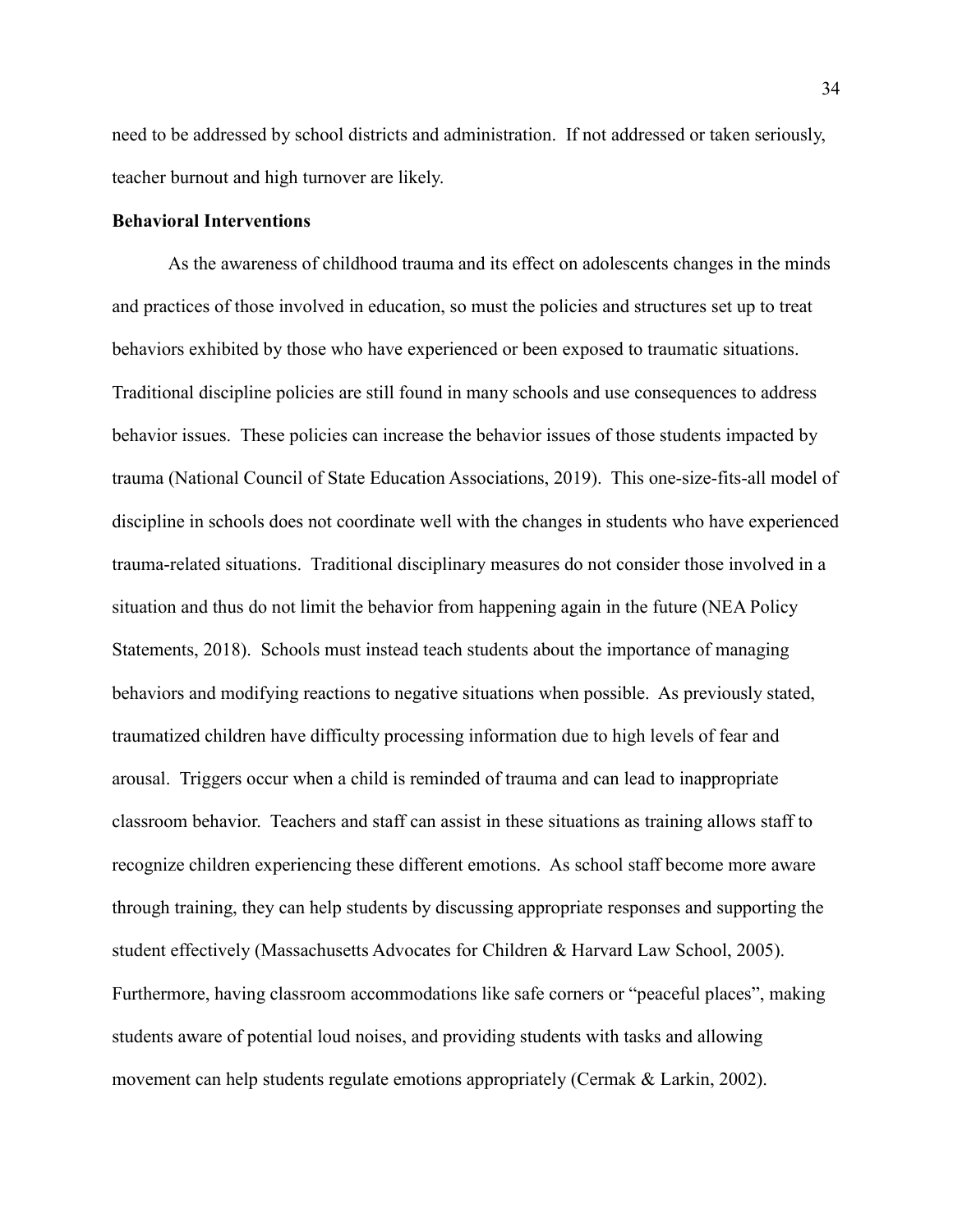Still, traumatized children must be held accountable for their behavior. All students need to learn that following rules is important to making a positive difference in their lives. For all schools to emphasize positive behavior, there must be a coordinated behavior-management system in place (Massachusetts Advocates for Children & Harvard Law School, 2005). An example of this positive type of support for traumatized children could include breaking tasks down into small parts and providing encouragement along the way. The teacher making this change allows the child to feel safe and more comfortable in the classroom. Moreover, traumatized children may learn from peers in groups that teach ways to meet others, display socially acceptable behaviors, and provide opportunities to trust adults. These programs allow students to feel connected to more than one program or teacher and feel safe in school (Massachusetts Advocates for Children & Harvard Law School, 2013).

### **Role of Parenting**

Although educators and school staff are necessary to an adolescent's development, so too are the parents and family structures that students return to after being in the classroom. Parents play an integral role in an adolescent's ability to cope and heal from trauma. Recently, the American Academy of Child and Adolescent Psychiatry recommended that parents be included in the practices of treating childhood trauma (Cohen, Berliner, & Mannarino, 2000). Furthermore, a 2009 study concluded that parents' interventions were seen as effective in helping children and adolescents with conduct problems improve behavior (Dretzke et al., 2009).

A recent study conducted a meta-analysis of parenting interventions and the ability to improve child psychosocial outcomes by changing parenting practices (Johnson et al., 2018). The researchers wanted to better understand how trauma-informed parenting interventions impacted child outcomes as much of the best practices of supportive parenting are not widely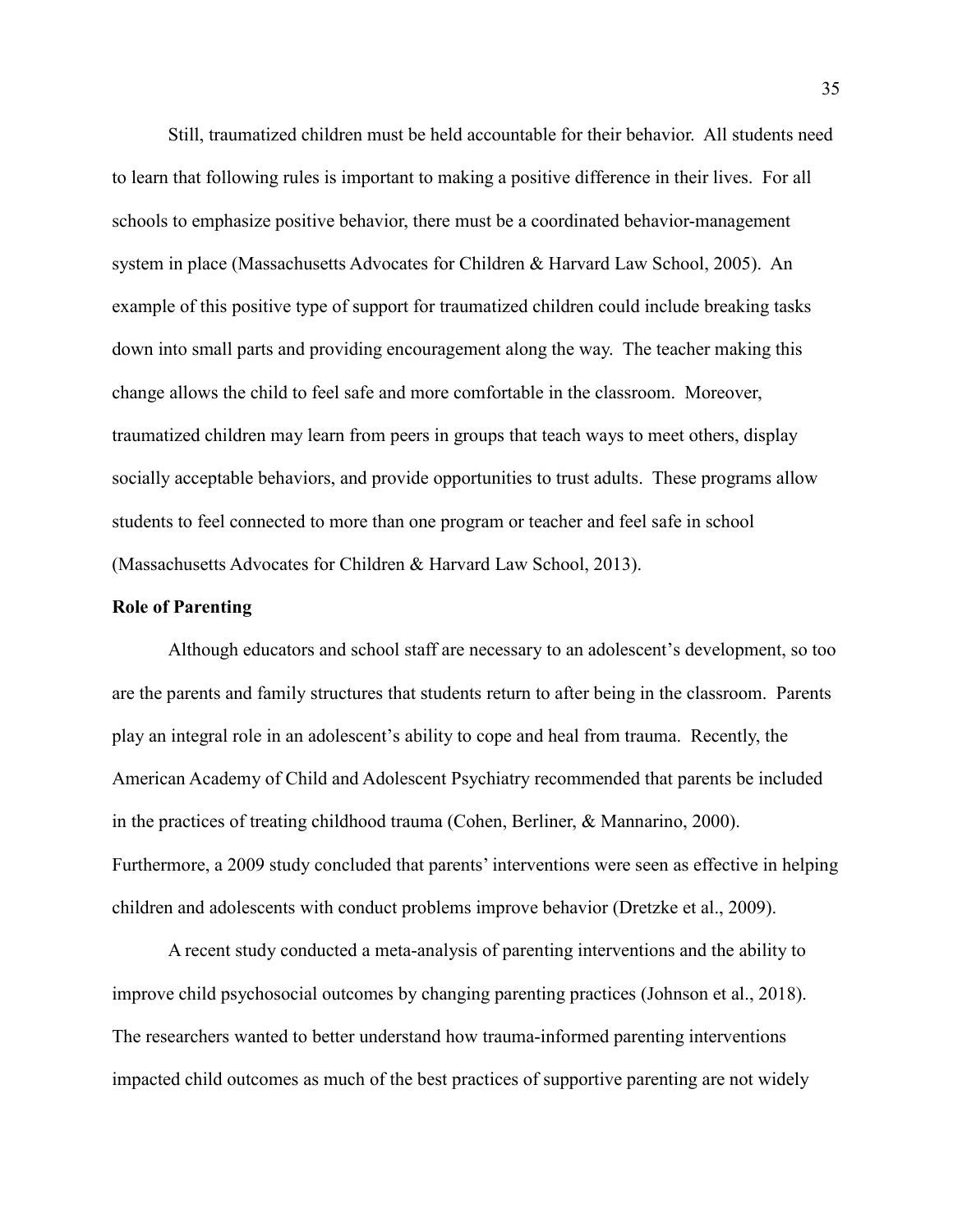applied to parents who have children who have experienced trauma. The research design included a meta-analysis of current literature and studies related to positive parenting interventions. The initial search generated 1392 relevant studies. After a first review, 195 studies met some selection criteria. These were then reviewed, read, and critiqued based on all selection criteria, shrinking the number to 17.

The study examined six intervention strategies: parenting stress, children's internalizing problems, positive parenting practices, negative parenting practices, children's externalizing problems, and trauma symptoms. In order to understand what parents can do to impact adolescents who have experienced trauma, the focus will be put on parenting stress and positive and negative parenting practices.

The study found that positive reinforcement and parental support for child behavior have been linked to fewer problems and increased self-regulation by children (Johnson et al., 2018). Another similar study of 95 physically abused children found that the negative effects of trauma decreased through positive parenting practices (Kim-Spoon, Haskett, Longo, & Nice, 2012). That study also suggested that higher-risk children benefited most from positive parenting.

 Negative parenting practices were also found to have an impact on children. Negative parenting, including harshness and inconsistency, can predict externalizing problems and more significant depressive symptoms (Johnson et al., 2018). Thus, it is crucial for parents of children who have been exposed to trauma and are already at high risk for depression to decrease these negative parenting practices.

 Finally, the role of parental stress is critical to consider in response to and parenting children and adolescents involved in trauma. Parents of children impacted by trauma may also have gone through a traumatic situation, which can impact the parent's ability to manage and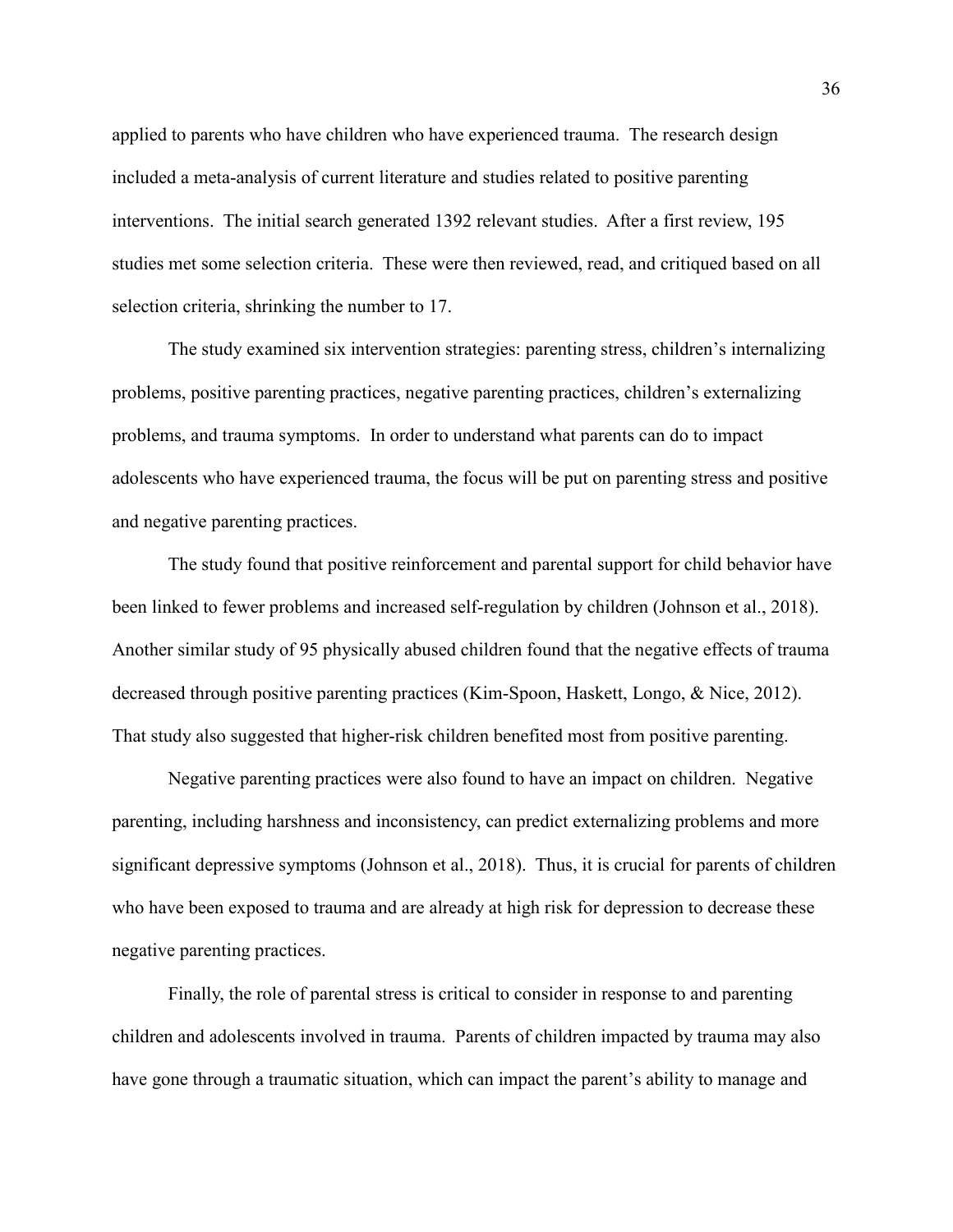control stress related to their child. However, managing this stress well is an essential positive parenting behavior that can help a child adjust after trauma exposure (Johnson et al., 2018). Overall, a parenting approach that addresses these three behaviors is key to parenting children exposed to trauma.

Researchers found that these studies limitations exist when looking at parenting interventions mainly because of the short-term effects noticed by parents who practiced those interventions. More research and work needs to be done in order to understand parenting interventions and if they are useful for adolescents impacted by trauma (Johnson et al., 2018).

#### **Trauma Invested Practices**

 Many schools around the country have created and further developed practices beneficial for adolescent learners impacted by trauma. One of those practices is the development of resilience in adolescent learners.

### **Resilience**

Even with support from teachers and parents, students themselves can develop skills and traits to adapt to the effects of trauma-related issues. One of those traits is resilience. According to the American Psychological Association, students can display resilience by adapting well to the situations when faced with adversity and other significant stress. This skill allows students to live with the ability to overcome different adversities throughout their lives. With an understanding that resiliency is a learned trait and not genetic, teachers and staff can work together to develop it in their students.

### **Resiliency Framework**

In the book, *Teaching the Whole Teen* (Benson & Poliner, 2017), practices are explained that teachers can use in their classrooms to foster the development of resiliency in all students,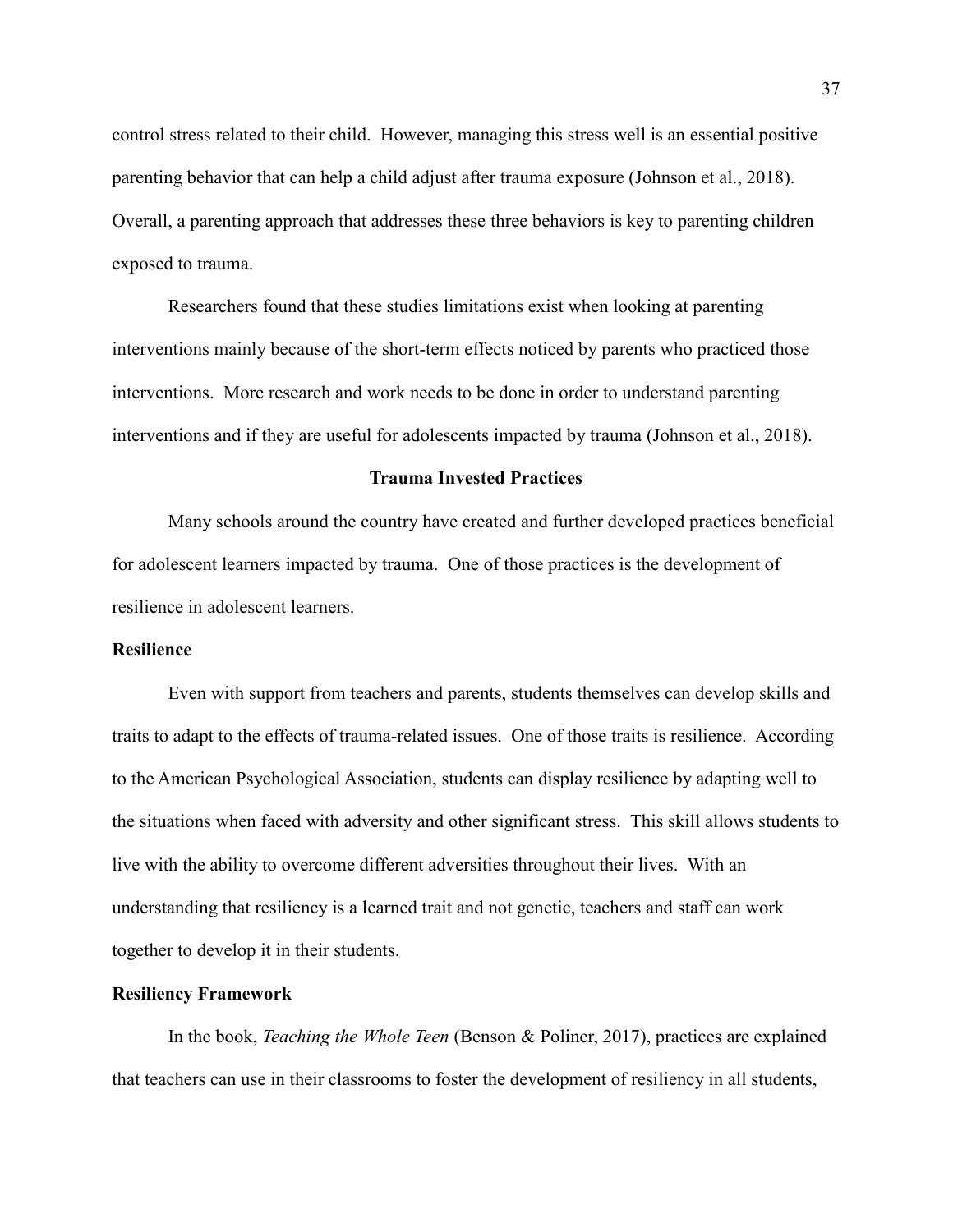especially those who have experienced trauma. The authors provide the Resiliency Framework as an effort to allow teachers to positively develop adolescents' resilience. The Resiliency Framework is made up of four skills teachers can work to enhance in the students they serve, including social competence, problem-solving, autonomy, and a sense of purpose and future in the context of school and community.

**Social Competence.** Social competence has long been defined in terms of acquiring practical social skills to manage social relationships (Shujja, Malik, & Khan, 2015). It has been known to increase in adolescents as social interactions grow between peers, teachers, and family members, and also is a necessary skill for students to develop to increase their resiliency. If a student has the skills to develop relationships and can connect to others, they form long-lasting relationships and bonds between people. This ability provides them with a web of relationships that represent a sense of stability and provide a guide to navigating the ups and downs of life (Benson & Poliner, 2017). Educators have a unique opportunity to include the development of interpersonal and intrapersonal skills throughout the school day.

Social Competence was further addressed in a study conducted in 2011, which examined what factors psychosocially affect adolescents as stress. Students in grades 10 to 12 were asked open-ended questions about stress and how it impacted them. Researchers used thematic content analysis to indicate that adolescents experience family relations and friendships as their most compelling stressors. Negative daily social interactions are important to adolescent stress levels. Students indicated experiences of poor self-perception and self-worth (George, 2011). Teachers and adults must recognize that emotional and social skills should be developed to have students work and live with a positive outlook in different environments.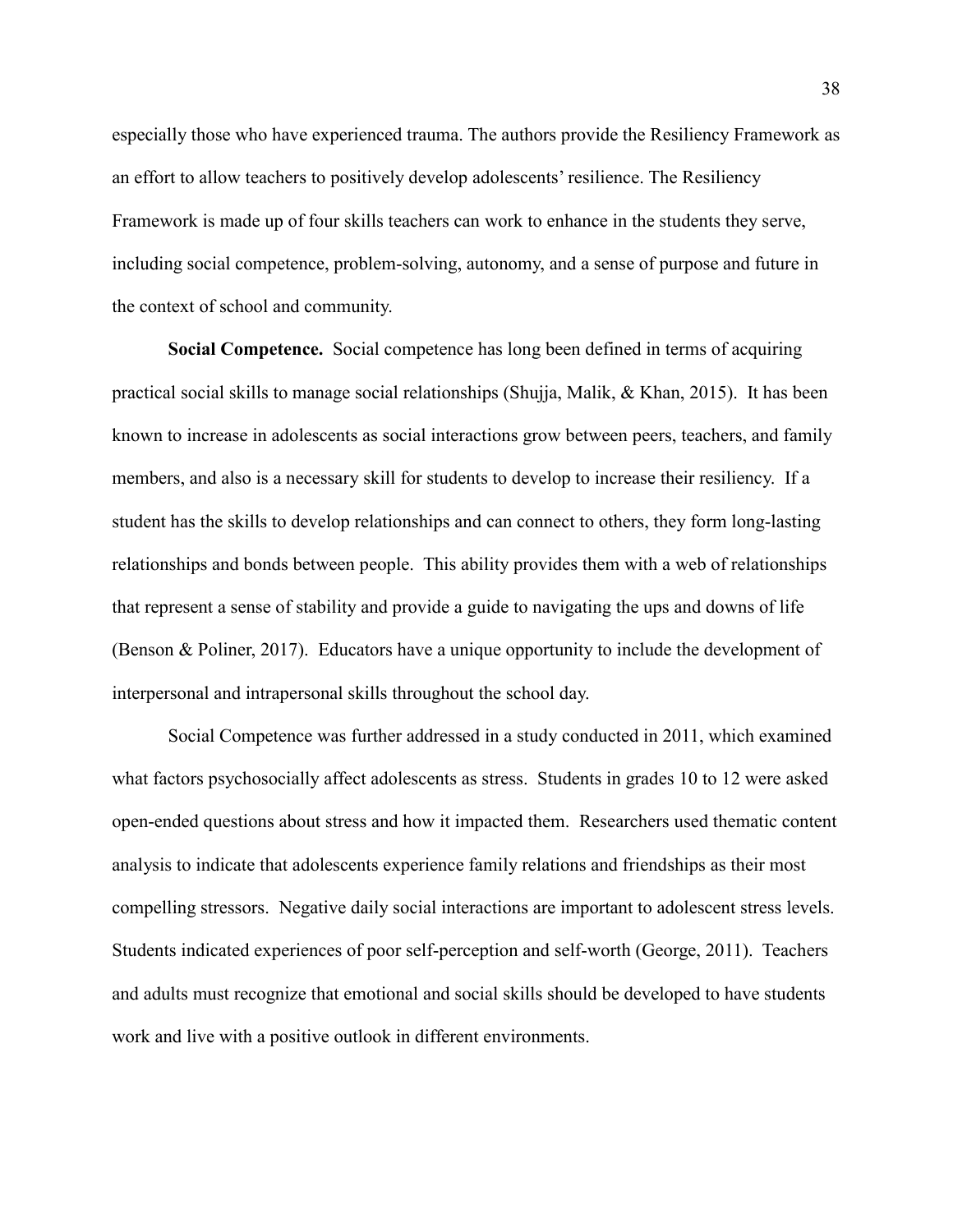**Problem-Solving.** As prior research shows, adult brains make decisions and problem solve differently than that of an adolescents brain (American Academy of Child & Adolescent Psychiatry, 2016). Parents and teachers must help students learn how to solve problems through a logical process. Students develop resiliency through problem-solving as they learn how to organize, plan, assess, and adjust based on results (Benson & Poliner, 2017).

The importance of problem-solving for students is also addressed in the research of John Hattie. In his book *Visible Learning for Teachers* (Hattie, 2017), he explains the importance of problem-solving for learners. He indicates, "Learning is primarily a social activity; new knowledge is constructed on the basis of what is already understood and believed; and learning develops by employing effective and flexible strategies that help us to understand, reason, memorize, and problem-solve" (Hattie, 2017, p.98).

**Autonomy.** Autonomy refers to an individuals ability to feel, decide, and act as their own person. During the adolescent years, autonomy takes on a significant meaning, allowing the adolescent to feel capable of becoming an independent person, relying less on other adults (Ghasemian & Kumar, 2017). The ability to think and act on their own is imperative to the development of resiliency in students. Educators and adults have long struggled with the idea of autonomy due to seeing the risks of students moving into making their own decisions rather than the benefits, but if educators want to increase resilience, they must be willing to let some of the decision-making fall to students (Benson & Poliner, 2017).

Further studies indicated the importance of allowing students the ability to make decisions in regards to their learning. Self-regulated learning is viewed as a proactive process that students use to acquire academic skills (Zimmerman, 2008). As students learn how to keep track of the learning process, they are developing autonomy and increasing self-regulation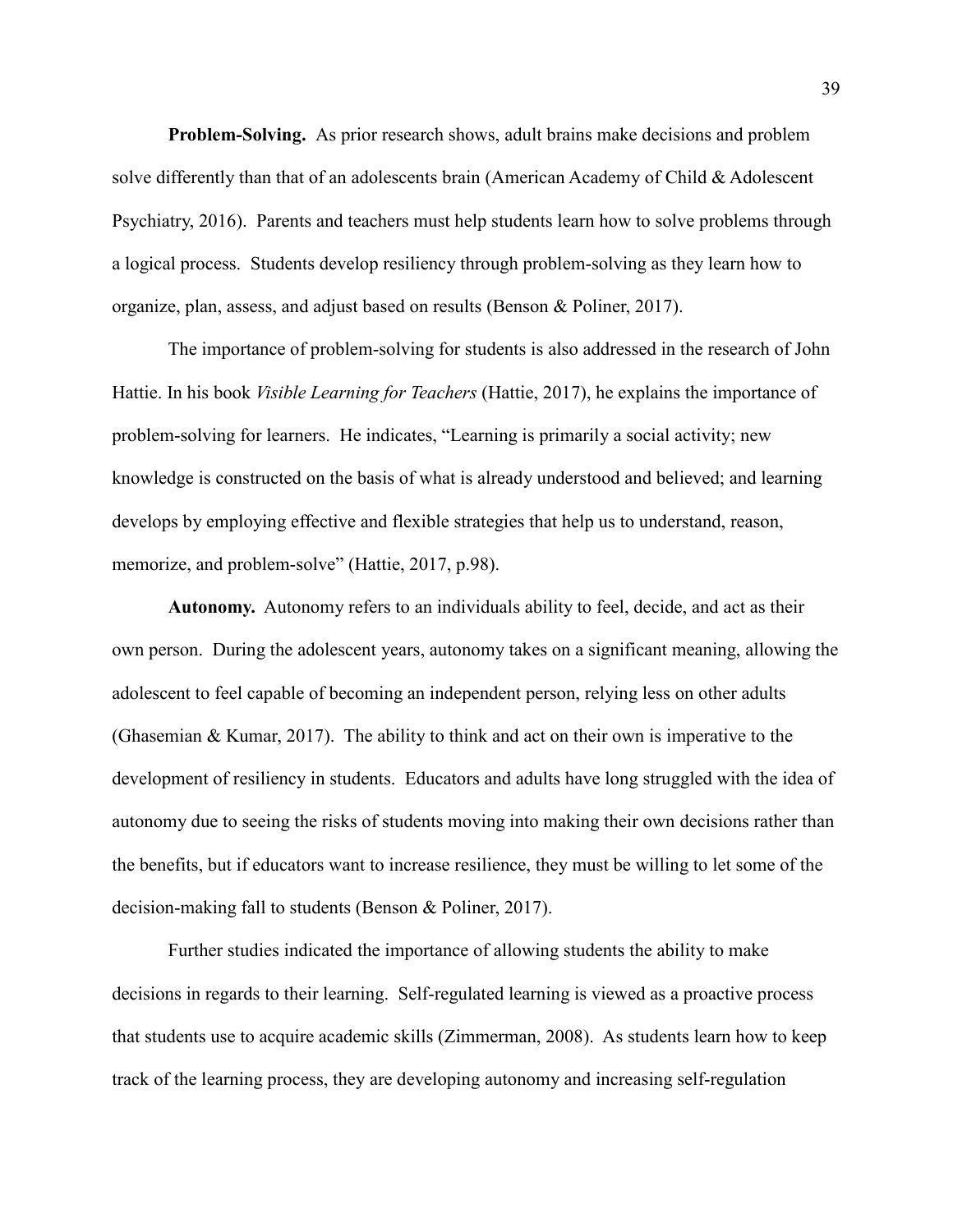abilities (Dent & Koenka, 2016). Teachers must provide students with the ability to make learning decisions to increase autonomy as part of the development of resilience.

**Sense of Purpose and Future.** Research shows that to develop a school culture that is successful for a wide range of learners, the school must provide rich opportunities for students to make their own connections to the work and apply their unique ideas (Benard, 2004). This structure puts the responsibility on teachers to create learning experiences relevant to what the students are experiencing in their daily lives. Benson and Poliner (2017) explain, "Students who believe the work they do in school contributes to the person they want to become and the life they want to live, are strongly positioned to doing well in school" (p. 17). Educators must develop educational experiences that connect students to relevant learning to further develop resiliency in students. Table 1 presents activities teachers can use within the classroom setting in order to forge resiliency in students.

As teachers interact with students who have been involved with trauma and those who have not, one must remember that resilience is demonstrated differently. In *Fostering Resilient Learners*, authors Souers and Hall (2016) explain, "Access to healthy support systems and safe environments augment the development of resilience. Relationships matter. Professional educators – teachers, counselors, administrators, and others – can provide the environment, the relationship, and the support systems for our trauma-affected students and families" (p. 154).

## **Relationships**

Without proper development of relationships between teachers and their students, developing resiliency and supporting those with trauma would be even more challenging. Relationships are a core need for all humans as they provide the body with an ability to regulate appropriately and thus feel safe. This safety, created through a positive relationship with a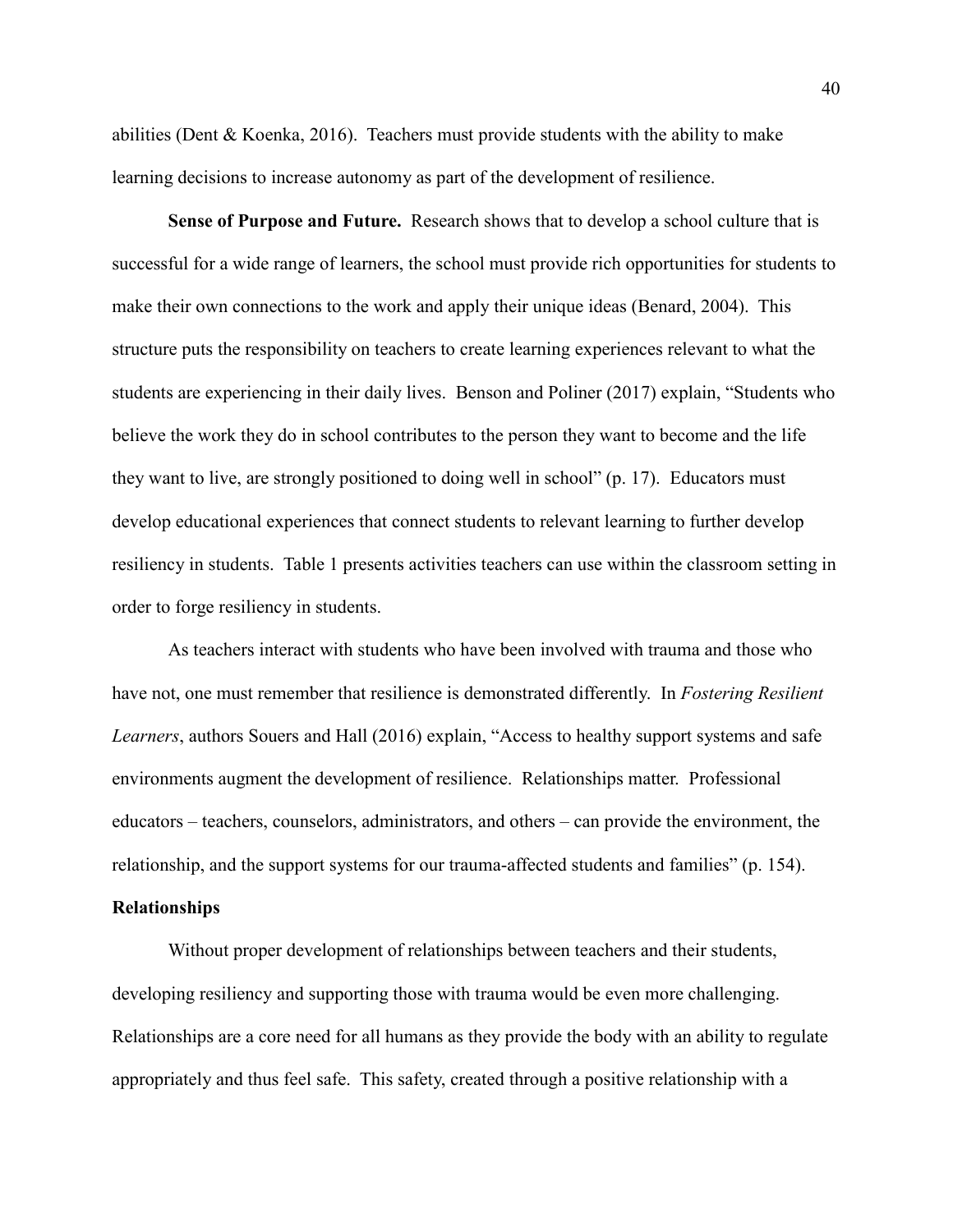teacher, is what students need to learn effectively (Souers & Hall, 2018). Furthermore, with proper relationships in place, teachers can impact student behavior in the classroom and recognize the positive benefit relationships with their students provide to their mental health. School connectedness has been researched and found to have positive benefits on students physical, mental, emotional, and academic health and thus can significantly impact students who have experienced trauma in their lives (Dods, 2013).

 First, positive relationships with students form part of the foundation to foster academic success in the classroom. In an interview with teachers from multiple backgrounds, researchers found that many teachers see relationships as part of good teaching and are personally interested in students as individuals. Thus, teachers who strive to personalize their classrooms based on an awareness and understanding of their students believe that relationships enable academic success (Bernstein-Yamashiro & Noam, 2013).

Second, connecting with students personally can impact behavior inside the classroom (Craig, 2016). When teachers work to understand their students, they can notice triggers or possible negative behavior that may occur because of classroom situations. With proper training and self-awareness, teachers can respond appropriately to students' behavior and redirect them using strategies created through the supportive relationships between teacher and student (Craig, 2016).

Finally, studies of teacher morale and mental health have found that mentoring relationships with students inspire teachers' work and gives them a deep sense of purpose. Teaching has been known to be a stressful and sometimes thankless job, yet developing connections with students can provide teachers with gratification and benefits otherwise overlooked (Bernstein-Yamashiro & Noam, 2013). Overall, to provide safety and connection to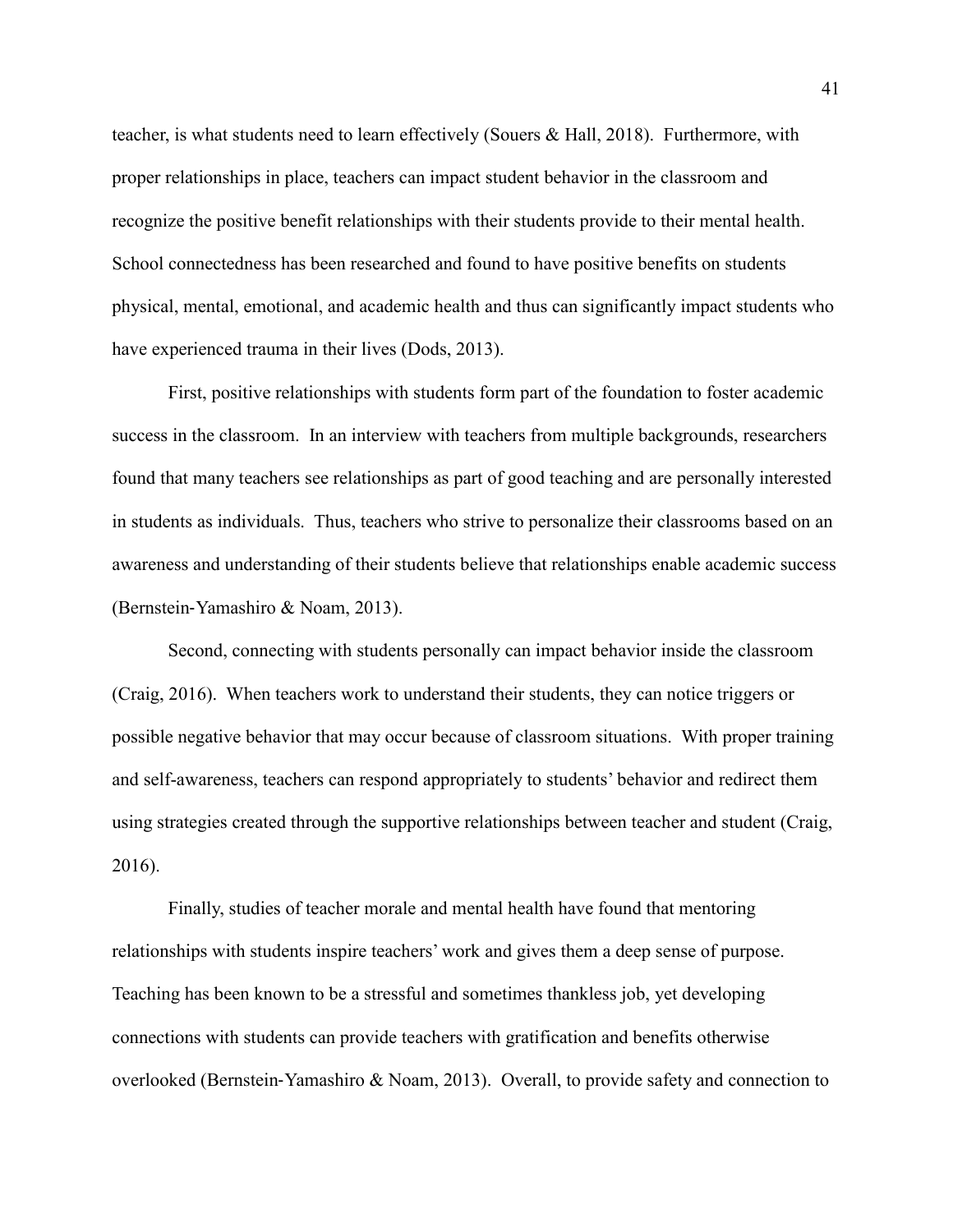<span id="page-42-0"></span>students, supportive and caring environments must be created by teachers in order for students impacted by trauma to feel empowered to learn (Souers & Hall, 2018).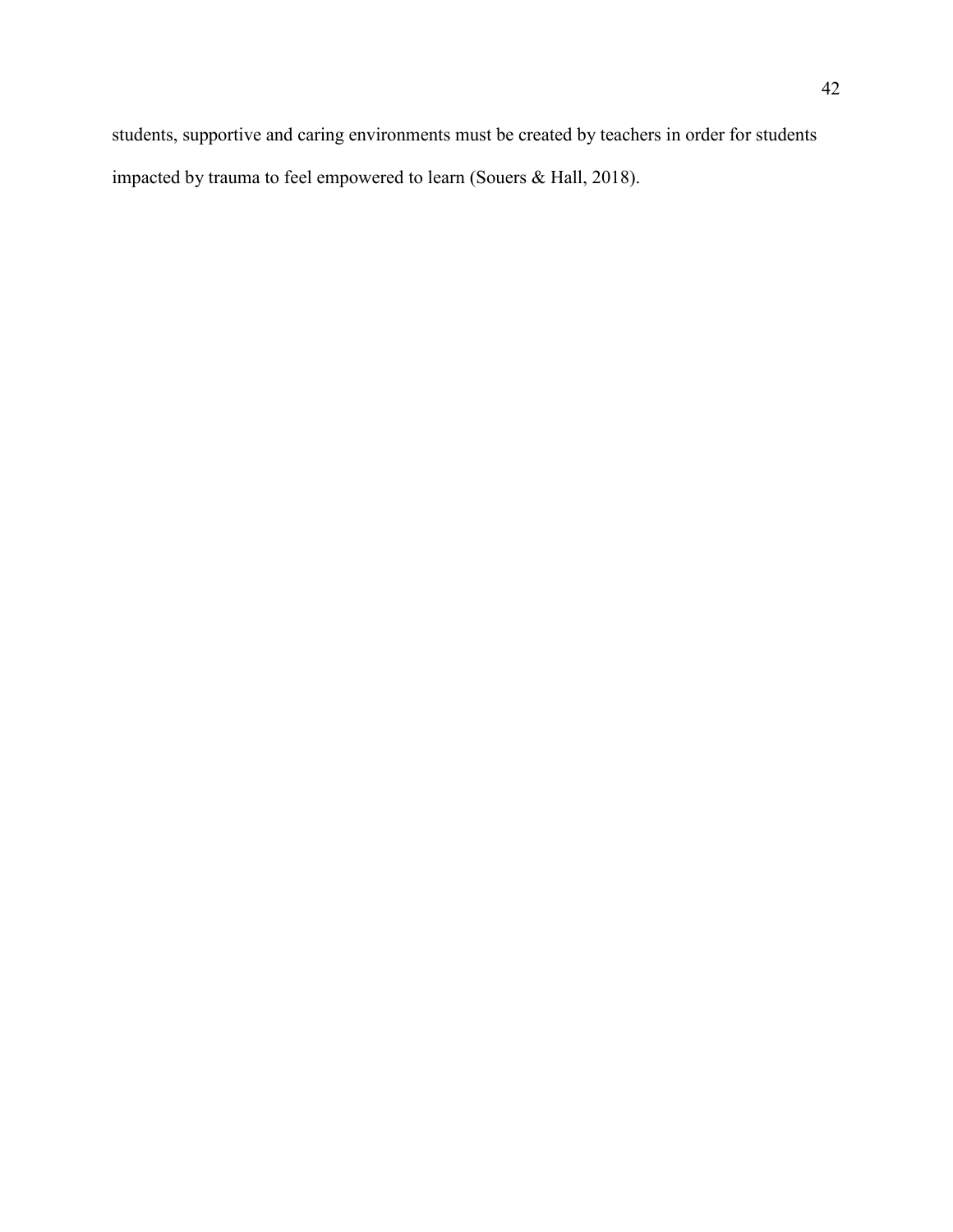#### **CHAPTER III: DISCUSSION AND CONCLUSION**

ACEs and trauma are now more often included in the educational conversation, and there are research and literature that provides awareness and understanding of this challenging societal issue. The review of the literature sought to find existing research on these guiding questions:

- 1) What is the impact of trauma associated with adverse childhood experiences on the academic achievement of adolescents?
- 2) How do teachers and parents mitigate the impact of trauma associated with adverse childhood experiences?

One must understand that adolescence is a crucial time in the brain development of a child. The adolescent brain is always adapting and changing due to the synaptic pruning process and myelination (Kooreman, 2017). During these formative years, the brain works through these processes to streamline itself and understand the environment to adapt and process information more quickly. The limbic system and prefrontal cortex experience much change during the development of a child during adolescence as well. These parts of the brain continue to develop into adulthood (Casey, Jones, & Hare, 2008).

There is a noticeable impact on normal brain function and cognitive abilities of adolescents who have been affected by ACEs and trauma. What was once thought to be based on genetics and heredity, cognitive development is now seen as a product of social context and experiences (Nisbett, Aronson, Blair, et al., 2012). Adolescents who have experienced a traumatic situation or have an ACE score are more likely to display lower academic performance, higher importance for individualized education programs, and impaired intellectual ability (Pechtel & Pizzagalli, 2010). This research was further confirmed through a study of Minnesota adolescent learners with ACEs. The study found that students with ACE scores of at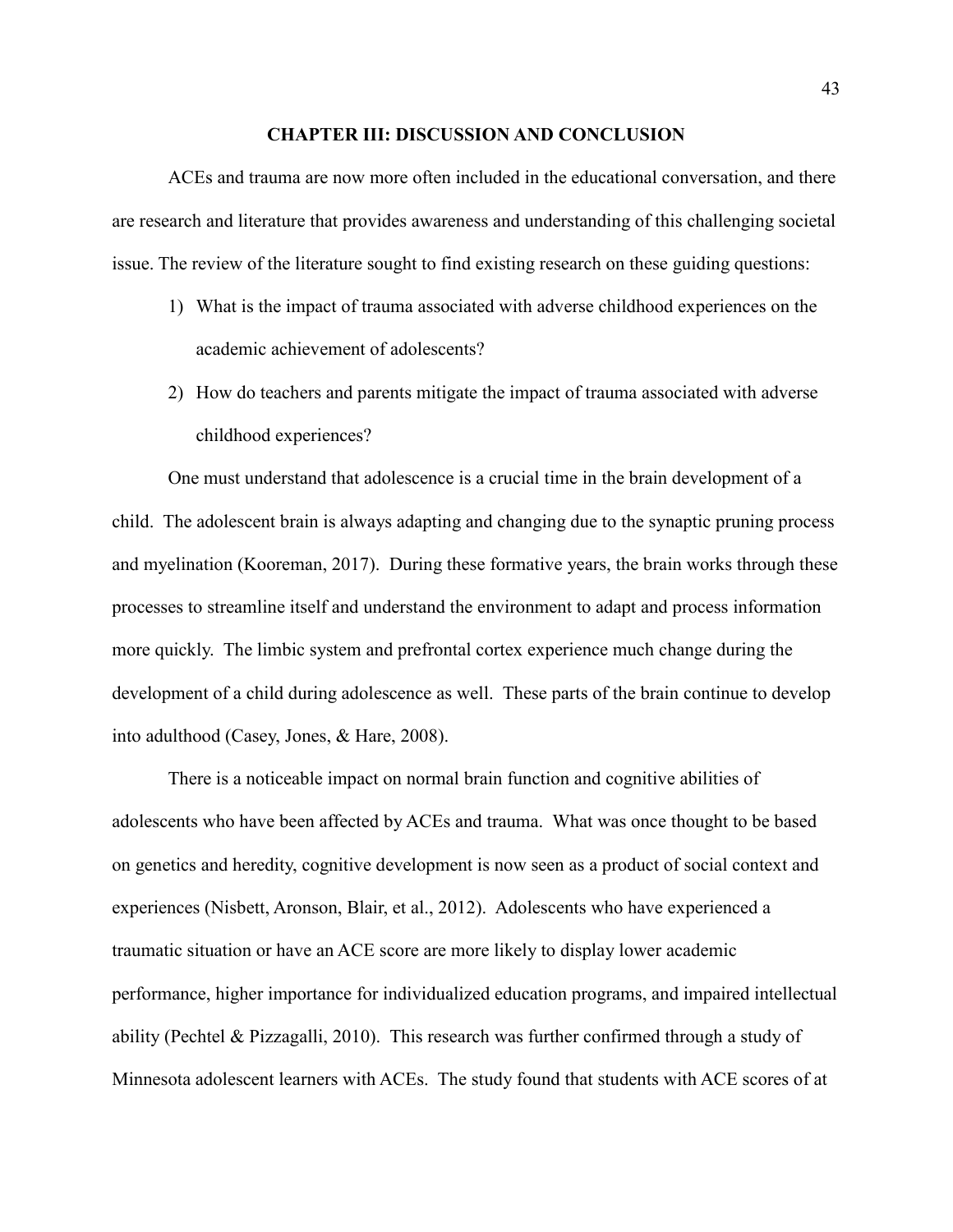least three had the highest number of failing grades during a school year (Minnesota Department of Health, 2013).

Not only do ACEs influence the ability for students to perform well in the classroom, but they also impact behavior and choices made inside and outside of school. Students with ACE scores experience chronic stress, which correlates to the ability to feel safe in school, regulate emotions, and read social cues (National Scientific Council on the Developing Child, 2011).

Teachers, administrators, and school staff are all a necessary part of an adolescents development, whether the student has experienced trauma or not. Trauma impacts children in different ways, but adolescents who are able to attach to a caring adult are usually able to regulate their emotions and adapt well in school (Cicchetti, 1989). Many schools around the country have developed an approach to trauma by creating trauma-informed teaching practices, so students and teachers can both understand and support those impacted by trauma. This change has allowed schools to meet the complex needs of students who face many types of adversities (Copeland, Keeler, Angold, & Costello, 2007). Approaches like the Flexible Framework (Massachusetts Advocates for Children & Harvard Law School, 2005) and other teaching strategies like that of the Resiliency Framework (Benson & Poliner, 2017) have also provided teachers with different opportunities to support and nurture adolescent learners who have experienced trauma.

Parents have been and always will be necessary for developing a child after being exposed to trauma. Like schools and teachers have created, trauma-informed parenting strategies have been studied to show links between positive reinforcement from parents and a correlation to fewer problems and better self-regulation by children (Johnson et al., 2018).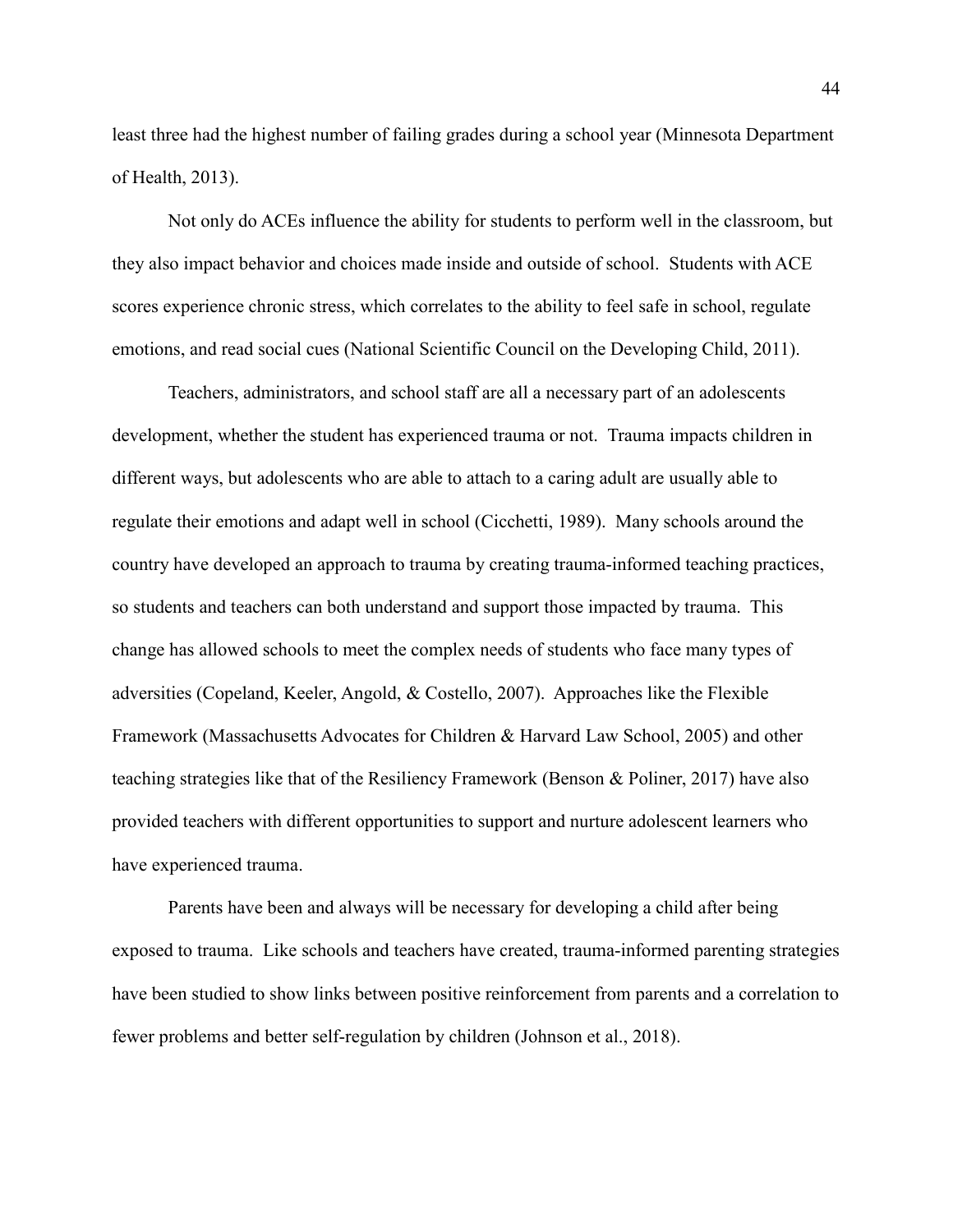Still, much of how someone processes trauma is based on a persons ability to develop resiliency. Resiliency is a learned trait and something that students can cultivate through experiences created in a school environment. This understanding is a critical component that educators and school staff must be aware of to help adolescents overcome the negative impact of trauma on their lives.

### **Professional Application**

<span id="page-45-0"></span> To benefit from this research, one must be able to apply the knowledge gained and put it into practice in a school and classroom setting. This information can be looked at from a national, state, and local perspective.

# **Nationwide**

As the research on adverse childhood experiences grows, more are becoming aware that it is a critical public health issue. The Centers for Disease Control (CDC) has been active in determining these experiences and how to prevent them throughout the United States (Sacks & Murphey, 2018). The CDC continues to use the Behavioral Risk Factor Surveillance System (BRFSS) to determine the number of people in the United States who have experienced ACEs. The CDC has indicated that the prevention of ACEs will have a drastic effect on public health in the future, and they are working to provide resources to communities to limit this effect.

Schools across the country are also noticing the impact that trauma and ACEs have had on students, and the National Education Association is taking a strong stance on fighting trauma. Many schools and districts are working together to create safe and supportive environments for students and educators. These safe environments are "trauma-informed" or are "traumasensitive" environments and are developed to support students and teachers who have experienced trauma or STS (National Council of State Education Associations, 2019).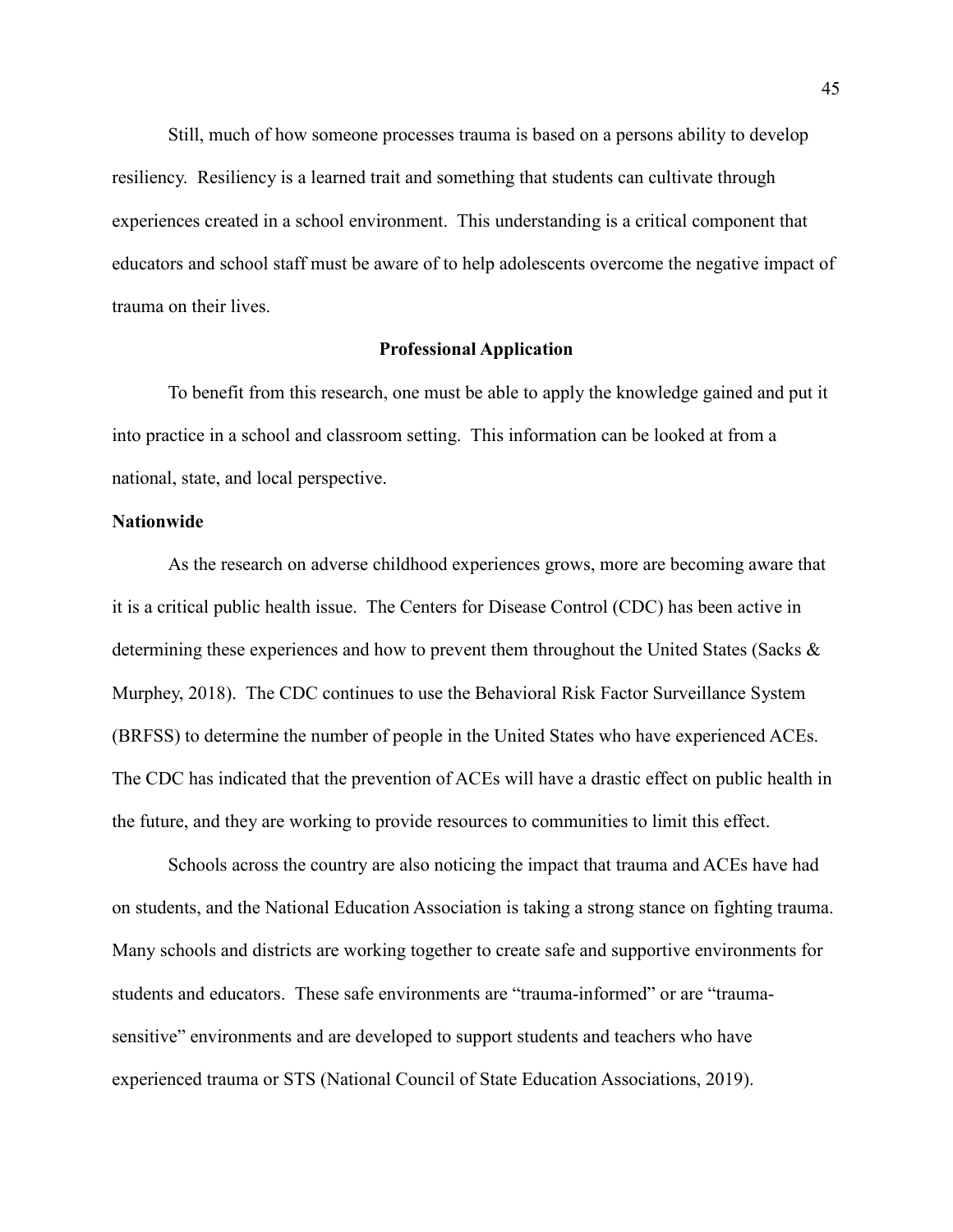## **State of Minnesota**

The Minnesota Student Survey (Minnesota Department of Health, 2013) is a source of data for the state to understand how adolescent students are behaving and adapting to their environment. This anonymous survey provides state administrators and districts the ability to see how students answer questions about a wide variety of youth behaviors, including risk behaviors such as alcohol, tobacco, and other drug use, violence and sexual activity, as well as positive behaviors and connection to family, school, and community (Minnesota Department of Health, 2019). There are no specific questions related to ACEs on this survey, but a suggestion is to add questions related to ACEs to the survey in the future in order to determine how many students would explain the traumatic situations they have experienced.

Although there is not a one-size-fits-all strategy for addressing trauma and ACEs in schools, a curriculum that brings awareness to the ever-growing issue may provide students with an understanding of how trauma can affect their lives. This curriculum could be financed and developed by the state based on the most noticeable ACEs in Minnesota communities. The curriculum could be tailored to socioeconomic background, race, and gender to provide a unique learning experience for adolescent students in Minnesota regarding ACEs and trauma.

### **Minnesota High School Classrooms**

 Teachers need to understand trauma and the impact ACEs have on an individual. Unless a teacher were to go to school specifically to understand the brain and how trauma changes the brain, one would know little about it. Still, teachers are the adults who are spending many hours each day around those students who have experienced trauma. Education and professional development must be considered on a district and school level to provide training for teachers to understand trauma more comprehensively. Without this awareness, educators will continue to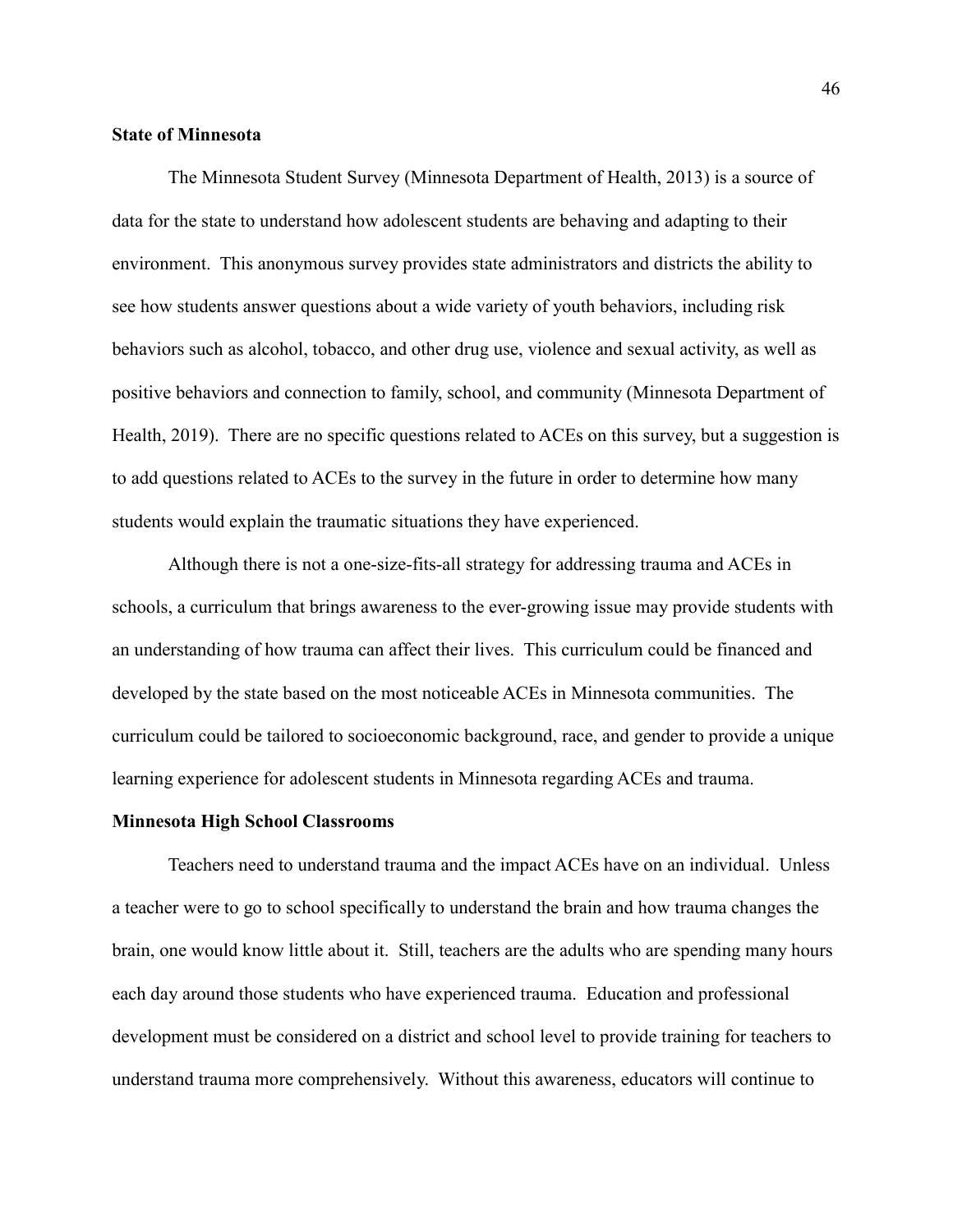see some students as problems in their classroom and not work to understand the individual student based on ACEs those students may or may not have already experienced in life.

#### **Application of the Resiliency Framework**

 This work has propelled my desire to understand the human brain even more and understand how the brain is changing with each new experience we face. Because of this, I believe I can do more in my classroom and be a positive force in the lives of my students to help them develop the resiliency and strategies needed to mitigate the effects of trauma in their lives. There are three ways I plan to use the Resiliency Framework to improve my teaching.

First, providing opportunities for students to manage their time effectively has been known to increase resiliency. In my classroom, I provide students with opportunities to develop projects and complete work over a specific amount of time. I plan to continue this and also enhance my projects by having students complete work throughout a two-month time period for the end of the semester project. Students will be given deadlines for each component of the project work and will have to meet those deadlines to complete the entire project to specific expectations. This amount of time and specificity in what each student needs to complete and when will allow students to develop abilities to manage time well inside and outside of school, and in turn, develop resiliency.

Next, student resiliency can be enhanced as teachers provide more control to the student over their learning. This strategy allows for more commitment and a sense of purpose to be experienced by the student. In my classroom, I plan to give students more control regarding what they create to meet learning standards. When allowing students more control in their work, I hope to see an increase in their commitment to the project and dedication to their work. Specifically, this could be in their choice of how to give a presentation. I will provide options for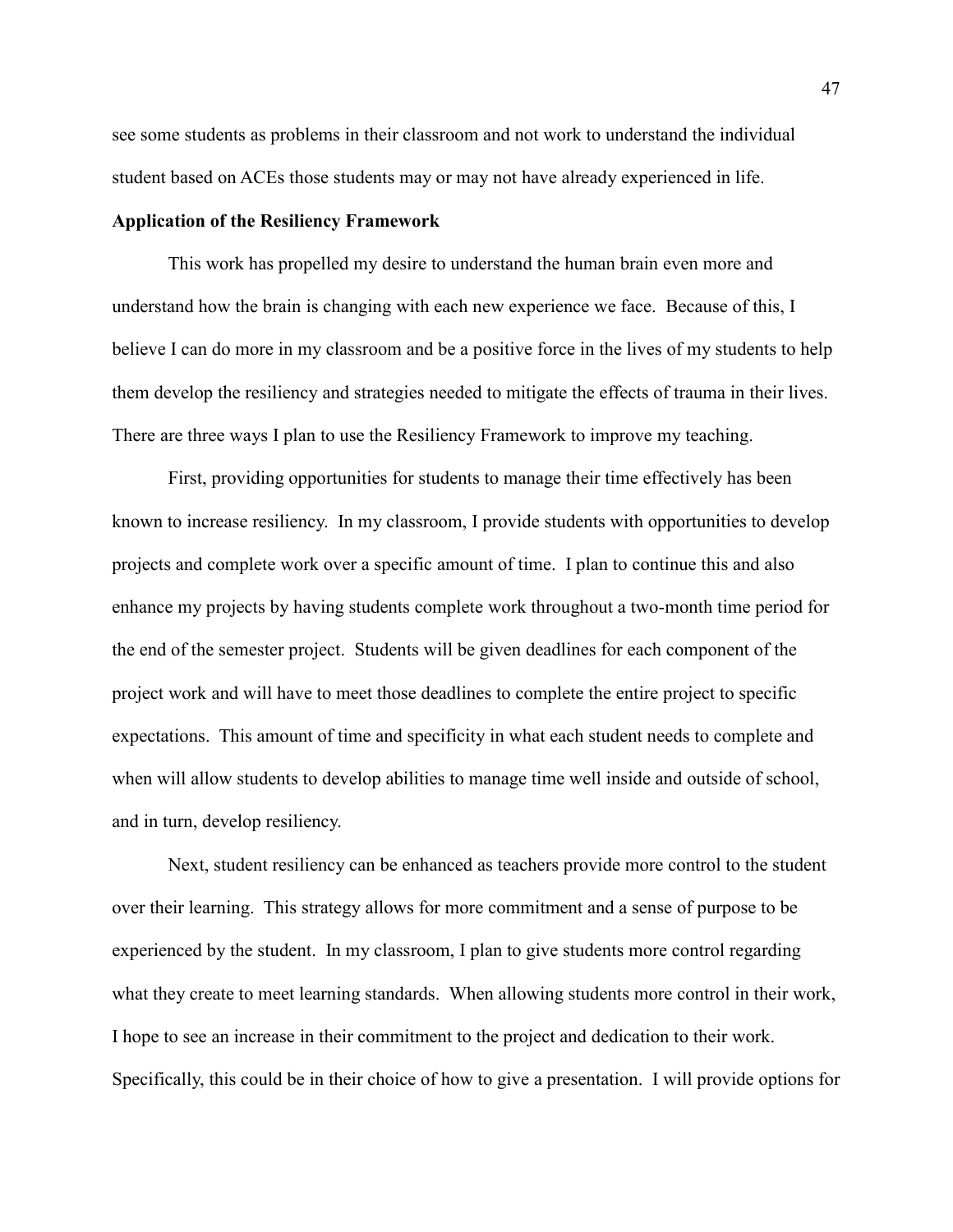students, including presenting in front of the class, creating a video, using a Google Slides presentation, or even allowing them to write a blog about their work. When students are given these options and more control, their commitment to their work will increase. Furthermore, although I teach a specific subject, students should have the option to meet learning targets using knowledge or interests from other subjects. I plan to allow for cross-disciplinary opportunities when meeting standards for my courses. Student resiliency will increase as they determine how and what they want to use to meet specific expectations of the coursework.

Finally, student resiliency increases through activities like developing personal aspirations and education goals. In my classroom, I want to incorporate this idea early in the semester by creating student "vision boards." In a vision board, students would develop personal goals and goals for their education using pictures, graphics, or words placed on a tangible board or digital board format. Students would not only develop their goals but also share them with other students in the classroom, creating a bond between students with similar goals and aspirations. Moreover, I also plan to use a Google Form that students will complete each week to list and explain their learning goals for a specific time period. With this form, I will monitor student progress throughout each week and help students who may need extra support. Finally, the celebration of achieved goals is important to consider. At the end of each week, students who have completed their learning goals will be celebrated in class. Through the use of goal development and achievement, students will increase their own ability to set goals in the future and develop resiliency.

# **Limitations of the Research**

<span id="page-48-0"></span>There is much research available explaining the prevalence of trauma in society today and the profound impact it has on adolescent lives. However, little research has been conducted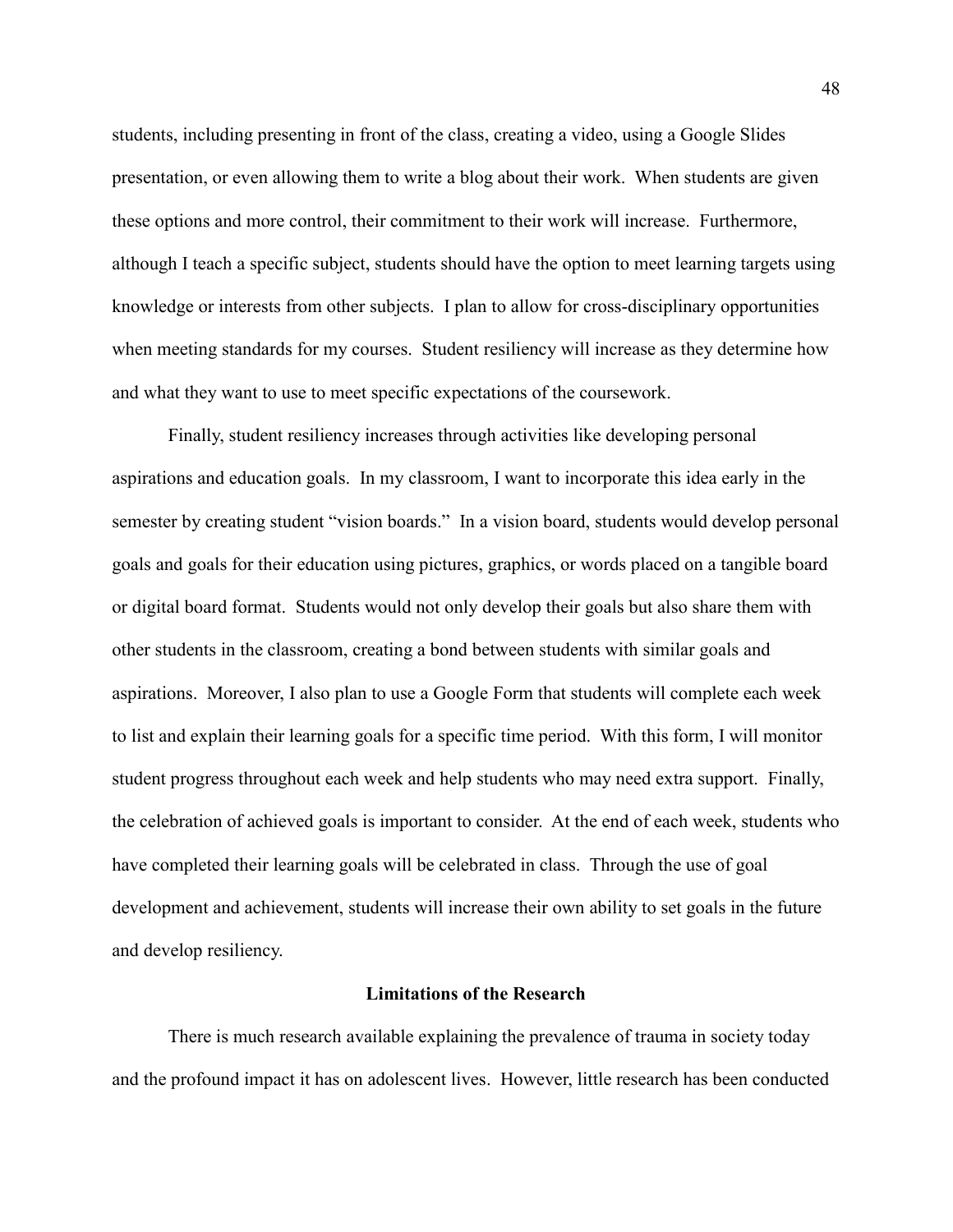outlining how schools can understand and determine which students have been impacted by ACEs. For example, how schools pre-screen or evaluate students' personal histories would be helpful, as it is known that ACE scores have an impact on a student's ability to learn. Indeed, it takes a dedicated teacher to get to know students and their backgrounds, but knowing ACE scores in advance could help teachers. Understanding how teachers could teach students with different backgrounds would benefit both student and teacher.

Another limitation of the research is the lack of awareness around how age impacts resiliency development in adolescents. While there is some research (Souers & Hall, 2016) about age and resiliency, it is limited. Understanding if a thirteen-year-old student can develop resiliency similarly to that of an eighteen-year-old would help educators. Moreover, there are strategies that should be used by educators to develop resiliency in students of different ages or those who have experienced different types of trauma. Knowledge of these differences would allow schools and communities to develop curriculums that support students no matter the age or the type of trauma they may have experienced earlier in life.

Finally, some of the research surrounding ACES is getting outdated. For instance, the Minnesota Department of Health (2013) data could benefit from newer statistics and an updated list of questions in the survey. Society is changing rapidly, and the survey questions that indicate how students are impacted socially do not reflect those changes.

#### **Implications for Future Research**

<span id="page-49-0"></span>There are several implications for future research based on the limitations of the current literature. More research needs to be conducted on different types of trauma that adolescents are now experiencing. Social media and cyberbullying are impacting the lives of young people. Research also needs to be done on how increased gun violence or police brutality has changed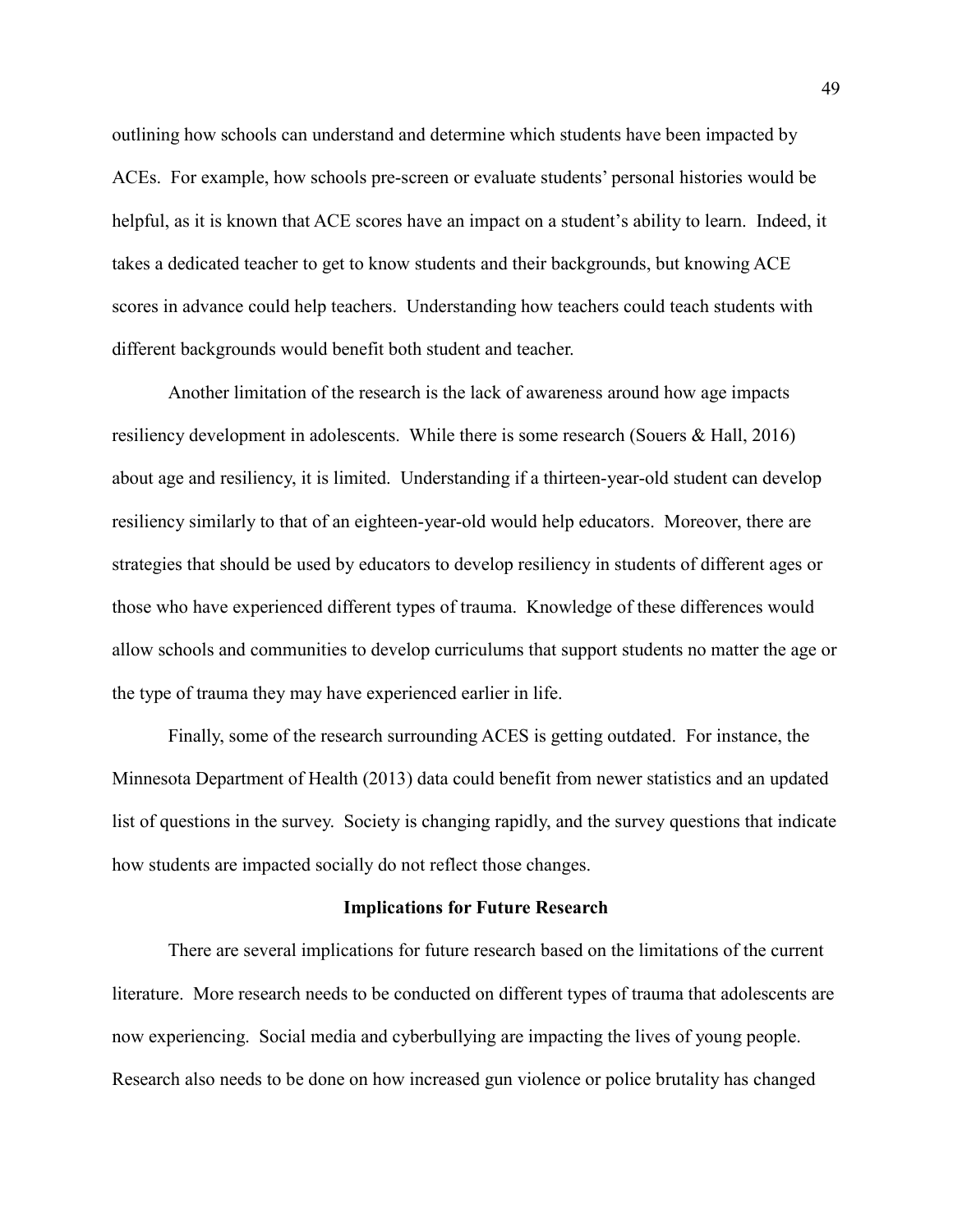young peoples perspectives in America. The public media and what adolescents see on television or read online changes their social and emotional health and needs to be researched more thoroughly. It would also be beneficial to know how adolescents who experienced the COVID-19 pandemic of 2020 may be impacted by unseen trauma separate from the types of trauma indicated in original studies. These types of research will soon need to be completed in order for educators and parents to understand how society today is impacting the lives of adolescents. With this knowledge, professionals, including educators, would better help and guide students and adolescents as they work together to understand the world.

It is clear the impact ACEs have on physical health and the brain's ability to function correctly, but more research must be done to understand what happens to adolescents' emotional and mental health because of trauma and ACEs. What is unclear is whether there will be longterm impacts for the adolescents affected by trauma and ACEs that are not seen or noticed until later in life. Similarly to that of the initial Kaiser Permanente study on physical health and the correlation to ACEs (Felitti et al., 1998), will society not see the impact on mental health and social well-being until it is too late? If research could be conducted to determine this impact and provide support for reversing the effects, not only would adolescent lives be impacted, but society at large.

# **Conclusion**

<span id="page-50-0"></span>This literature review aimed to understand trauma and ACEs and the effect they have on adolescent students' ability to learn. The literature review was also used to determine how caregivers, such as teachers and parents, can help students manage emotions and develop resiliency as they process through and cope with traumatic situations and ACEs.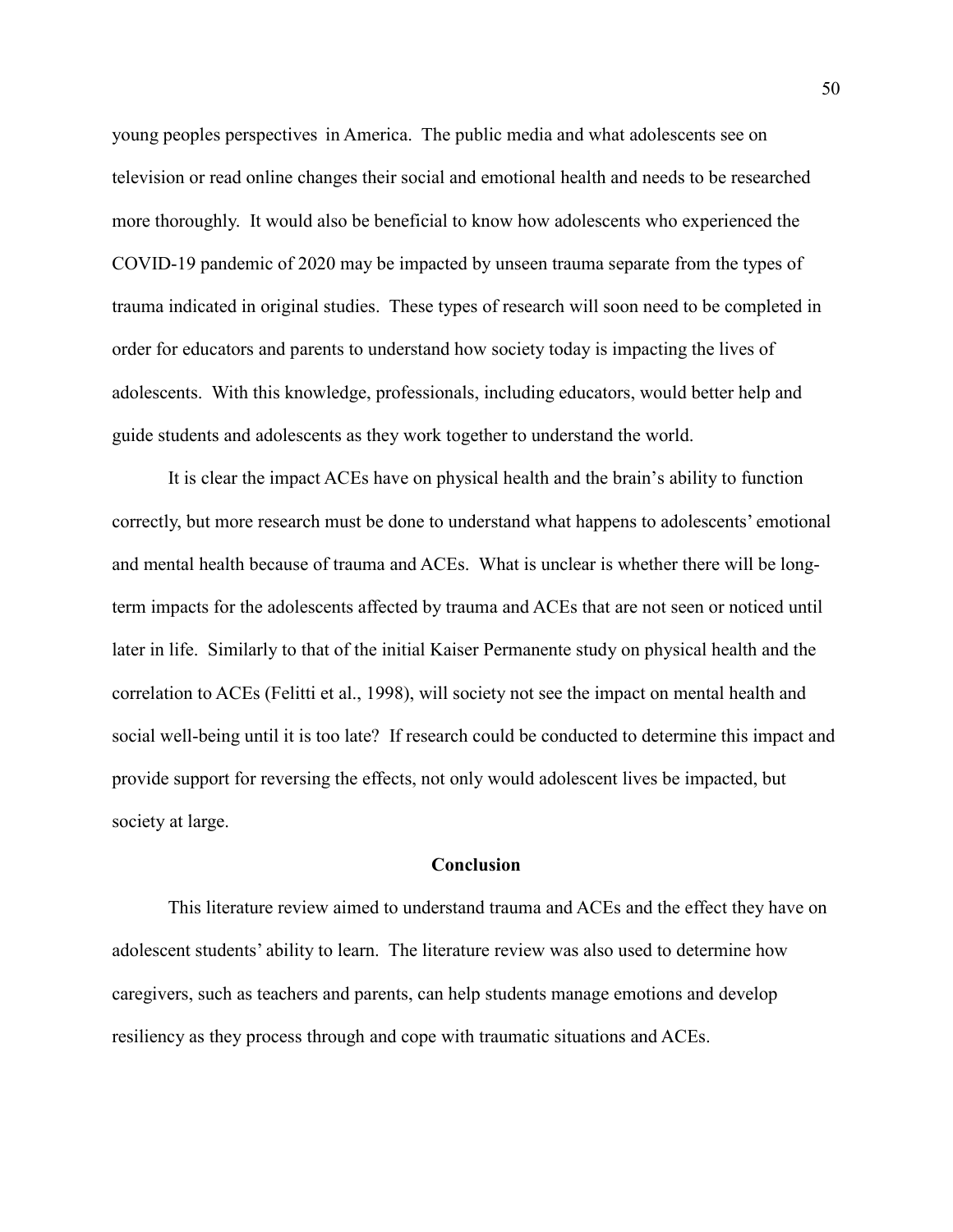The literature identifies trauma and ACEs as a growing problem in society today. Adolescent learners have experienced traumatic situations and ACEs at all ages, and it is these situations that have a dramatic impact on brain development and function as well as behavior and success in school. Research shows there is a connection between ACE scores and a student's ability in school. However, research also shows that adolescents can develop resiliency and develop tools and strategies to cope with trauma in healthy and productive ways. Much work falls to the educator and parents responsible for the upbringing and development of adolescent learners. Schools and communities across the country are working to support and create structures to help those impacted by trauma and ACEs. Through the development of relationships and trauma-informed teaching practices, educators can be instrumental change agents in the lives of adolescents who have experienced a traumatic situation.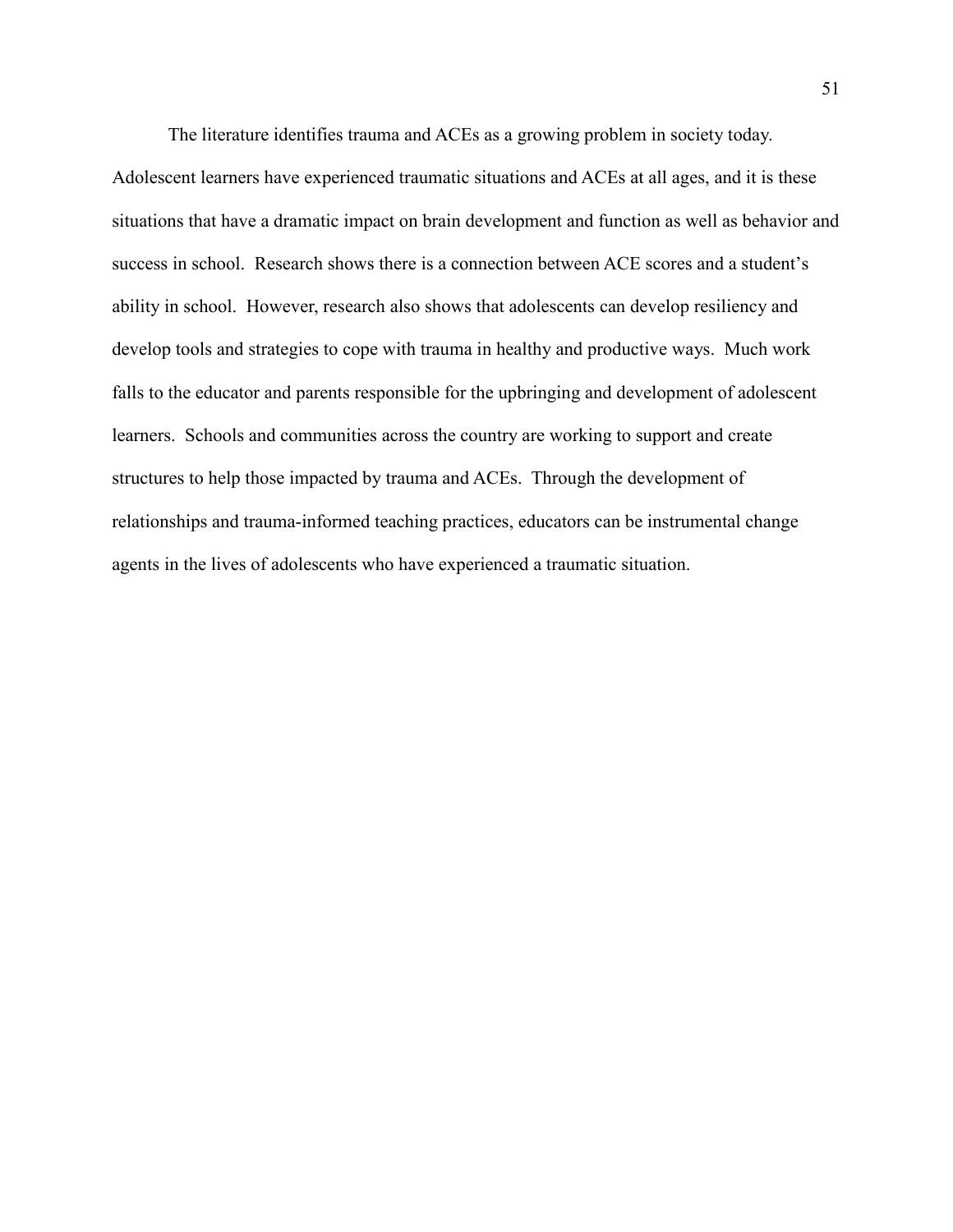#### **References**

Adolescence. (2019). *Oxford Online Dictionary*.

https://en.oxforddictionaries.com/definition/adolescence

American Academy of Child & Adolescent Psychiatry. (2016). *Teen brain: Behavior, problem solving, and decision making.* Facts for Families.

https://www.aacap.org/AACAP/Families and Youth/Facts for Families/FFF-

Guide/The-Teen-Brain-Behavior-Problem-Solving-and-Decision-Making-095.aspx

- Anda, R. (2019, July 9). *Connecting a developmental lens to the health of society.* ACE Study Concepts. https://www.in.gov/dcs/files/2Dr\_Anda5steps.pdf
- Arain, M., Haque, M., Johal, L., Mathur, P., Nel, W., Rais, A., Sandhu, R., Sharma, S. (2013). Maturation of the adolescent brain. *Neuropsychiatric Disease and Treatment, 9*, 449–461.
- Balfanz, R., Byrnes, V., & Fox, J. (2014). Sent home and put off-track: The antecedents, disproportionalities, and consequences of being suspended in the ninth grade. *Journal of Applied Research on Children: Informing Policy for Children at Risk, 5*(2), 1-19.

Benard, B. (2004). *Student resilience: What we have learned.* WestEd.

- Benson, J., & Poliner, R. (2017). *Teaching the whole teen: Everyday practices that promote success and resilience in school and life.* Corwin.
- Bernstein-Yamashiro, B., & Noam, G. G. (2013). Learning together: Teaching, relationships, and teachers work. *New Directions for Youth Development, 2013*(137), 45-56.
- Bethell, C. D., Carle, A., Hudziak, J., Gombojav, N., Powers, K., Wade, R., & Braveman, P. (2017). Methods to assess adverse childhood experiences of children and families: Toward approaches to promote child well-being in policy and practice. *Academic pediatrics, 17*(7), S51-S69.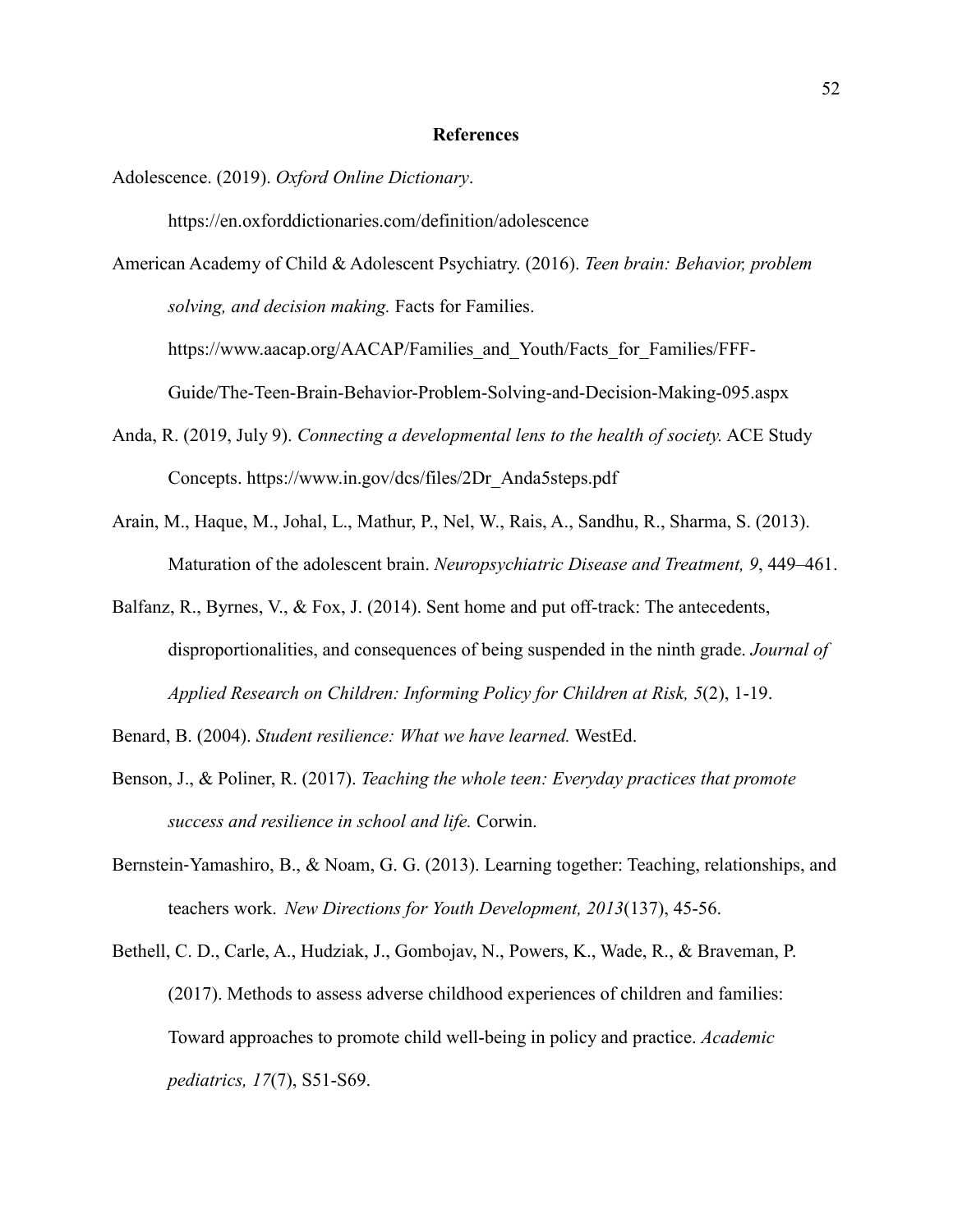- Blakemore, S. J., & Choudhury, S. (2006). Development of the adolescent brain: Implications for executive function and social cognition. *Journal of Child Psychology and Psychiatry, 47*(3-4), 296–312.
- Blaustein, M. E., & Kinniburgh, K. M. (2010). *Treating traumatic stress in children and adolescents: How to foster resilience through attachment, self-regulation, and competency.* Guilford.
- Borntrager, C., Caringi, J. C., van den Pol, R., Crosby, L., OConnell, K., Trautman, A., & McDonald, M. (2012). Secondary traumatic stress in school personnel. *Advances in School Mental Health Promotion, 5*(1), 38-50.
- Casey, B.J., Jones, R., & Hare, T., (2008). The adolescent brain. *Annals of the New York Academy of Sciences, 1124,* 111–126.
- Center for Disease Control. (2018). *Deaths: Leading causes for 2016.* National Vital Statistics Reports.
- Cermak, S., & Larkin, D. (2002). *Developmental coordination disorder.* Cengage Learning.
- Child Welfare Information Gateway. (2015). *Understanding the effects of maltreatment on brain development.* U.S. Department of Health and Human Services, Children's Bureau. https://www.childwelfare.gov/pubPDFs/brain\_development.pdf
- Choudhury, S., Blakemore, S. J., & Charman, T. (2006). Social cognitive development during adolescence. *Institute of Cognitive Neuroscience, 1*(3), 165-174.
- Cicchetti, D. T. (1989). Research on the consequences of child maltreatment and its application to educational settings. *Topics in Early Childhood Special Education, 9*(2), 33-55.
- Cohen, J. A., Berliner, L., & Mannarino, A. P. (2000). Treating traumatized children: A research review and synthesis. *Trauma, Violence, & Abuse, 1*(1), 29-46.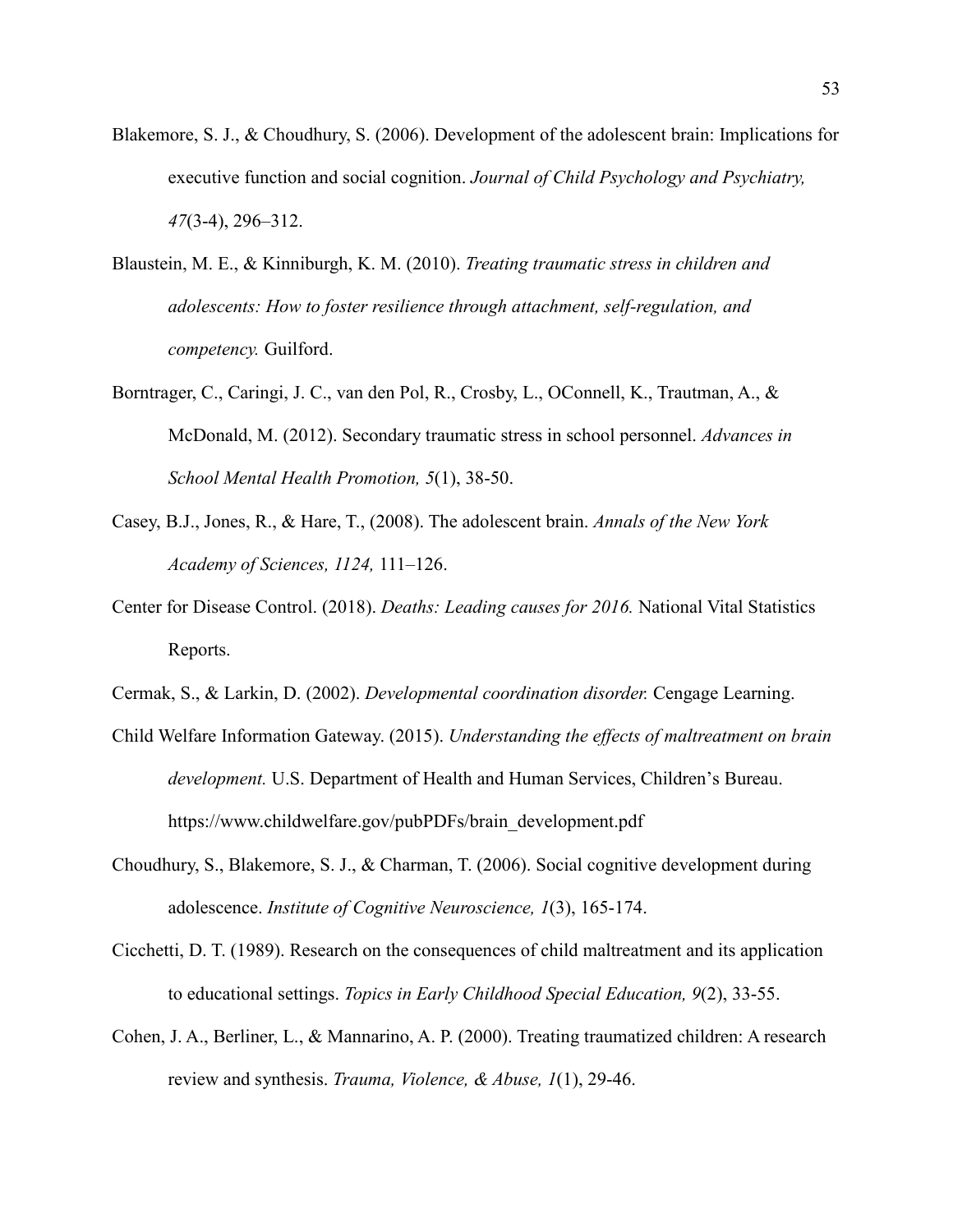Copeland, W., Keeler, G., Angold, A., & Costello. (2007). Traumatic events and posttraumatic stress in childhood. *American Medical Association, 167*(9), 577-584.

Craig, S. E. (2016). The trauma-sensitive teacher. *Educational Leadership, 74*(1), 28-32.

- De Bellis, M. D., Hooper, S. R., Spratt, E. G., & Woolley, D. P. (2009). Neuropsychological findings in childhood neglect and their relationships to pediatric PTSD. *Journal of the International Neuropsychological Society, 15*(6), 868-878.
- Dent, A. L., & Koenka, A. C. (2016). The relation between self-regulated learning and academic achievement across childhood and adolescence: A meta-analysis. *Educational Psychology Review, 28*(3), 425-474.
- Dods, J. (2013). Enhancing understanding of the nature of supportive school-based relationships for youth who have experienced trauma. *Canadian Journal of Education, 36*(1).
- Dretzke, J., Davenport, C., Frew, E., Barlow, J., Stewart-Brown, S., Bayliss, S., . . . Hyde, C. (2009). The clinical effectiveness of different parenting programmes for children with conduct problems: A systematic review of randomised controlled trials. *Child and Adolescent Psychiatry and Mental Health, 3*(7), 1-10.
- Felitti V., Anda R., Nordenberg D., Williamson, D., Spitz, A., Edwards V., Koss, M., & Marks, J., (1998). Relationship of childhood abuse and household dysfunction to many of the leading causes of death in adults the adverse childhood experiences (ACE) study. *American Journal of Preventive Medicine, 14*(4), 245-258.
- George, A. (2011). The experience of psychosocial stressors amongst adolescent learners. *Journal of Psychology in Africa, 21*(4), 521–526.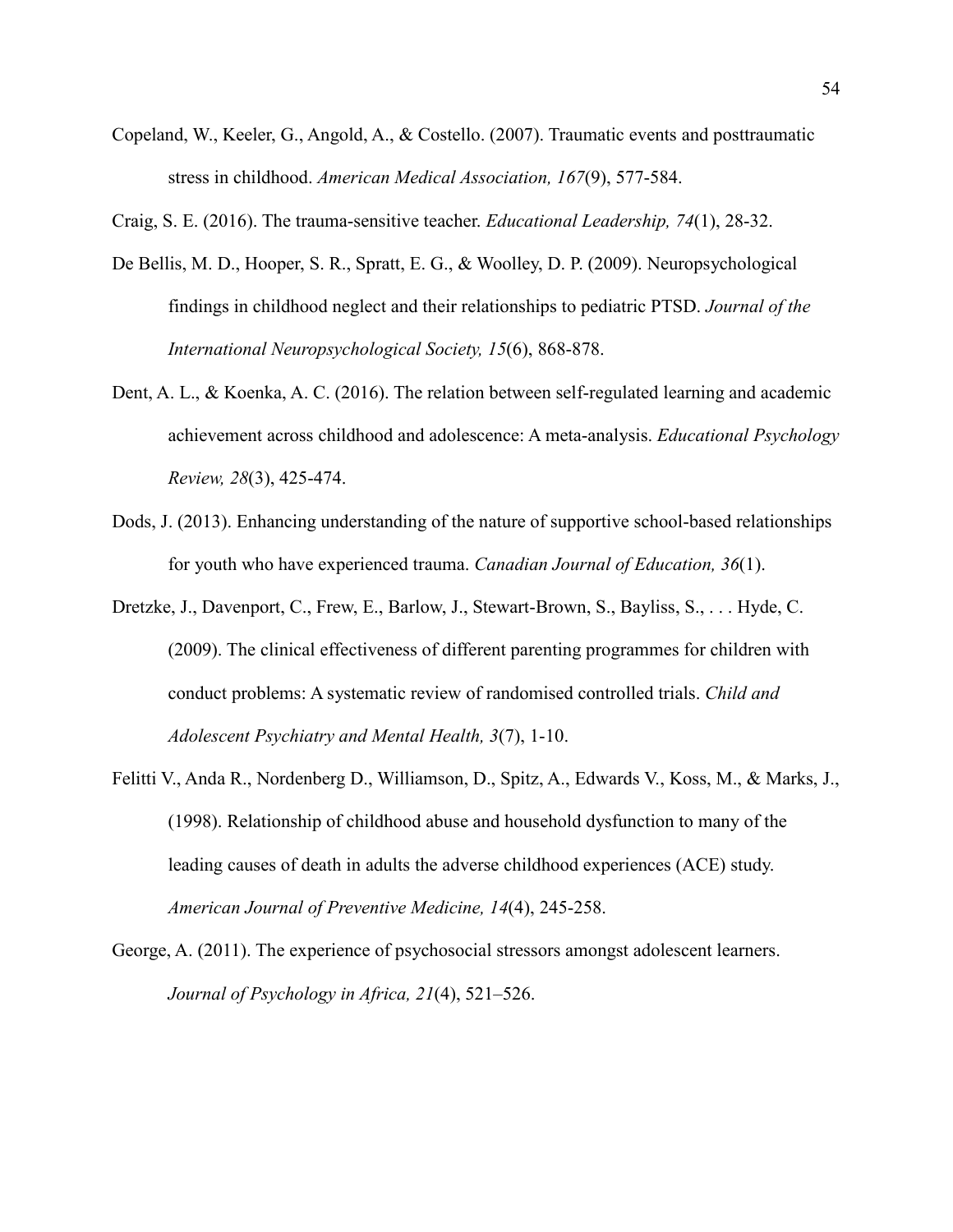- Ghasemian, A., & Kumar, V. G. (2017). Evaluate the effectiveness of life skills training on development of autonomy in adolescent students: A comparative study. *Indian Journal of Positive Psychology, 8*(1), 68-72.
- Hanson, J., Chung, M., Avants, B., Shirtcliff, E., Gee, J., Davidson, R., & Pollak, S. (2010). Early stress is associated with alterations in the orbitofrontal cortex: A tensor-based morphometry investigation of brain structure and behavioral risk. *Journal of Neuroscience, 30*(22), 7466-7472.
- Hattie, J. (2017). *Visible learning for teachers: Maximizing impact on learning*. Routledge.
- Jantz, G. L. (2014, February 24). *Brain differences between genders.* Psychology today. https://www.psychologytoday.com/us/blog/hope-relationships/201402/brain-differencesbetween-genders
- Johnson, S. L., Elam, K., Rogers, A. A., & Hilley, C. (2018). A meta-analysis of parenting practices and child psychosocial outcomes in trauma-informed parenting interventions after violence exposure. *Prevention Science, 19*(7), 927-938.
- Kataoka, S., Langley, A. K., Wong, M., Baweja, S., & Stein, B. D. (2012). Responding to students with posttraumatic stress disorder in schools. *Child and Adolescent Psychiatric Clinics of North America, 21*(1), 119.
- Kim-Spoon, J., Haskett, M., Longo, G., & Nice, R. (2012). Longitudinal study of self-regulation, positive parenting, and adjustment problems among physically abused children. *Child Abuse & Neglect, 36*(2), 95-107.
- Koenis, M. M. G. (2017). *Adolescent brain development: A longitudinal twin study into structural brain development and its relation to hormone levels and intelligence* (Doctoral dissertation, Utrecht University).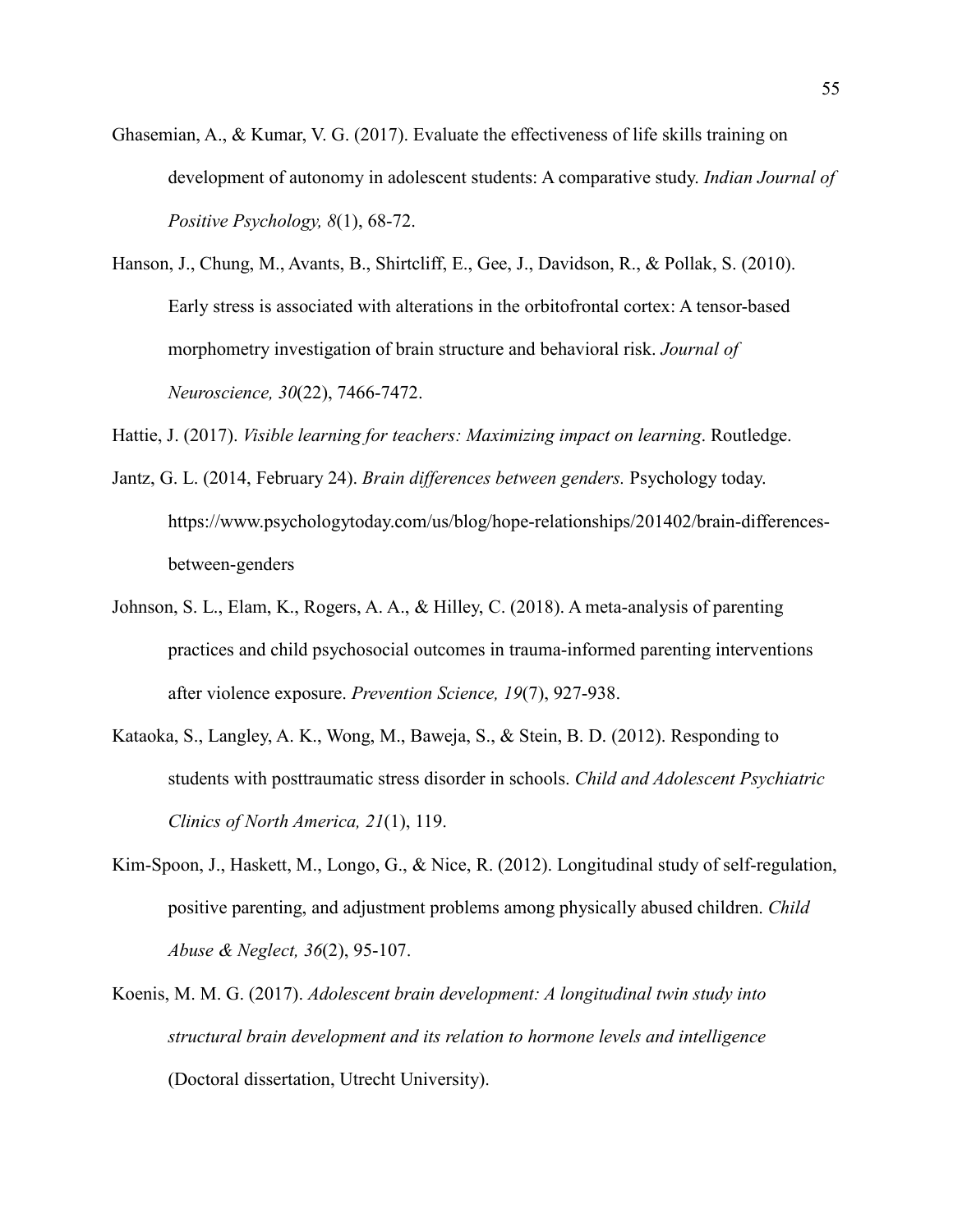Kooreman, H. E. (2017). The impact of substance use on the developing brain.

- Lander, J. (2018, September 26). *Helping teachers manage the weight of trauma.* Harvard Graduate School of Education. https://www.gse.harvard.edu/news/uk/18/09/helpingteachers-manage-weight-trauma
- Lenroot, R. K., & Giedd, J. N. (2009). Sex differences in the adolescent brain. *Brain and Cognition, 72*(1), 46-55.
- Massachusetts Advocates for Children & Harvard Law School. (2005). *Helping traumatized children learn: A report and policy agenda.* Massachusetts advocates for children. https://traumasensitiveschools.org/wp-content/uploads/2013/06/Helping-Traumatized-Children-Learn.pdf
- Massachusetts Advocates for Children & Harvard Law School. (2013). *Creating and advocating for trauma-sensitive schools.* Massachusetts Advocates for Children. https://traumasensitiveschools.org/wp-content/uploads/2013/11/HTCL-Vol-2-Creatingand-Advocating-for-TSS.pdf
- Minnesota Department of Health. (2013, February). *Adverse childhood experiences in Minnesota.* Publications for MN ACE.

https://www.health.state.mn.us/docs/communities/ace/acereport.pdf

Minnesota Department of Health. (2016, September). *2016 Minnesota student survey tables alternative schools and area learning centers.* Minnesota Department of Health.

https://www.health.state.mn.us/data/mchs/surveys/mss/docs/statewidetables/alc16.pdf

Minnesota Department of Health. (2019, January 15). *Prevalence of ACEs.* Minnesota

Department of Health. https://www.health.state.mn.us/communities/ace/common.html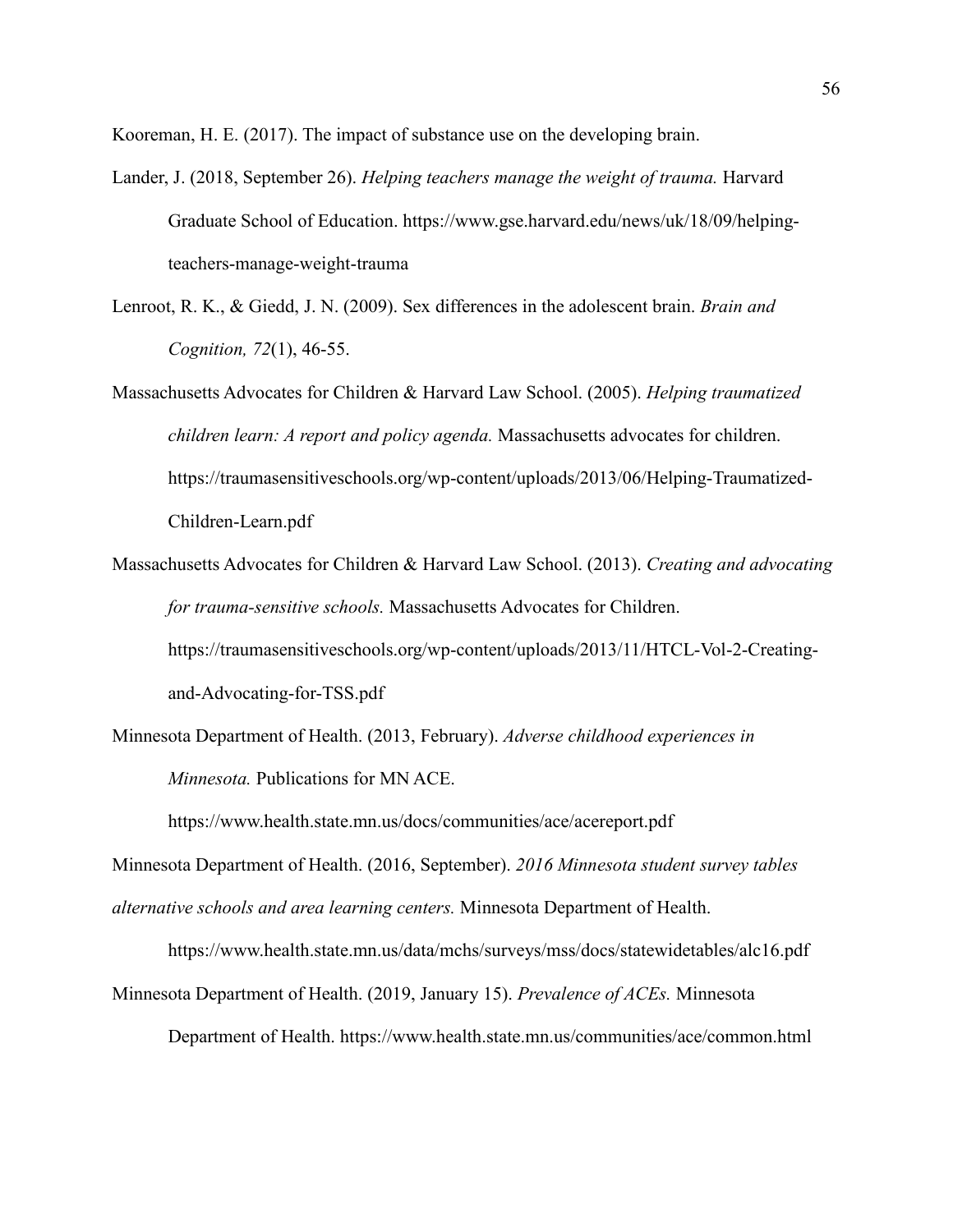National Association of School Psychologists. (2016). *Creating trauma-sensitive schools: Supportive policies and practices for learning.* NASP Research Summaries.

National Child Traumatic Stress Network. (2017). *Trauma-informed schools for children in K-12: A system framework.* The National Child Traumatic Stress Network. https://www.nctsn.org/sites/default/files/resources/fact-

sheet/trauma\_informed\_schools\_for\_children\_in\_k-12\_a\_systems\_framework.pdf

National Council of State Education Associations. (2019). *Addressing the epidemic of trauma in schools.* NEA Center for Great Public Schools.

http://www.nea.org/assets/docs/NEA%20Student%20Trauma%20Report%207-31.pdf

National Scientific Council on the Developing Child. (2010). *Persistent fear and anxiety can affect young children's learning and development.* National Scientific Council on the Developing Child, 9. https://developingchild.harvard.edu/resources/persistent-fear-andanxiety-can-affect-young-childrens-learning-and-development/

National Scientific Council on the Developing Child. (2011). *Building the brain's "air traffic control" system: How early experiences shape the development of executive function.*  National Scientific Council on the Developing Child, 11. https://developingchild.harvard.edu/wp-content/uploads/2011/05/How-Early-Experiences-Shape-the-Development-of-Executive-Function.pdf

NEA Policy Statements. (2018). *Discipline and the school-to-prison pipeline.* Adopted by the 2016 representative assembly, 23-26. https://ra.nea.org/wpcontent/uploads/2016/05/NEA\_Policy\_Statement\_on\_Discipline\_and\_the\_School\_to\_Pri son Pipeline 2016.pdf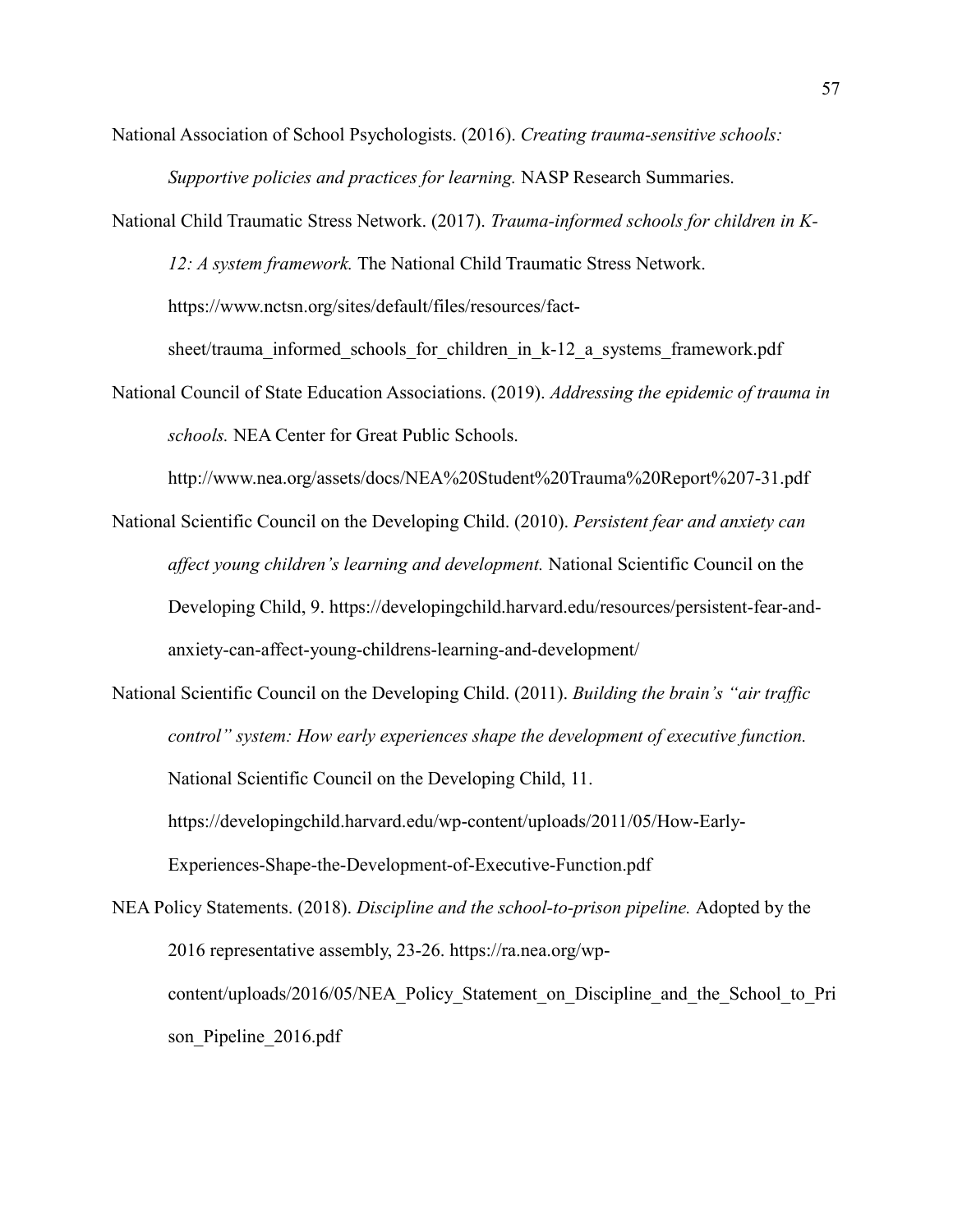- Nisbett, R. E., Aronson, J., Blair, C., Dickens, W., Flynn, J., Halpern, D. F., & Turkheimer, E. (2012). Intelligence: New findings and theoretical developments. *American Psychologist, 67*(2), 130.
- Ochsner, K. N. (2004). Current directions in social cognitive neuroscience. *Current Opinion in Neurobiology, 14*(2), 254-258.
- Pechtel, P., & Pizzagalli, D. A. (2011). Effects of early life stress on cognitive and affective function: An integrated review of human literature. *Psychopharmacology, 214*(1), 55-70.
- Presidential Task Force on Posttraumatic Stress Disorder and Trauma in Children. (2008). *Children and trauma.* American Psychological Association. https://www.apa.org/pi/families/resources/children-trauma-update
- Rice, K. F., & Groves, B. M. (2005). *Hope and healing: A caregivers guide to helping young children affected by trauma.* ZERO TO THREE.
- Romano, E., Babchishin, L., Marquis, R., & Fréchette, S. (2015). Childhood maltreatment and educational outcomes. *Trauma, Violence, & Abuse, 16*(4), 418-437.
- Sacks, V., & Murphey, D. (2018). The prevalence of adverse childhood experiences, nationally, by state, and by race/ethnicity. *Child Trends, 3*(1), 1-19.
- Sacks, V., Murphey, D., & Moore, K. (2014). Adverse childhood experiences: National and state level prevalence. *Child Trends, 28*(1), 1-11.
- Shujja, S., Malik, F., & Khan, N. (2015). Social competence scale for adolescents (SCSA): Development and validation within cultural perspective. *Journal of Behavioural Sciences, 25*(1).
- Souers, K., & Hall, P. (2016). *Fostering resilient learners: Strategies for creating a traumasensitive classroom.* ASCD.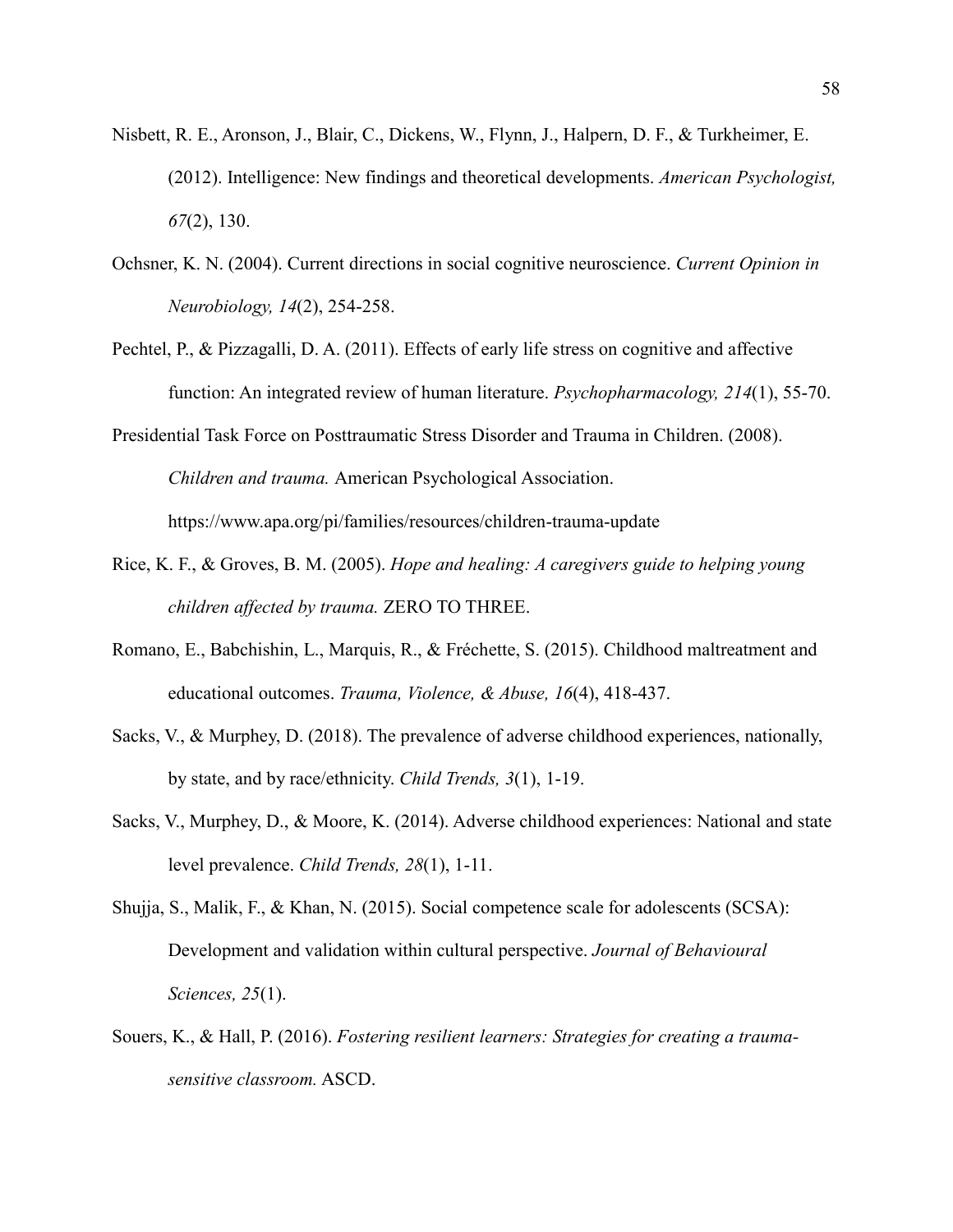- Souers, K. V. M., & Hall, P. (2018). *Relationship, responsibility, and regulation: Traumainvested practices for fostering resilient learners.* ASCD.
- Walker, T. (2019, October 18). *Secondary traumatic stress and educators*. NEA Today. http://neatoday.org/2019/10/18/secondary-traumatic-stress/
- Widjojo, K. (2018). The adolescent brain: Changes in learning, decision making and social relations in the unique developmental period of adolescence. *Journal of Youth and Adolescence, 47*(1), 1789–1793.
- Wilson, K. R., Hansen, D. J., & Li, M. (2011). The traumatic stress response in child maltreatment and resultant neuropsychological effects. *Aggression and Violent Behavior, 16*(2), 87-97.
- Zimmerman, B. J. (2008). Investigating self-regulation and motivation: historical background, methodological developments, and future prospects. *American Educational Research Journal, 45*(1), 166–183.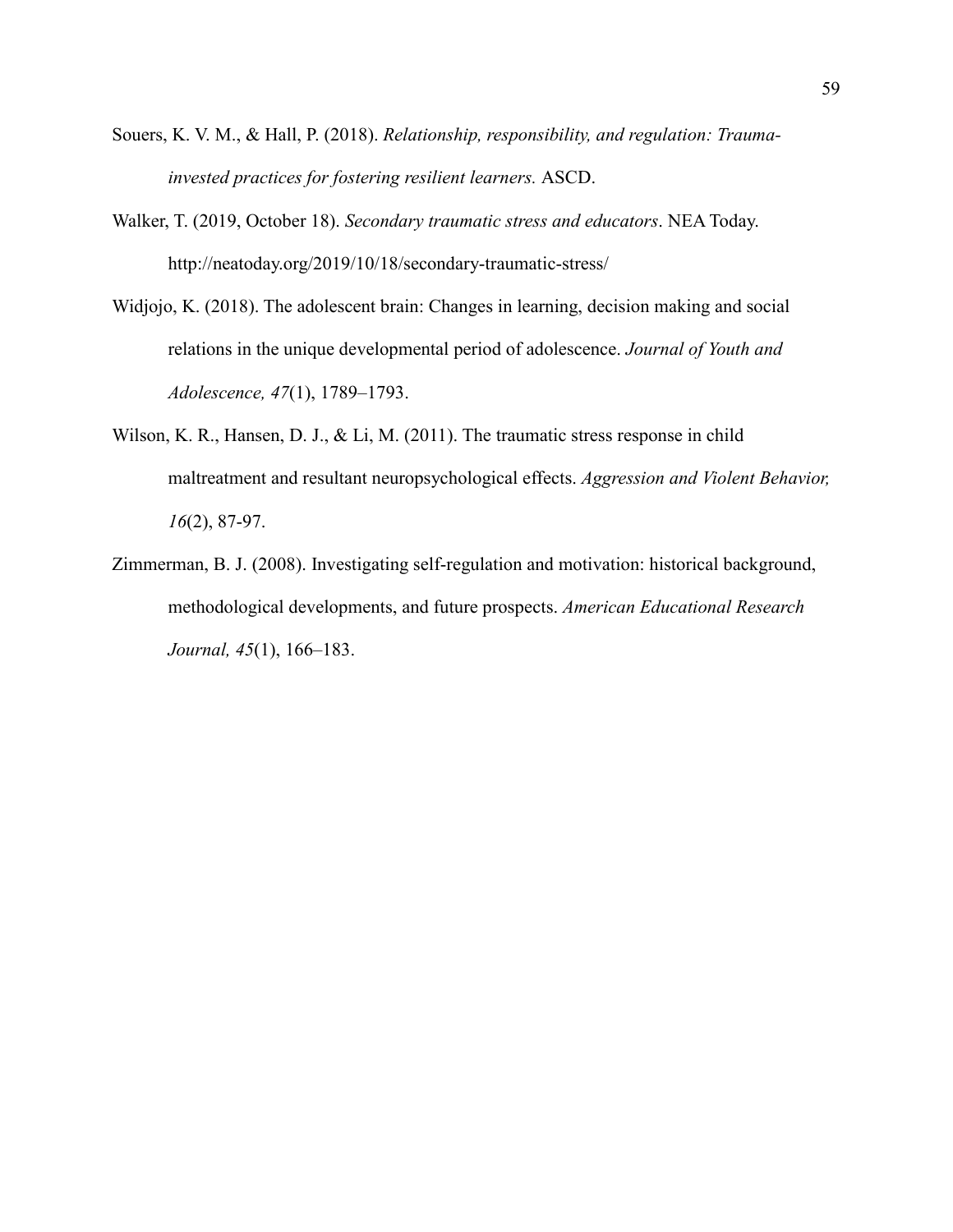| <b>Resilience Framework Trait</b> | <b>Activities Used to Develop Traits in Students</b>                                                                                                                                                                                                                                                                                        |
|-----------------------------------|---------------------------------------------------------------------------------------------------------------------------------------------------------------------------------------------------------------------------------------------------------------------------------------------------------------------------------------------|
| <b>Social Competence</b>          | Developing long lasting friendships<br>$\bullet$<br>Noticing others' emotions, when they need support, and<br>offering it<br>Appreciating others' styles, interests, and perspectives<br>Respecting others, acting as an ally, protecting others<br>Behaving in trustworthy ways as part of building<br>relationships and working in groups |
| <b>Problem-Solving</b>            | Planning for the short term and long term<br>Organizing materials and tasks<br>Managing time effectively – estimating tasks and time,<br>scheduling themselves, meeting deadlines<br>Learning to make decisions; internalizing criteria that are<br>healthy and ethical<br>Expecting to make mistakes and learn from them                   |
| <b>Autonomy</b>                   | Making better decisions, even when experiencing peer or<br>community pressure<br>Have more sense of control, leading to more commitment<br>and purpose<br>Taking healthy risks<br>Taking good care of health; using healthy coping<br>strategies to manage stress                                                                           |

# **Table 1: Activities of the Resilience Framework (Benson & Poliner, 2017)**